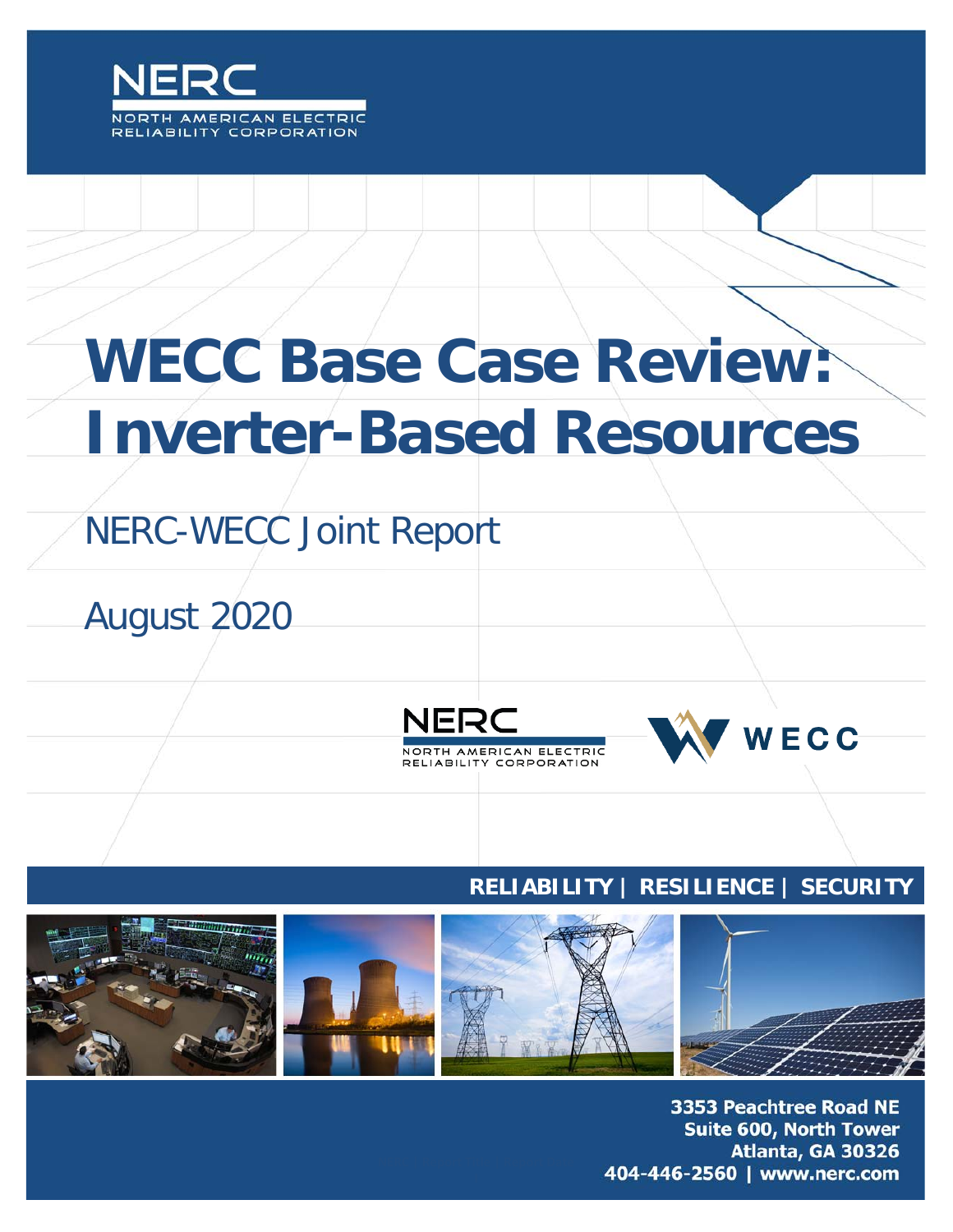# **Table of Contents**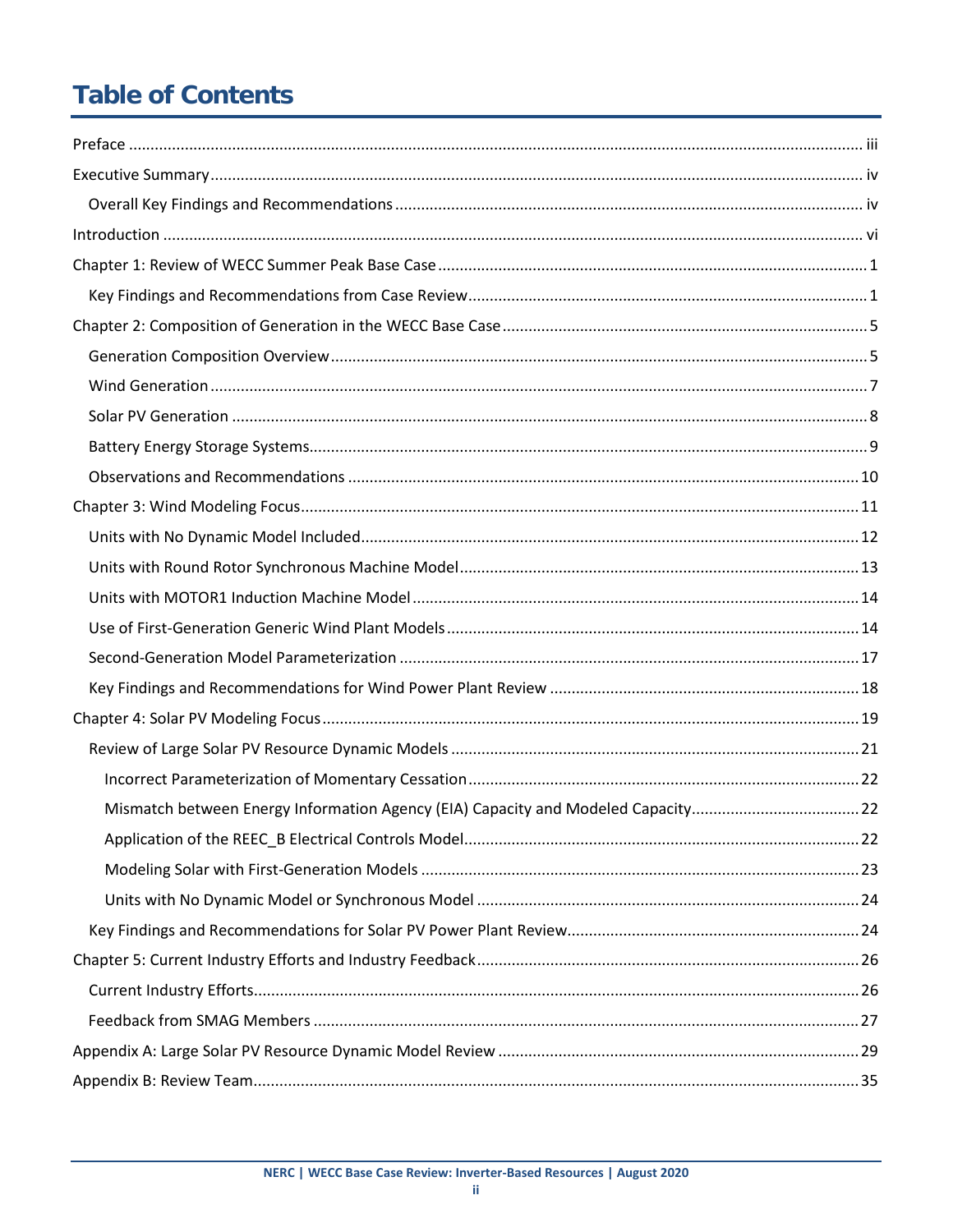# <span id="page-2-0"></span>**Preface**

Electricity is a key component of the fabric of modern society and the Electric Reliability Organization (ERO) Enterprise serves to strengthen that fabric. The vision for the ERO Enterprise, which is comprised of the North American Electric Reliability Corporation (NERC) and the six Regional Entities (REs), is a highly reliable and secure North American bulk power system (BPS). Our mission is to assure the effective and efficient reduction of risks to the reliability and security of the grid.

> Reliability | Resilience | Security *Because nearly 400 million citizens in North America are counting on us*

The North American BPS is divided into six RE boundaries as shown in the map and corresponding table below. The multicolored area denotes overlap as some load-serving entities participate in one RE while associated Transmission Owners (TOs)/Operators participate in another.



| <b>MRO</b>      | <b>Midwest Reliability Organization</b>     |
|-----------------|---------------------------------------------|
| <b>NPCC</b>     | <b>Northeast Power Coordinating Council</b> |
| <b>RF</b>       | ReliabilityFirst                            |
| <b>SERC</b>     | <b>SERC Reliability Corporation</b>         |
| <b>Texas RE</b> | <b>Texas Reliability Entity</b>             |
| <b>WECC</b>     | <b>WECC</b>                                 |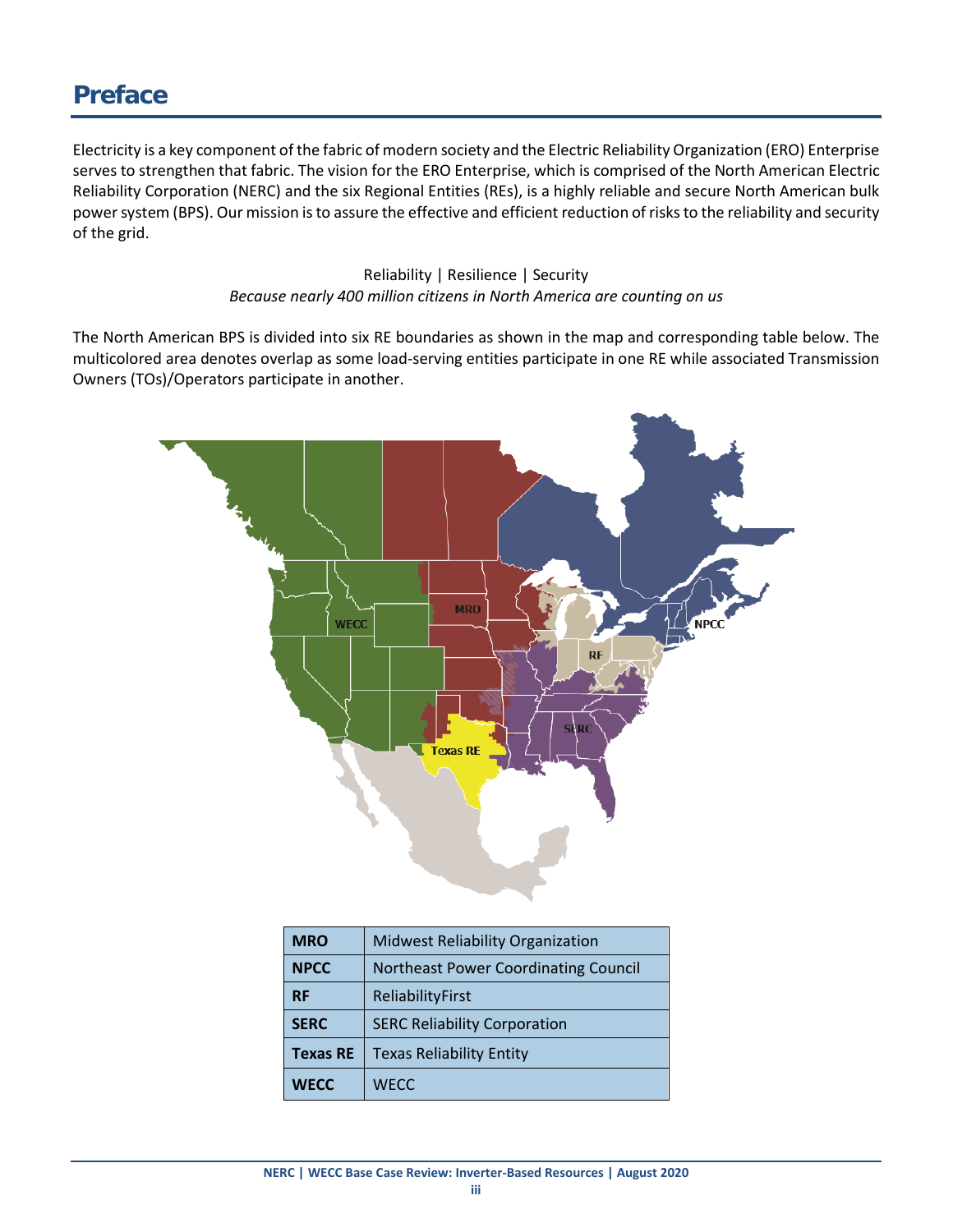# <span id="page-3-0"></span>**Executive Summary**

NERC issued alerts following the Blue Cut Fire and Canyon 2 Fire disturbances to gather data to understand the extent of possible inverter tripping or momentary cessation (MC) during fault events and to recommend mitigating actions to address potential reliability issues related to inverter-based resource performance.<sup>[1](#page-3-2)</sup> The NERC alert following the Canyon 2 Fire disturbance focused primarily on modeling issues, recommending industry actions to update models for existing equipment, and proposing updated models for improved performance from bulk electric system (BES) solar photovoltaic (PV) resources. Based on the information from the NERC alert and subsequent follow-up activities, NERC documented several critical takeaways about the extent of modeling issues for solar PV resources in the NERC *Technical Report: BPS-Connected Inverter-Based Resource Modeling and Studies*. [2](#page-3-3) These issues were predominantly observed in the Western Interconnection, where a large concentration of BPS-connected solar PV resources exist.

To continue efforts by the ERO Enterprise in this area, NERC and WECC convened a meeting of the majority of Transmission Planners (TPs) and Planning Coordinators (PCs) in the Western Interconnection and shared recommended practices for modeling BPS-connected solar PV resources. During the meeting, the group determined that a concerted effort was needed to address systemic modeling issues for existing solar PV resources and for newly interconnecting solar PV resources. The WECC Solar Modeling Advisory Group (SMAG), consisting of Western Interconnection TPs and PCs, formed following the meeting to facilitate modeling discussions and modeling improvements. The group met regularly for about a year, but made little progress addressing issues with Interconnection-wide base case quality related to solar PV modeling errors.

In Q2 2020, NERC and WECC determined that they would conduct an objective review of a recent WECC base case using the latest dynamics data submitted from registered entities and facilitate modeling discussions for SMAG. This technical report shows the findings and recommendations from that analysis. The WECC 2020 HS3 base case was used with the latest available WECC Master Dynamics File (MDF) dynamics models. The goal of this report is to document issues identified during the review of base case quality, highlight how this analysis was performed, and give recommendations to industry on the next steps to address modeling issues related to inverter-based resources.

#### <span id="page-3-1"></span>**Overall Key Findings and Recommendations**

This report documents many different findings and takeaways on modeling issues identified in the steady-state power flow base case and associated dynamics data records. WECC and its members should review this report in its entirety to address each of the issues. However, NERC and WECC have identified the highest priority modeling issues that are considered systemic within the WECC base case that need to be addressed immediately. **Table ES.1** shows those findings and recommendations.

2

<span id="page-3-2"></span> <sup>1</sup> <https://www.nerc.com/pa/rrm/bpsa/Pages/Alerts.aspx>

<span id="page-3-3"></span>[https://www.nerc.com/comm/PC/InverterBased%20Resource%20Performance%20Task%20Force%20IRPT/IRPTF\\_IBR\\_Modeling\\_and\\_Studie](https://www.nerc.com/comm/PC/InverterBased%20Resource%20Performance%20Task%20Force%20IRPT/IRPTF_IBR_Modeling_and_Studies_Report.pdf) [s\\_Report.pdf](https://www.nerc.com/comm/PC/InverterBased%20Resource%20Performance%20Task%20Force%20IRPT/IRPTF_IBR_Modeling_and_Studies_Report.pdf)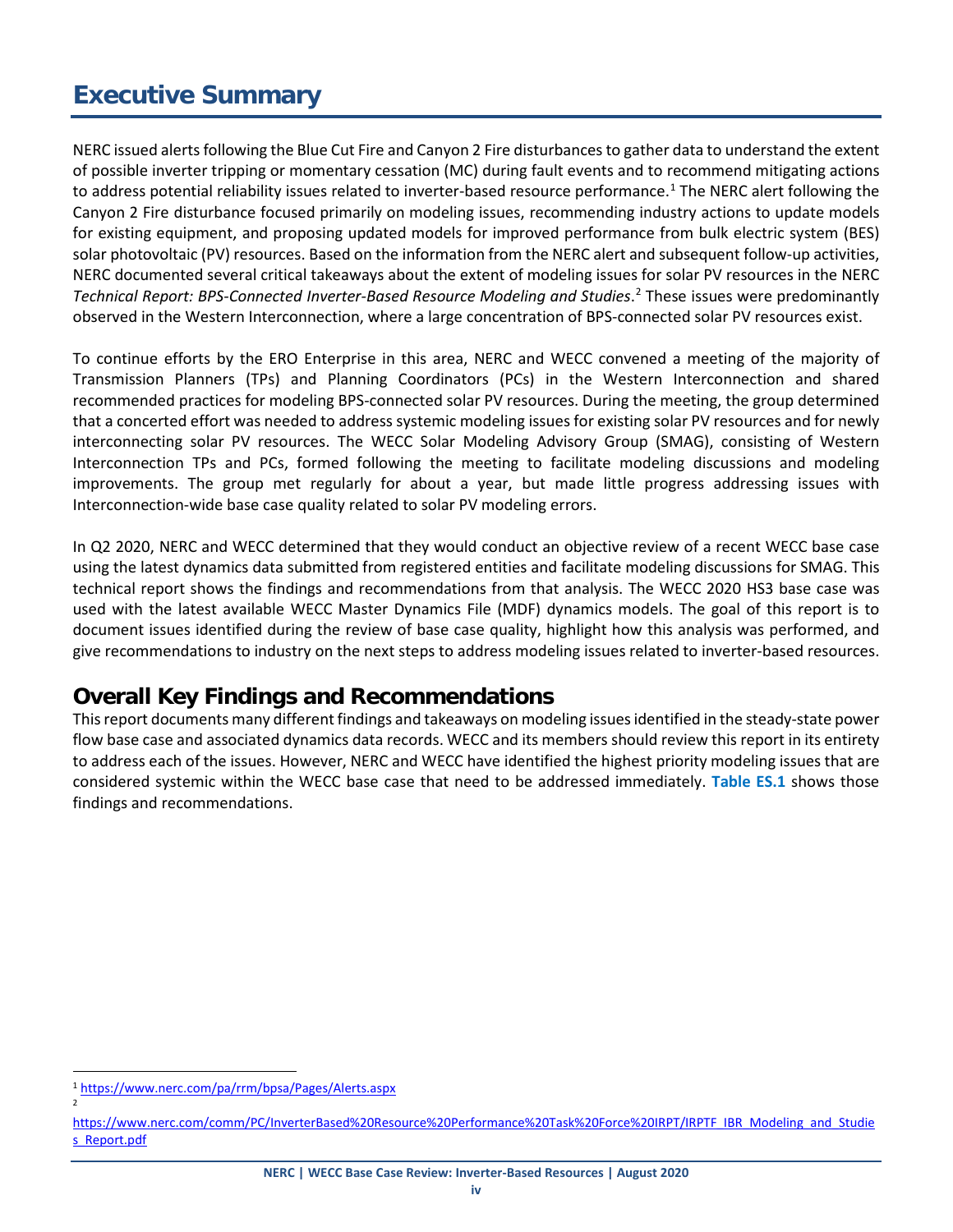|   | Table ES.1: Key Findings and Recommendations from Wind Plant Model Review                                                                                                                                                                                                                                                                 |                                                                                                                                                                                                                                                                                                                                                                                                                                                                                                                                                                                                                                                                                                                                                                                                                                                                                                                                                                                                                                                                                                                         |  |  |  |
|---|-------------------------------------------------------------------------------------------------------------------------------------------------------------------------------------------------------------------------------------------------------------------------------------------------------------------------------------------|-------------------------------------------------------------------------------------------------------------------------------------------------------------------------------------------------------------------------------------------------------------------------------------------------------------------------------------------------------------------------------------------------------------------------------------------------------------------------------------------------------------------------------------------------------------------------------------------------------------------------------------------------------------------------------------------------------------------------------------------------------------------------------------------------------------------------------------------------------------------------------------------------------------------------------------------------------------------------------------------------------------------------------------------------------------------------------------------------------------------------|--|--|--|
| # | <b>Modeling Issue</b>                                                                                                                                                                                                                                                                                                                     | <b>Recommendations</b>                                                                                                                                                                                                                                                                                                                                                                                                                                                                                                                                                                                                                                                                                                                                                                                                                                                                                                                                                                                                                                                                                                  |  |  |  |
| 1 | Type 3 and Type 4 wind plants and solar<br>PV plants are represented using the first-<br>generation dynamic models (i.e., wt3g,<br>wt4g). See Chapter 3 and Chapter 4.                                                                                                                                                                    | Generator Owners (GOs) should update their first-generation<br>generic wind and solar PV models to the second-generation<br>models at the earliest possible time due to modeling limitations<br>and simplifications within the first-generation renewable energy<br>models. This may require additional verification testing to ensure<br>accurate parameterization of the dynamic models.                                                                                                                                                                                                                                                                                                                                                                                                                                                                                                                                                                                                                                                                                                                              |  |  |  |
| 2 | Wind and solar PV plants above the<br>modeling threshold established in the<br>WECC Data Preparation Manual (i.e., 20<br>MVA) are represented with either no<br>dynamic model or an incorrect dynamic<br>model (e.g., synchronous generator<br>model). See Chapter 3 and Chapter 4.                                                       | GOs should develop appropriate dynamic models for their wind<br>facilities that meet the specifications set in the WECC Data<br>Preparation Manual and should use the latest recommended<br>dynamic models (i.e., the second-generation renewable energy<br>models). These models should be provided to the respective TP<br>and PC at the earliest possible time.                                                                                                                                                                                                                                                                                                                                                                                                                                                                                                                                                                                                                                                                                                                                                      |  |  |  |
| 3 | Wind and solar PV plant models are likely<br>parameterized by using generic values<br>that do not reflect as-built settings of<br>equipment installed in the field. TPs and<br>PCs performing verification of dynamic<br>models for wind and solar PV plants are<br>not capturing modeling errors. See<br><b>Chapter 3 and Chapter 4.</b> | GOs should ensure that the dynamic models for their respective<br>facilities are parameterized to reflect the actual installed<br>equipment at each specific site and should not include generic<br>parameter values. GOs should coordinate with their TPs and PCs if<br>they have any questions regarding how to parameterize their<br>dynamic models.<br>TPs and PCs should verify <sup>3</sup> the dynamic model parameters<br>provided by GOs to ensure that they match the as-built controls,<br>settings, and configuration of the equipment installed in the field.<br>This verification should occur for all generator models provided<br>and should occur prior to TPs and PCs providing these models to                                                                                                                                                                                                                                                                                                                                                                                                       |  |  |  |
| 4 | Several modeling errors were identified<br>during the review of case quality. See<br>Chapter 1.                                                                                                                                                                                                                                           | WECC for inclusion in the Interconnection-wide base case.<br>GOs should ensure that all data fields are reported correctly per<br>the WECC Data Preparation Manual. TPs and PCs should verify that<br>the data fields are submitted correctly. WECC should ensure that<br>data quality checks are being performed on all incoming data from<br>TPs and PCs for their areas. WECC should place additional scrutiny<br>during case review processes to ensure errors are being corrected.<br>Change management processes should be implemented to ensure<br>updates are reflected in the current release of WECC base cases in<br>a timely manner: in particular, generator turbine type, dynamics<br>models for resources above the modeling size thresholds,<br>distributed energy resource (DER) modeling practices, handling<br>retired units, matching power flow and dynamics data, modeling<br>battery energy storage systems (BESSs), interoperability between<br>software vendors, and modeling dynamic reactive devices all<br>should be a primary modeling improvement for WECC and its<br>stakeholder groups. |  |  |  |

<span id="page-4-0"></span><sup>&</sup>lt;sup>3</sup> This should include reviewing appropriate documentation provided by the GO—such as factory test reports, specification sheets, inverter control settings, plant controller settings, etc.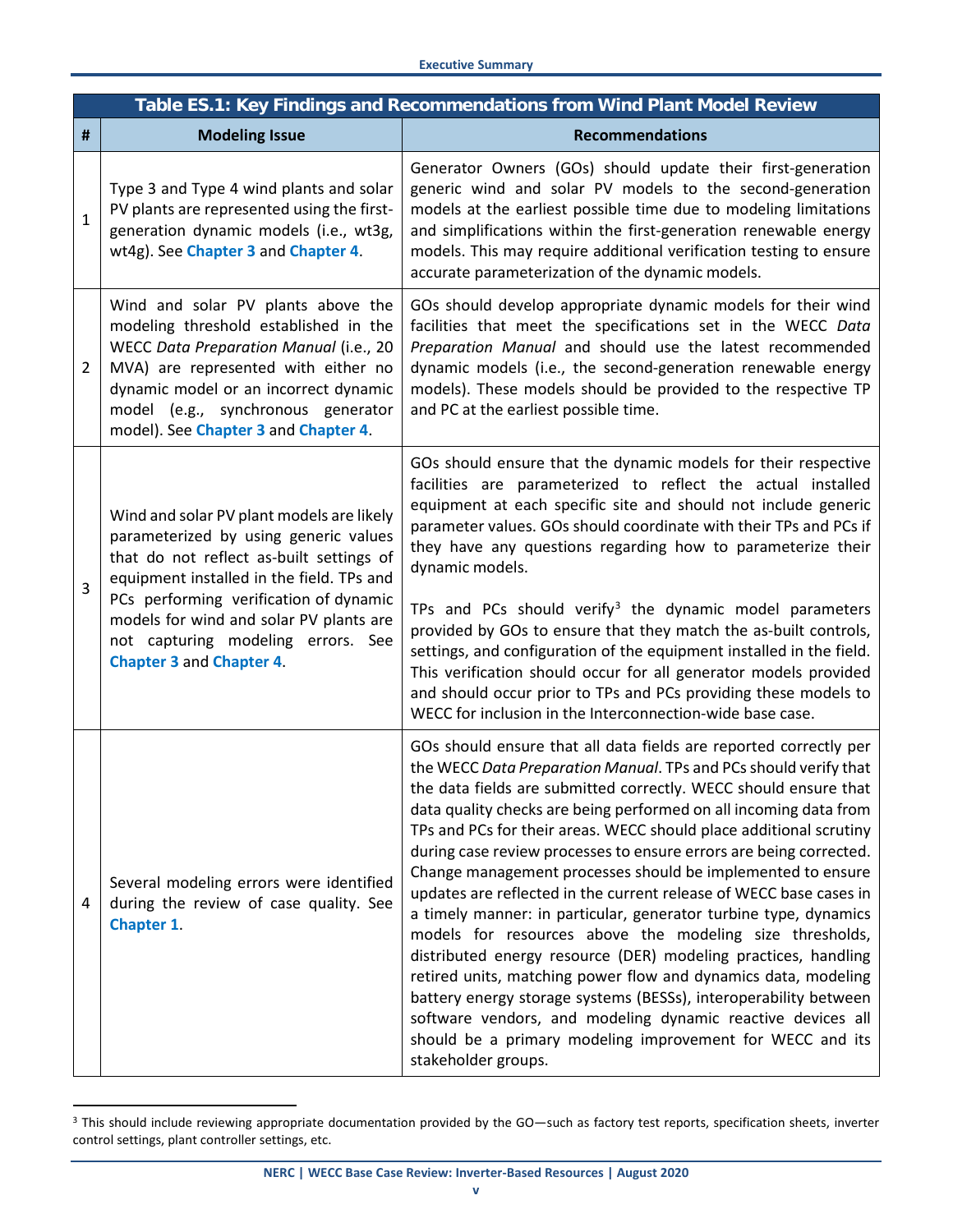## <span id="page-5-0"></span>**Introduction**

Following the Blue Cut Fire<sup>[4](#page-5-1)</sup> and Canyon 2 Fire<sup>[5](#page-5-2)</sup> disturbances, NERC issued alerts<sup>[6](#page-5-3)</sup> to gather data to understand the possible extent of inverter tripping or MC during fault events and to recommend mitigating actions to address potential reliability issues related to inverter-based resource performance. In particular, the NERC alert<sup>[7](#page-5-4)</sup> following the Canyon 2 Fire disturbance focused primarily on modeling issues. Specifically, the NERC alert provided recommendations to accurately model the expected behavior of existing solar PV resources as well as seeking updates to inverter controls for potential changes to eliminate MC (and accompanying modeling updates).

Based on the information obtained from the NERC alert and subsequent follow-up activities, NERC identified several critical takeaways regarding the extent of modeling issues for solar PV resources. These issues were predominantly identified in the Western Interconnection where a large concentration of BPS-connected solar PV resources exist. The key findings and recommendations were documented in NERC *Technical Report: BPS-Connected Inverter-Based Resource Modeling and Studies*. [8](#page-5-5)

To continue industry efforts to address the identified modeling issues, NERC convened a meeting of most of the TPs and PCs in the Western Interconnection and shared recommended practices for modeling BPS-connected solar PV resources. One of the key outcomes of this meeting, after hearing feedback from industry stakeholders, was that much more focused effort was needed to address systemic modeling issues for existing solar PV resources as well as newly interconnecting solar PV resources. Building off this meeting and other industry activities, the NERC Inverter-Based Resource Performance Task Force (IRPTF) published NERC *Reliability Guideline: Improvements to Interconnection Requirements for BPS-Connected Inverter-Based Resources* to support industry develop clear modeling requirements that can be implemented for newly interconnecting solar PV resources.<sup>[9](#page-5-6)</sup>

The WECC SMAG was formed following the meeting with Western Interconnection TPs and PCs to facilitate modeling discussions and modeling improvements. The group met for about a year and made little progress on addressing issues with Interconnection-wide base case quality related to solar PV modeling errors. In Q2 2020, NERC and WECC determined that in addition to facilitating modeling discussions for SMAG that they would conduct an objective review of a recent WECC base case using the latest dynamics data submitted from registered entities.

This report documents the review of the WECC 2020 HS3 base with the latest available WECC MDF dynamics models. Data is being updated and provided to WECC constantly, so it is likely that updates to models have been made even in the time duration between analysis and publication of this report. The goal of this report is to further document some of the issues identified during the cursory review of base case quality, highlight how this analysis was performed, and provide key findings and recommendations for industry next steps to address the modeling issues.

- <span id="page-5-2"></span><sup>5</sup> <https://www.nerc.com/pa/rrm/ea/Pages/October-9-2017-Canyon-2-Fire-Disturbance-Report.aspx>
- <span id="page-5-3"></span><sup>6</sup> <https://www.nerc.com/pa/rrm/bpsa/Pages/Alerts.aspx>

<span id="page-5-1"></span> <sup>4</sup> <https://www.nerc.com/pa/rrm/ea/Pages/1200-MW-Fault-Induced-Solar-Photovoltaic-Resource-Interruption-Disturbance-Report.aspx>

<span id="page-5-4"></span><sup>7</sup> [https://www.nerc.com/pa/rrm/bpsa/Alerts%20DL/NERC\\_Alert\\_Loss\\_of\\_Solar\\_Resources\\_during\\_Transmission\\_Disturbance-II\\_2018.pdf](https://www.nerc.com/pa/rrm/bpsa/Alerts%20DL/NERC_Alert_Loss_of_Solar_Resources_during_Transmission_Disturbance-II_2018.pdf) 8

<span id="page-5-5"></span>[https://www.nerc.com/comm/PC/InverterBased%20Resource%20Performance%20Task%20Force%20IRPT/IRPTF\\_IBR\\_Modeling\\_and\\_Studie](https://www.nerc.com/comm/PC/InverterBased%20Resource%20Performance%20Task%20Force%20IRPT/IRPTF_IBR_Modeling_and_Studies_Report.pdf) [s\\_Report.pdf](https://www.nerc.com/comm/PC/InverterBased%20Resource%20Performance%20Task%20Force%20IRPT/IRPTF_IBR_Modeling_and_Studies_Report.pdf)

<span id="page-5-6"></span><sup>9</sup> [https://www.nerc.com/comm/PC\\_Reliability\\_Guidelines\\_DL/Reliability\\_Guideline\\_IBR\\_Interconnection\\_Requirements\\_Improvements.pdf](https://www.nerc.com/comm/PC_Reliability_Guidelines_DL/Reliability_Guideline_IBR_Interconnection_Requirements_Improvements.pdf)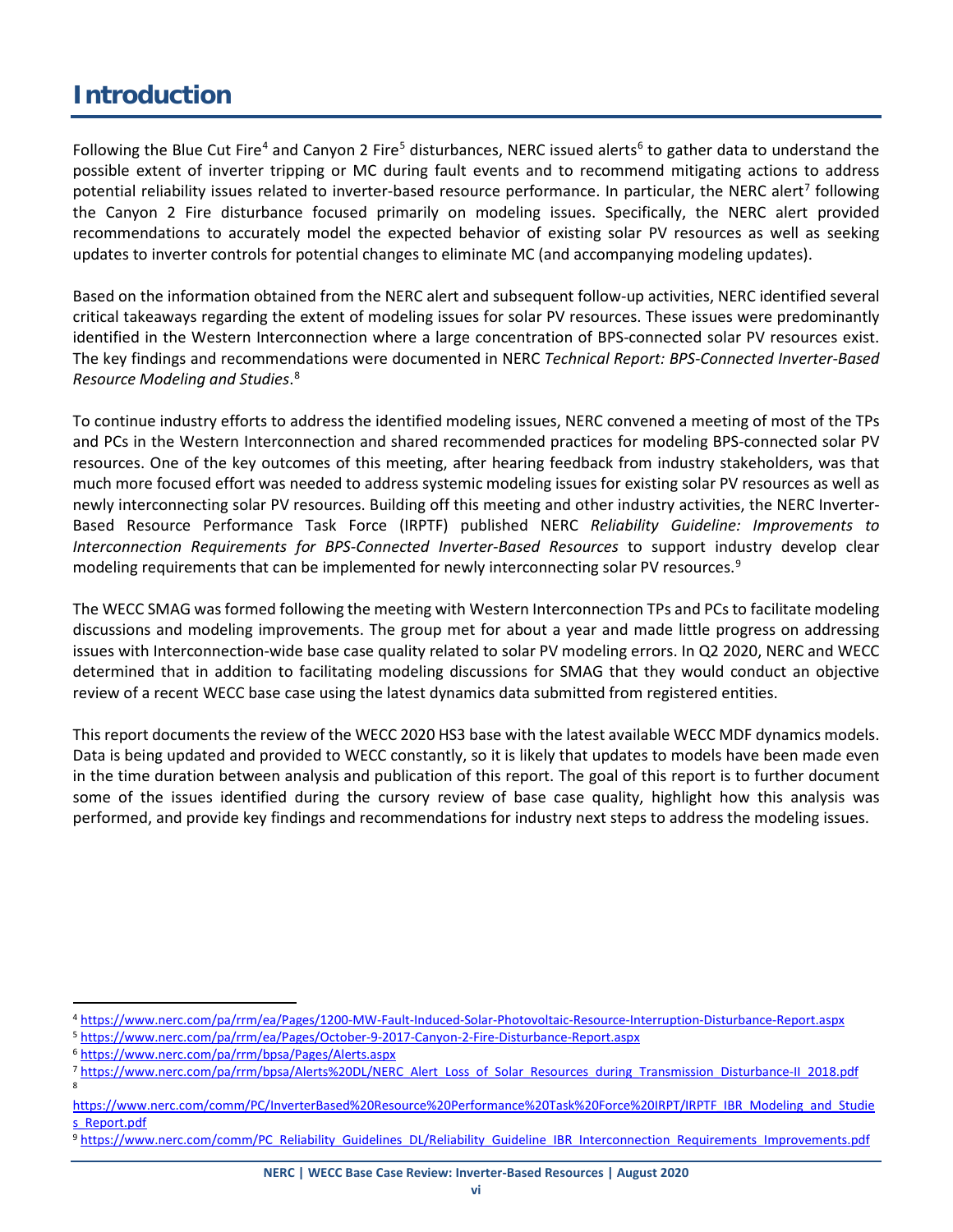# <span id="page-6-0"></span>**Chapter 1: Review of WECC Summer Peak Base Case**

The first step in characterizing the WECC base case and its dynamic models was to identify the different types of units and their associated power flow and dynamics models. The goal was to use the turbine types and generator dynamics models to identify the various types of generators across the WECC system. However, this proved to be challenging, so NERC and WECC performed a more comprehensive review of the WECC 2020 HS3 base case and documented those findings here.

Review of the WECC 2020 HS3 base case involved using the posted WECC power flow base case posted on the WECC website that provides the root steady-state power flow data. The 2020 HS3 base case was selected as the case for analysis since the analysis was being performed during Q1 2020 prior to that upcoming operating season. It was noted that the dynamics data may have been updated from the time that this 2020 HS3 case was created, so WECC pulled the latest WECC MDF data for all applicable units in early May 2020. This provided the most up-to-date dynamics data available that was more current than the posted materials on the WECC website.

NERC and WECC engaged with system planning engineers throughout the Western Interconnection to coordinate verification of the turbine types in the base case. As noted below, turbine types were widely inaccurate in all areas of the WECC base case and required the TPs and PCs to confirm turbine types that were provided or update turbine types that were not provided. Most entities provided a fully completed list of updated turbine types, and a couple of entities stated that they were not able to acquire turbine type information for many of their units. These will be denoted in **[Chapter 2](#page-10-0)**.

The next sub-section documents the observations made by NERC and WECC during the analysis of the 2020 HS3 base case and dynamics data.<sup>[10](#page-6-2)</sup>

#### <span id="page-6-1"></span>**Key Findings and Recommendations from Case Review**

The following issues were identified during review of the 2020 HS3 base case:

- **Observation:** Many generating units modeled in the power flow base case did not have a turbine type identified. This made tracking types of generation extremely challenging and required NERC and WECC to engage with TPs and PCs to verify the correct turbine types for each generating resource. The WECC *Data Preparation Manual*[11](#page-6-3) identifies turbine type as a required data field for generating units in the Interconnection-wide base case. The turbine type field was added in June 2012, and additional turbine type identifiers have been added over the years. NERC and WECC engaged all TPs and PCs to gather accurate turbine types for the 2020 HS3 base case, which was a labor-intensive process requiring significant rework.
	- **Recommendation:** WECC and its stakeholders should ensure that all generating units have turbine types correctly represented in Interconnection-wide base cases as this is a required field in the WECC *Data Preparation Manual*.
	- **Recommendation:** NERC should include a turbine types check in its case quality metrics assessments. WECC should also apply a turbine type check as a condition of modeling in the Interconnection-wide base cases. WECC should place additional emphasis on turbine type data being corrected during case creation and case review processes.
- **Observation:** Many wind generating resources had a turbine type equal to 20, which denotes an "unknown" type of wind turbine generator. This was particularly a practice employed in Area 40.

<span id="page-6-3"></span><span id="page-6-2"></span><sup>&</sup>lt;sup>10</sup> Focusing primarily on steady-state data and its link to the dynamics data, rather than on the dynamics data parameterization itself. <sup>11</sup> <https://www.wecc.org/Reliability/2020%20WECC%20Data%20Preparation%20Manual.pdf>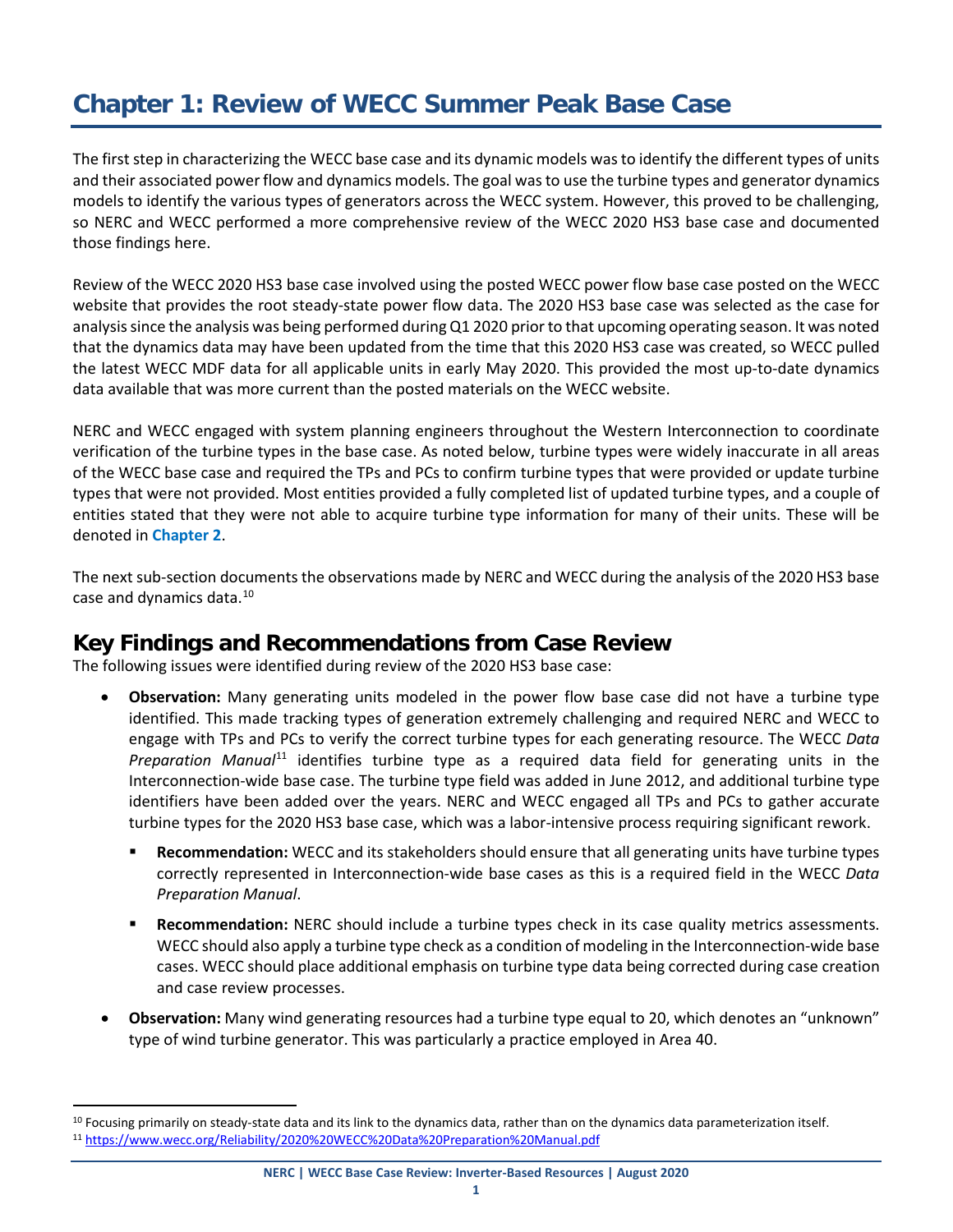- **Recommendation:** WECC and its stakeholders should ensure that all wind generating units have a correctly identified turbine type for the type(s) of turbine(s) within the facility (i.e., turbine types 21–24 for wind turbine Types 1–4, respectively).
- **Recommendation:** For any units where the turbine type is not known, TPs and PCs should coordinate with the respective GO to determine the correct type of wind turbine(s) within the facility. This should be accounted for in both the turbine type and the dynamic models.
- **Recommendation:** The WECC *Data Preparation Manual* should eliminate turbine type 20 as an acceptable entry, and WECC should ensure that all wind plants have a correct turbine type associated with them (i.e., types  $21-24$ ).<sup>[12](#page-7-0)</sup>
- **Observation:** Many generating units do not have dynamics data associated with the generator record in the base case. This was identified for units both above and below the 10 MVA threshold. Not only does this make it difficult to corroborate turbine types with generating units, but load-netting generation also causes inaccuracies in simulation results.
- **Recommendation:** WECC and its stakeholders should ensure that all units are modeled appropriately based on the following criteria specified in the *WECC Data Preparation Manual*: individual generating units with capacity greater than 10 MVA and connected to the BPS at 60 kV or higher as well as aggregated generating units<sup>[13](#page-7-1)</sup> with capacity greater than 20 MVA connected at 60 kV or higher should submit steady-state data and dynamics data for each generator
- **Observation:** Some DERs are modeled in the power flow base case; however, DERs are not widely included in WECC base cases, posing a risk for the creation of a reasonable starting case for entities neighboring those with notable DER penetrations. Furthermore, there is no clear way to differentiate DERs from other BPSconnected generating units, particularly when modeled at the BPS bus in the power flow base case.
	- **Recommendation:** WECC and its stakeholders should ensure clear and consistent modeling of DERs in the Interconnection-wide base cases for all TP and PC footprints as defined in the WECC *Data Preparation Manual*. [14](#page-7-2)
	- **Recommendation:** WECC should ensure that the *WECC Data Preparation Manual* is clear regarding how DERs should be dispatched in the base cases, including time of day, season, and any other relevant assumptions that would affect dispatch of DERs and other BPS-connected variable energy resources. If these topics are covered in overall base case descriptors, they should simply be linked to the DER elements as well.
	- **Recommendation:** WECC and its stakeholders should identify an effective means of tracking which generating units in the base case are DERs and which are BPS-connected units. Tracking could simply include adding additional turbine types for units that are representative of individual or aggregate DERs. Multiple turbine types could be used to capture different types of DERs. For example, "DER-solar photovoltaic" or "DER-battery energy storage" turbine types could be used to track utility-scale DERs (U-DERs) modeled as generators in the power flow base case.
- **Observation:** Multiple TPs represented retired units in the power flow base case with no standardized distinction of which units are retired and which are still in-service. The *WECC Data Preparation Manual* states in Table 2 that "retired units shall be deleted rather than having status set to zero." Therefore, data is being submitted to WECC and entering the WECC base case that does not conform to the *WECC Data Preparation*

<span id="page-7-0"></span> $12$  Turbine Type 0 or a blank field should not be used as a workaround; this will be identified in the case quality metrics assessments as an unacceptable modeling practice.

<span id="page-7-1"></span><sup>13</sup> Wind, solar PV, and BESSs are examples of aggregated resources with collector system-based generation facilities.

<span id="page-7-2"></span><sup>&</sup>lt;sup>14</sup> This includes both U-DER modeling in the generator section and R-DER modeling in the loads section of the manual.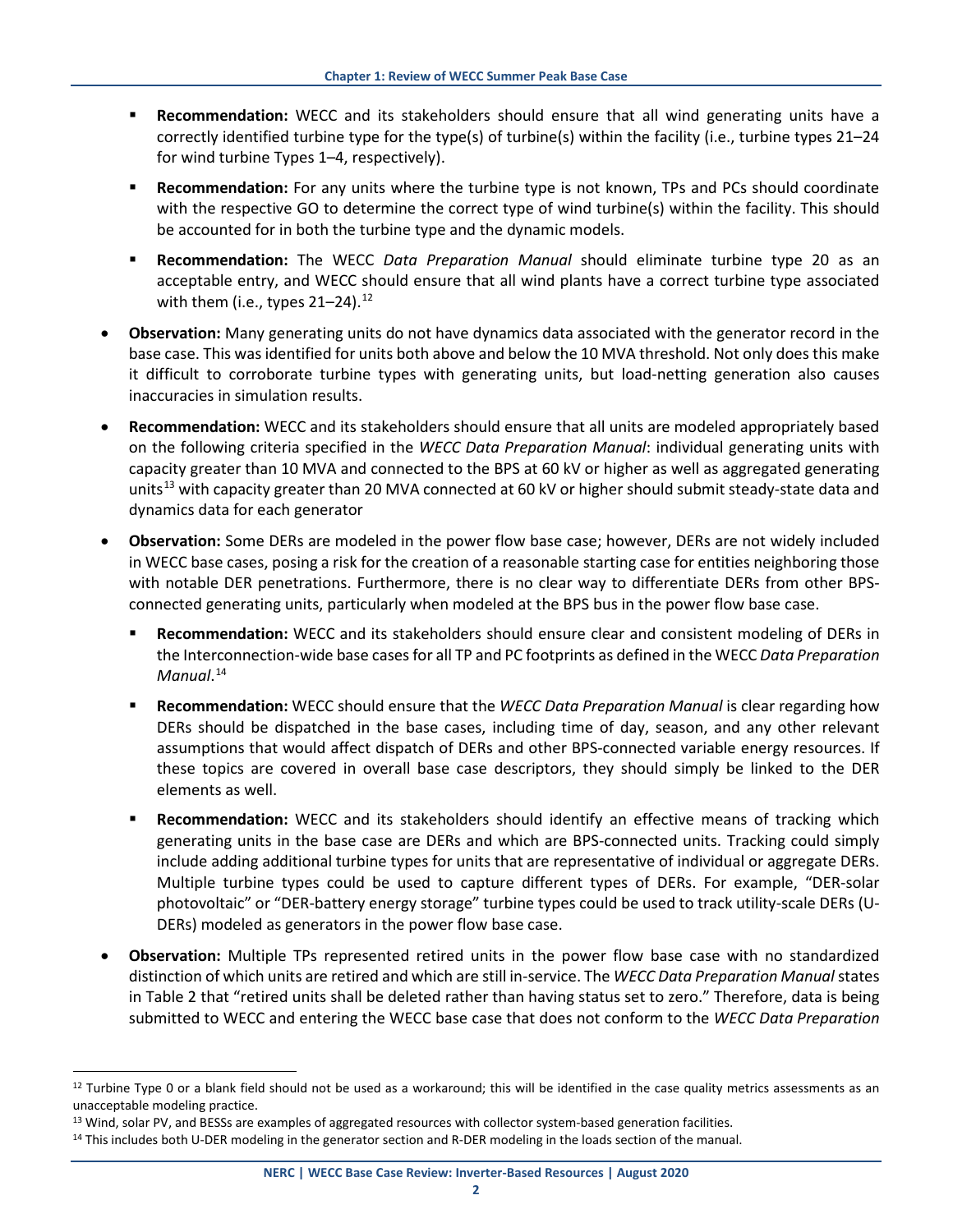*Manual*. Furthermore, units were denoted as "not operational yet" but were added to the base case with no dynamic models.

- **Recommendation:** WECC and its stakeholders should ensure that the WECC *Data Preparation Manual* is clear regarding consideration of handling retired units and that the specifications in the manual are adhered to during the annual case creation process.
- **Recommendation:** WECC and its stakeholders should ensure that units being added to the Interconnection-wide base cases conform to a standardized set of rules consistent across TPs and PCs. Units being modeled in near-term planning base cases should have both steady-state and dynamics data associated with them.
- **Observation:** In some cases, the unit ID in the power flow base case did not match the unit ID in the dynamics data (.dyd file). This can lead to units being unexpectedly load-netted since they do not have a corresponding dynamics data record assigned to them. This issue was identified in the power flow base case and .dyd file posted to the WECC web page.
	- **Recommendation:** TPs and PCs should ensure that the power flow base case and dynamics data submitted to WECC matches for each base case created. Furthermore, WECC should ensure that units with a submitted dynamics data record are modeled appropriately (i.e., linked to their respective dynamics data). This may include improvements to the WECC MDF process for linking updates to dynamics data with updates to power flow base case information.
- **Observation:** Multiple BESS facilities were modeled with a turbine type of 50; however, a turbine type of 50 is not a defined turbine type in the WECC *Data Preparation Manual*. A turbine type of 50 is the default turbine type for BESS in the PSLF manual. Multiple TPs stated that using turbine type 50 was correct because it was in the General Electric PSLF manual.<sup>[15](#page-8-0)</sup>
	- **Recommendation:** TPs and PCs should be submitting data to WECC that conforms to the WECC *Data Preparation Manual*, not the PSLF manual. WECC should not accept any unit with a turbine type that is not listed in the WECC *Data Preparation Manual*. Furthermore, WECC should add a data quality check to flag any incorrect Turbine Types, including those marked as 50.
- **Observation:** The Interconnection-wide base cases are developed in PSLF; however, some TPs and PCs in the Western Interconnection use Siemens PTI PSS®E as their primary simulation platform. The version of PSS®E that is currently used by industry members does not have the capability to represent a turbine type. This is proving to be a common source of bad data for TPs and PCs who use  $PSS^{\otimes}E$ .<sup>[16](#page-8-1)</sup> Case creation requires additional steps to add in the turbine type once the data has been converted to PSS®E, and it appears this is not occurring consistently.
	- **Recommendation:** WECC and its stakeholders should confirm with Siemens PTI PSS®E that a turbine type field has been added and develop plans to support industry efforts to move to that version of PSS®E to align with other software capabilities and existing industry practices. Not having the ability to track different types of units makes understanding the types and mix of generation in a base case challenging.
- **Observation:** The WECC Interconnection-wide base cases include turbine types for "motor/pump"; however, it is not clear which units these refer to or if they may be the same as "energy storage – reversible hydraulic turbine."
	- **Recommendation:** WECC and its stakeholders should explore possible consolidation or clarification of this turbine type to determine if "motor/pump" and "energy storage–reversible hydraulic turbine" types

<span id="page-8-0"></span> <sup>15</sup> <https://www.geenergyconsulting.com/practice-area/software-products/pslf>

<span id="page-8-1"></span><sup>&</sup>lt;sup>16</sup> Furthermore, PSS®E also does not have the capability to represent a load record "Long ID," which enables the tracking of different load types used for dynamic load modeling. This was also noted as a software limitation with PSS®E by at least one user.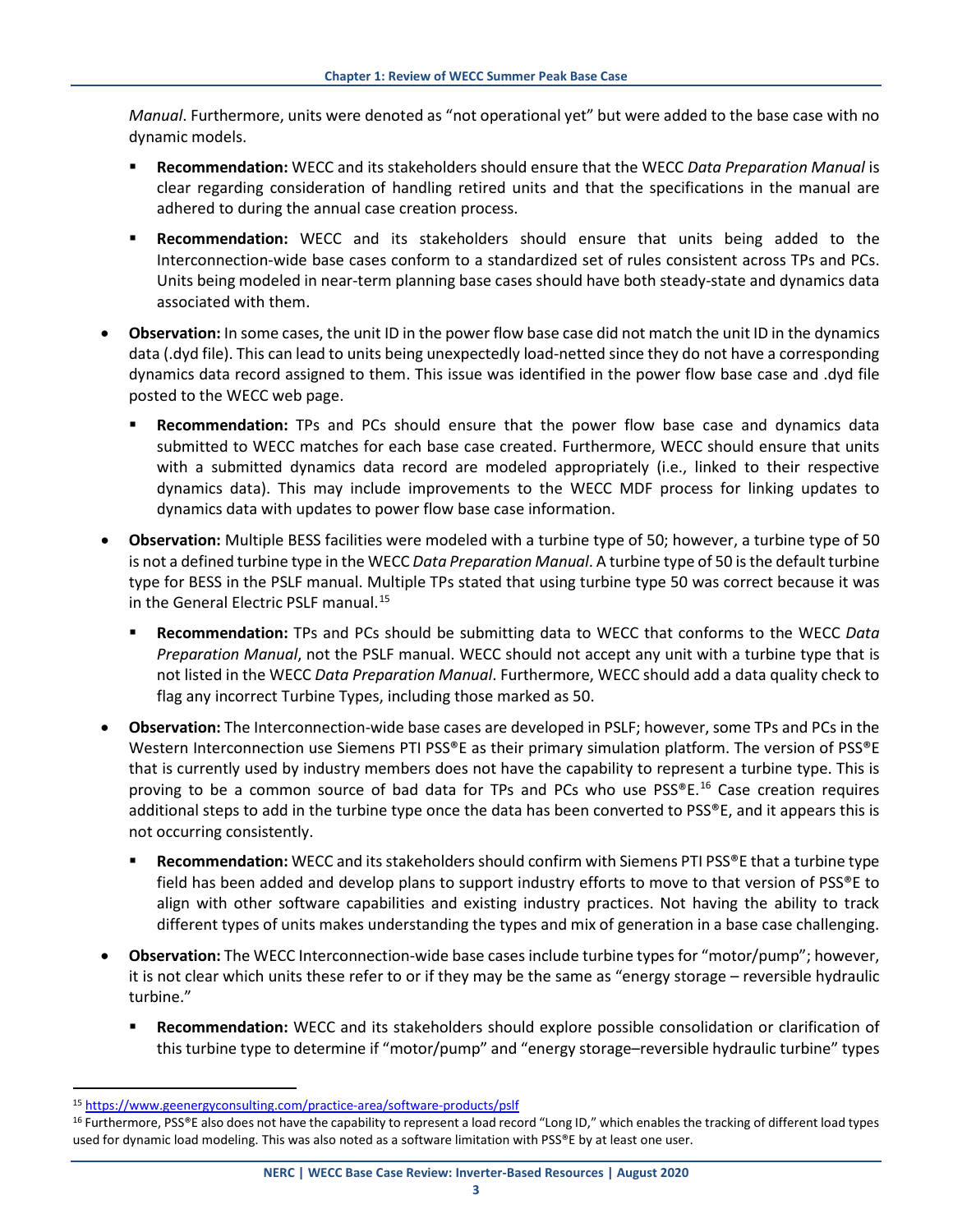are both referring to pumped hydro resources. Possibly these could be separated out or combined into a clearer turbine type representation.

- **Observation:** Multiple STATCOMs and other dynamic reactive resources are modeled as generators in the base case rather than using SVS<sup>[17](#page-9-0)</sup> models per industry-recommended modeling practices. Representation as a generator (i.e., a voltage source) may overestimate the reactive capability from these resources, particularly during abnormal voltage conditions since there is no modeled dependence on voltage. Use of the SVS/shunt models will allow for more accurate representation of voltage dependence and align with industry recommended practices.
	- **Recommendation:** WECC should consider working with TPs and PCs to adapt existing dynamic reactive resources models from generator records to the proper shunt/SVS models.

The recommendations listed above should be acted upon promptly for all future base case creations in the Western Interconnection. In addition, the observations and recommendations show that continuous review of existing and additional base case quality checks is needed to ensure modeling improvements are being made.

<span id="page-9-0"></span><sup>&</sup>lt;sup>17</sup> Such as svsmo1, svsmo2, or svsmo3.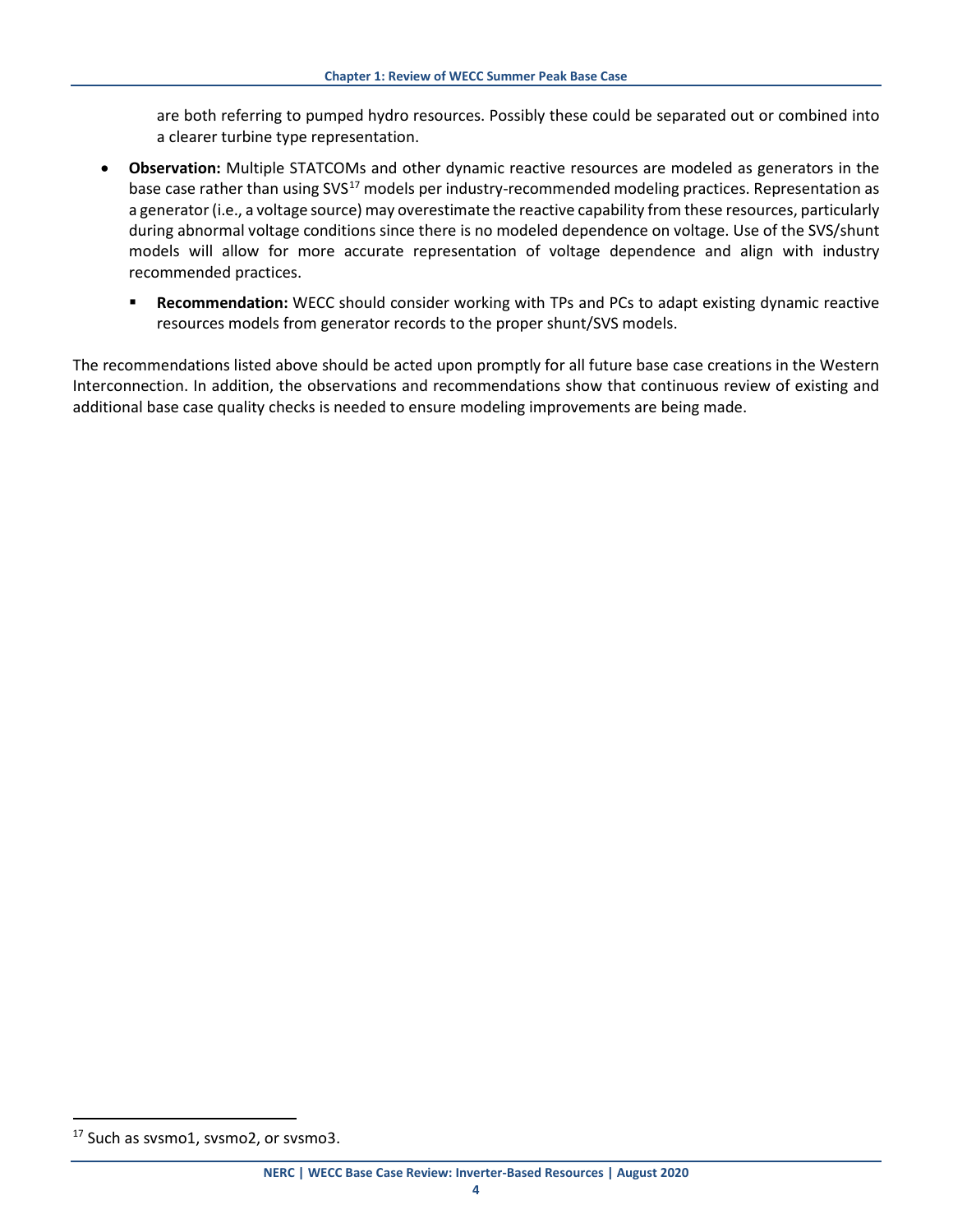# <span id="page-10-0"></span>**Chapter 2: Composition of Generation in the WECC Base Case**

This chapter describes the composition of generation in the WECC 2020 HS3 base case to illustrate the extent of inverter-based generation in the base case and to find trends in data and modeling issues. Characterizing the composition of generation in the WECC base case will lead into the discussion regarding specific modeling challenges covered in **[Chapter 3](#page-16-0)** and **[Chapter 4](#page-24-0)**.

#### <span id="page-10-1"></span>**Generation Composition Overview**

The 2020 WECC 2023 HS3 base case with updated turbine types verified by TPs and PCs to the greatest possible extent includes the generation mix shown in **Figure 2.1** and **Table 2.1**. Wind and solar PV make up about 17% of the installed capacity; synchronous fossil fuel-based generation constitutes about 54%; hydro about 27%; and the remaining is a mix of geothermal, energy storage, and other types.



|  | Figure 2.1: Overview of Generation Capacity in WECC 2020 HS3 Base Case |
|--|------------------------------------------------------------------------|
|--|------------------------------------------------------------------------|

| Table 2.1: Overview of Generation Capacity in WECC 2020 HS3<br><b>Base Case</b> |         |                 |               |  |  |
|---------------------------------------------------------------------------------|---------|-----------------|---------------|--|--|
| <b>Generation Type</b>                                                          | # Units | <b>Total MW</b> | % MW Capacity |  |  |
| Solar (31)                                                                      | 414     | 18,180          | 7%            |  |  |
| Wind (20, 21, 22, 23, 24)                                                       | 424     | 27,995          | 10%           |  |  |
| Hydro (5)                                                                       | 1,329   | 73,456          | 27%           |  |  |
| Energy Storage (42, 54)                                                         | 34      | 1,911           | 1%            |  |  |
| Other (47, 99)                                                                  | 22      | 861             | 0%            |  |  |
| Geothermal (19)                                                                 | 66      | 2,064           | 1%            |  |  |
| Synchronous Fossil                                                              | 1,932   | 148,123         | 54%           |  |  |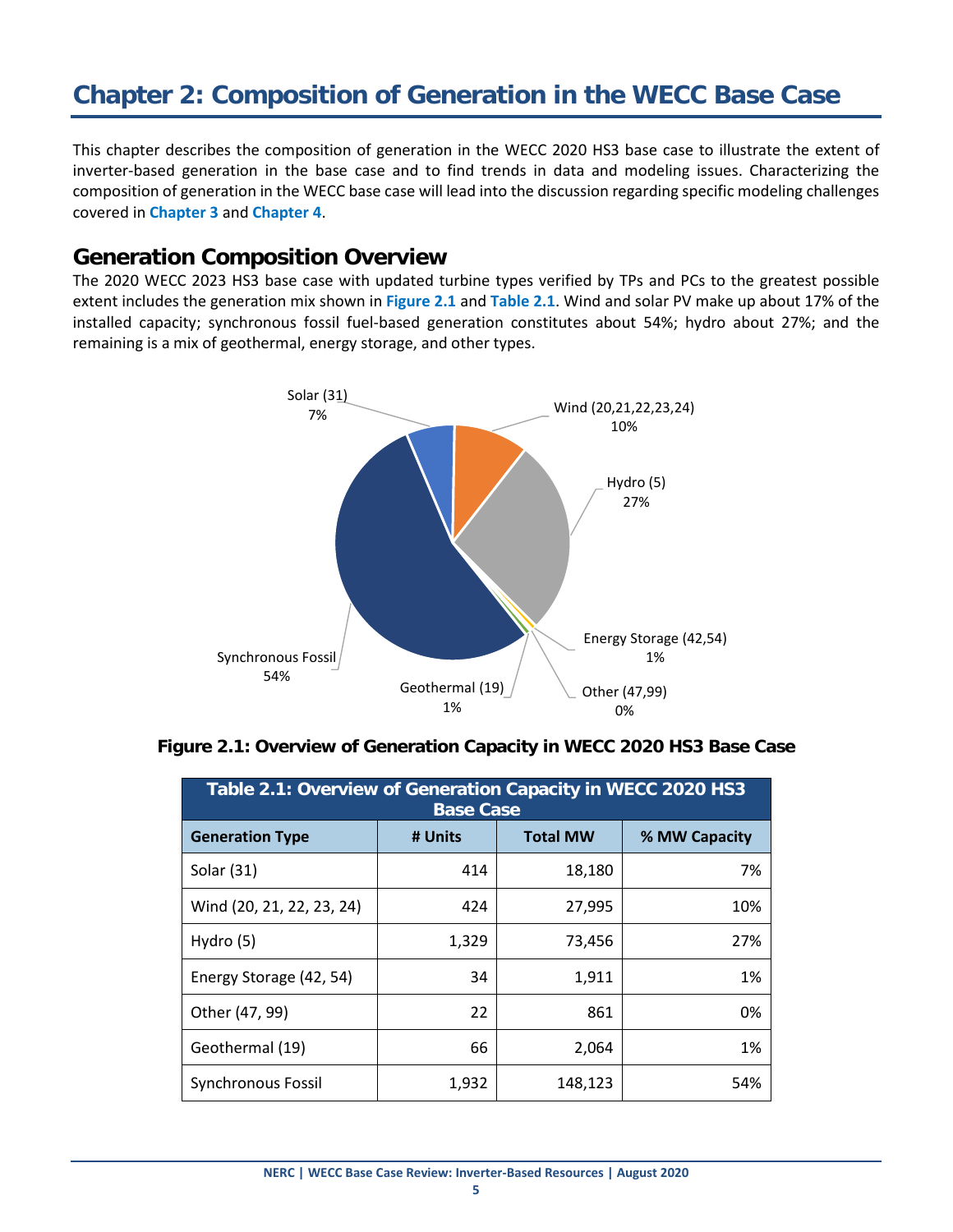**Figure 2.2** shows the breakdown of generation mix by base case area; **Table 2.2** shows the legend for area numbers in the WECC base case. Over 20% of the installed generation capacity in Areas 21, 22, and 24 is solar PV. Note that these numbers generally do not consider DERs. **Figure 2.3** shows the same information in absolute values rather than percentages.



| Table 2.2: Mapping of WECC Base Case Area Numbers |                                     |                       |                                 |  |  |
|---------------------------------------------------|-------------------------------------|-----------------------|---------------------------------|--|--|
| Area<br><b>Number</b>                             | <b>Area Name</b>                    | Area<br><b>Number</b> | <b>Area Name</b>                |  |  |
| 10                                                | <b>Public Service of New Mexico</b> | 30                    | <b>Pacific Gas and Electric</b> |  |  |
| 11                                                | El Paso                             | 40                    | <b>Pacific Northwest</b>        |  |  |
| 14                                                | Arizona Public Service              | 50                    | <b>BC Hydro</b>                 |  |  |
| 15                                                | Salt River Project                  | 52                    | Fortis BC                       |  |  |
| 16                                                | <b>Tucson Electric Power</b>        | 54                    | Alberta                         |  |  |
| 17                                                | Arizona Electric Power Co.          | 60                    | Idaho                           |  |  |
| 18                                                | Nevada Power                        | 62                    | Montana                         |  |  |
| 19                                                | WAPA Lower Colorado                 | 63                    | <b>WAPA Upper Great Plains</b>  |  |  |
| 20                                                | <b>Mexico CFE</b>                   | 64                    | Sierra                          |  |  |
| 21                                                | <b>Imperial Irrigation District</b> | 65                    | PacifiCorp East                 |  |  |
| 22                                                | San Diego Gas and Electric          | 70                    | Public Service of Colorado      |  |  |
| 24                                                | Southern California Edison          | 73                    | <b>WAPA Rocky Mountain</b>      |  |  |
| 26                                                | L.A. Dept. Water and Power          |                       |                                 |  |  |

#### **Figure 2.2: Percentage of Installed Generation Capacity by Area**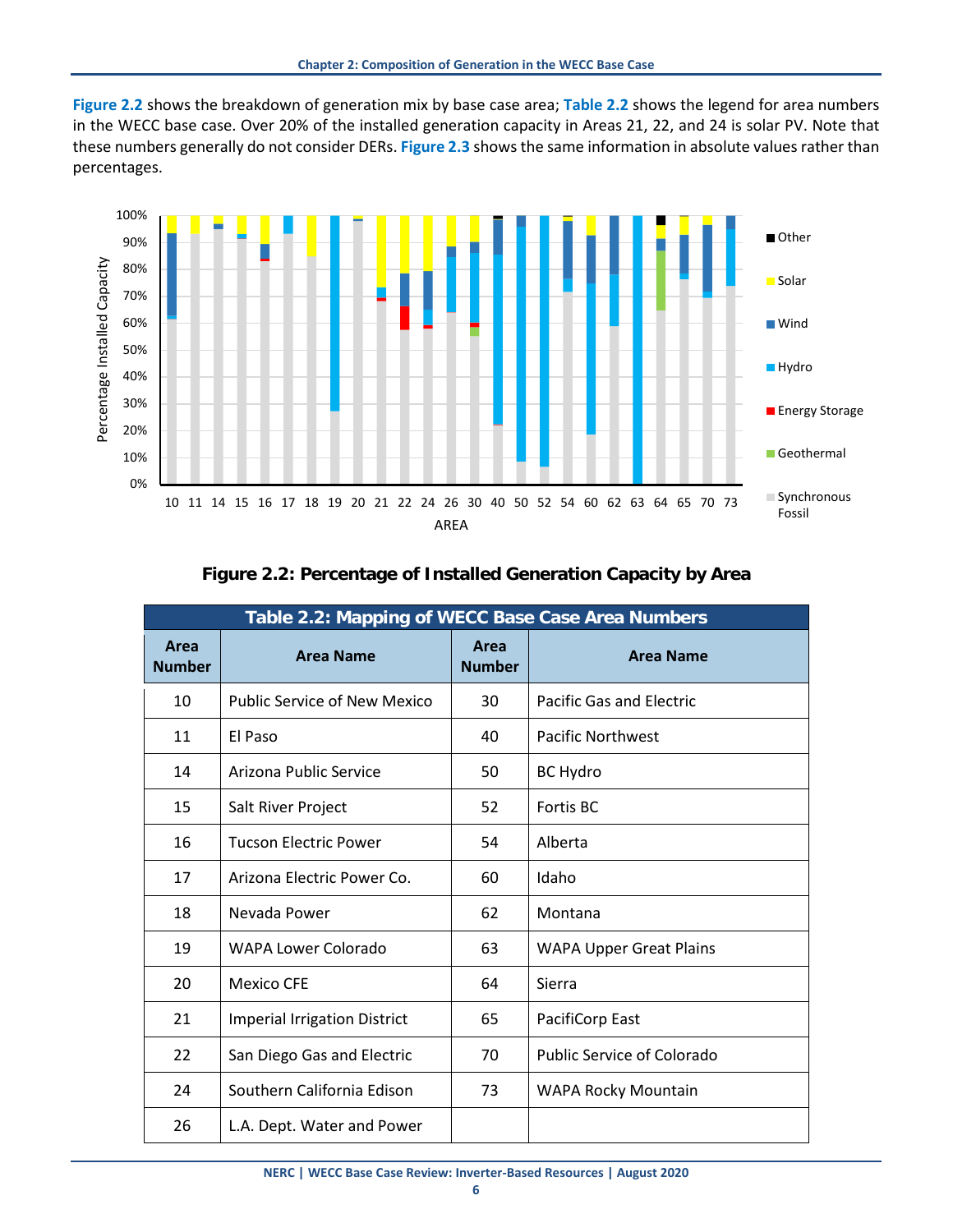

**Figure 2.3: Total Capacity of Installed Generation Capacity by Area**

#### <span id="page-12-0"></span>**Wind Generation**

**Figure 2.4** shows the total installed capacity of wind generation in the WECC base case (about 28 GW) and a breakdown of turbine types. About half of the installed capacity of wind turbines in WECC are Type 3 doubly-fed induction generator wind turbines. About one-quarter of the installed wind turbines are Type 4 fully-interfaced power electronic devices. Of the remaining quarter, about half are Type 1 squirrel cage induction generator turbines, about half are Type 2 wound-rotor induction generator turbines with external resistance control, and a small fraction have unknown types. Area 40, Northwest, has a notable penetration (over 40% of installed capacity) of legacy Type 1 and Type 2 wind power plant. All other areas have predominantly Type 3 and Type 4 inverter-based wind power plants.



**Figure 2.4: Overview of Wind Power Plants in the WECC Base Case**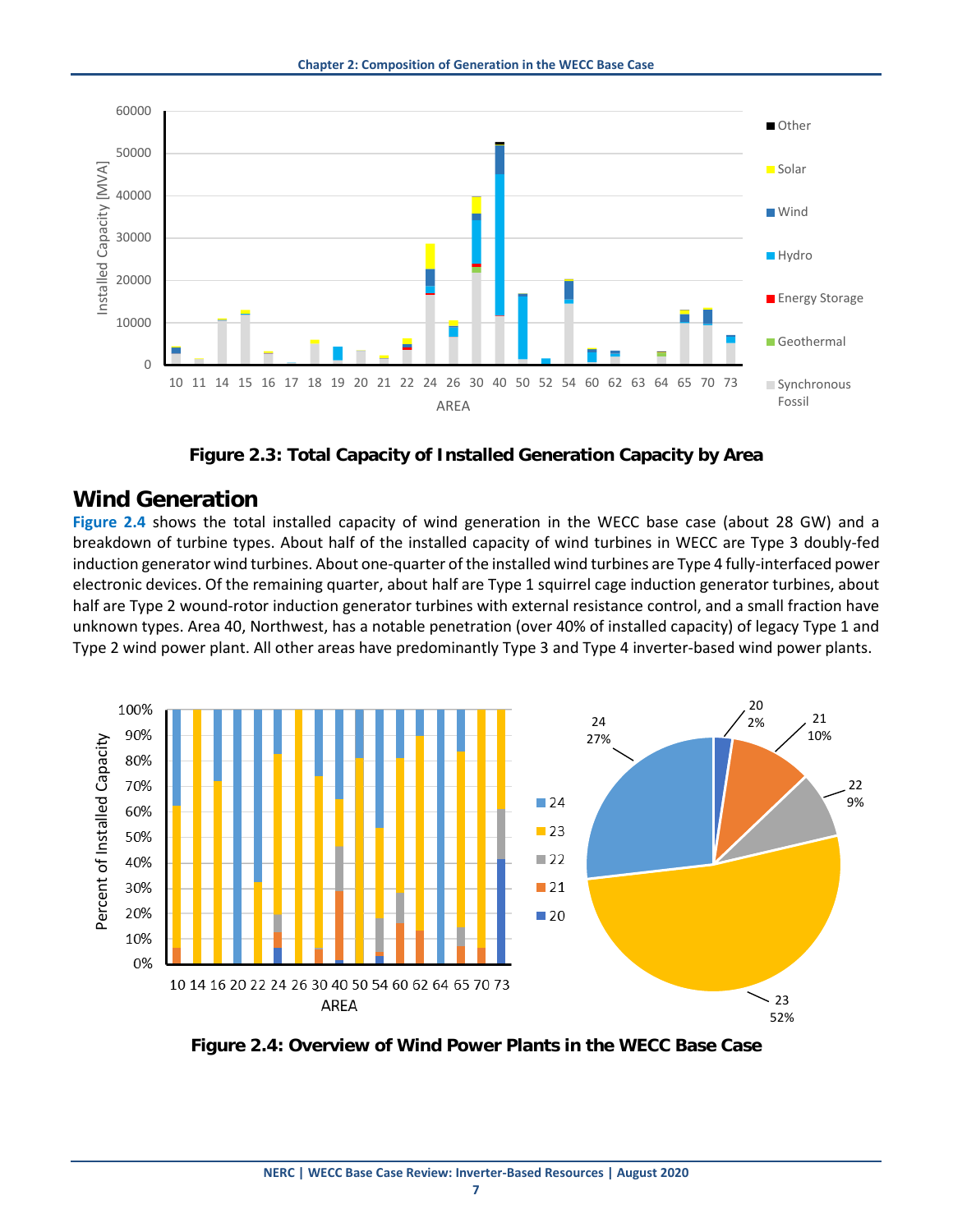| Table 2.3: Wind Turbine Types in WECC |                                    |                   |                              |  |  |
|---------------------------------------|------------------------------------|-------------------|------------------------------|--|--|
| <b>Wind Turbine Type</b>              | <b>WECC</b><br><b>Turbine Type</b> | #<br><b>Units</b> | <b>MW</b><br><b>Capacity</b> |  |  |
| Type Unknown                          | 20                                 | 12                | 676                          |  |  |
| Type 1                                | 21                                 | 48                | 2,928                        |  |  |
| Type 2                                | 22                                 | 31                | 2,372                        |  |  |
| Type 3                                | 23                                 | 229               | 14,509                       |  |  |
| Type 4                                | 24                                 | 104               | 7,509                        |  |  |
|                                       | <b>Total</b>                       | 424               | 27,995                       |  |  |

During the verification steps in which NERC and WECC coordinated with industry stakeholders, some areas were not able to identify which type of wind generator types each plant consisted of. Area 73 was unable to identify over 40% of its wind plant capacity by turbine type. Follow-up discussions with engineers from Area 73 highlighted that the primary cause of this issue was that the software tool they use for simulations, Siemens PTI PSS®E, does not include a turbine type field whereas the Interconnection-wide base cases are created using GE PSLF simulation tools. This is leading to mismatched data and inconsistency between case submittals and should be improved for future annual case creation processes.

#### <span id="page-13-0"></span>**Solar PV Generation**

**Figure 2.5** and **Table 2.4** show the total installed solar PV capacity in the WECC base case (about 18 GW), separated by WECC area number. As the **Table 2.4** shows, the majority of solar PV capacity is in the California region (mostly in areas 22, 24, 26, and 30).



**Figure 2.5: Percentage Installed Capacity of Solar PV by Area**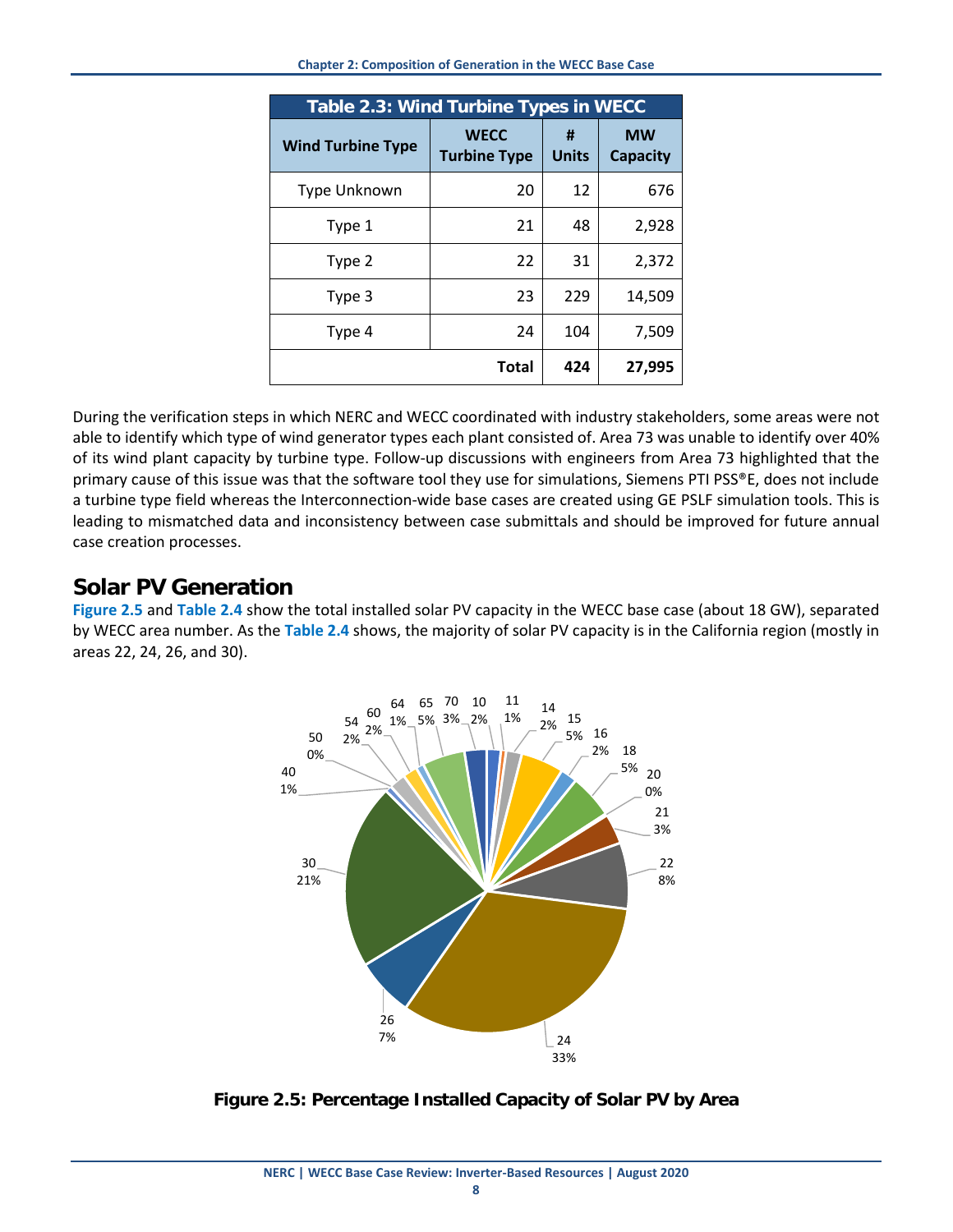| Table 2.4: Solar PV Capacity by WECC Area |                 |                               |  |                       |                 |                               |
|-------------------------------------------|-----------------|-------------------------------|--|-----------------------|-----------------|-------------------------------|
| Area<br><b>Number</b>                     | <b>Total MW</b> | % Total MW<br><b>Capacity</b> |  | Area<br><b>Number</b> | <b>Total MW</b> | % Total MW<br><b>Capacity</b> |
| 10                                        | 293             | 1.61%                         |  | 26                    | 1,208           | 6.64%                         |
| 11                                        | 109             | 0.60%                         |  | 30                    | 3,846           | 21.16%                        |
| 14                                        | 328             | 1.80%                         |  | 40                    | 134             | 0.74%                         |
| 15                                        | 886             | 4.87%                         |  | 50                    | 1               | 0%                            |
| 16                                        | 347             | 1.91%                         |  | 54                    | 341             | 1.87%                         |
| 18                                        | 915             | 5.03%                         |  | 60                    | 300             | 1.65%                         |
| 20                                        | 41              | 0.23%                         |  | 64                    | 163             | 0.90%                         |
| 21                                        | 626             | 3.44%                         |  | 65                    | 883             | 4.85%                         |
| 22                                        | 1,369           | 7.53%                         |  | 70                    | 458             | 2.52%                         |
| 24                                        | 5,933           | 32.64%                        |  | <b>Total</b>          | 18,180          |                               |

#### <span id="page-14-0"></span>**Battery Energy Storage Systems**

As BESSs continue to fill a large fraction of transmission service providers' interconnection queues, WECC is seeing an increase in the number of these resources modeled in the Interconnection-wide base cases. **Figure 2.6** and **Table 2.5** show some statistics about the total capacity of these resources in the 2020 HS3 base case and the types of models used to represent these resources. There are currently around 1,700 MW of BESSs in the base case with about 60% of those resources having no dynamic model and 40% modeled using the second-generation renewable models.



**Figure 2.6: Overview of Battery Energy Storage in the WECC Base Case**

| Table 2.5: Battery Energy Storage in WECC Base Case |            |                    |  |  |
|-----------------------------------------------------|------------|--------------------|--|--|
| <b>Dynamics Record</b>                              | # of Units | <b>MW Capacity</b> |  |  |

**NERC | WECC Base Case Review: Inverter-Based Resources | August 2020**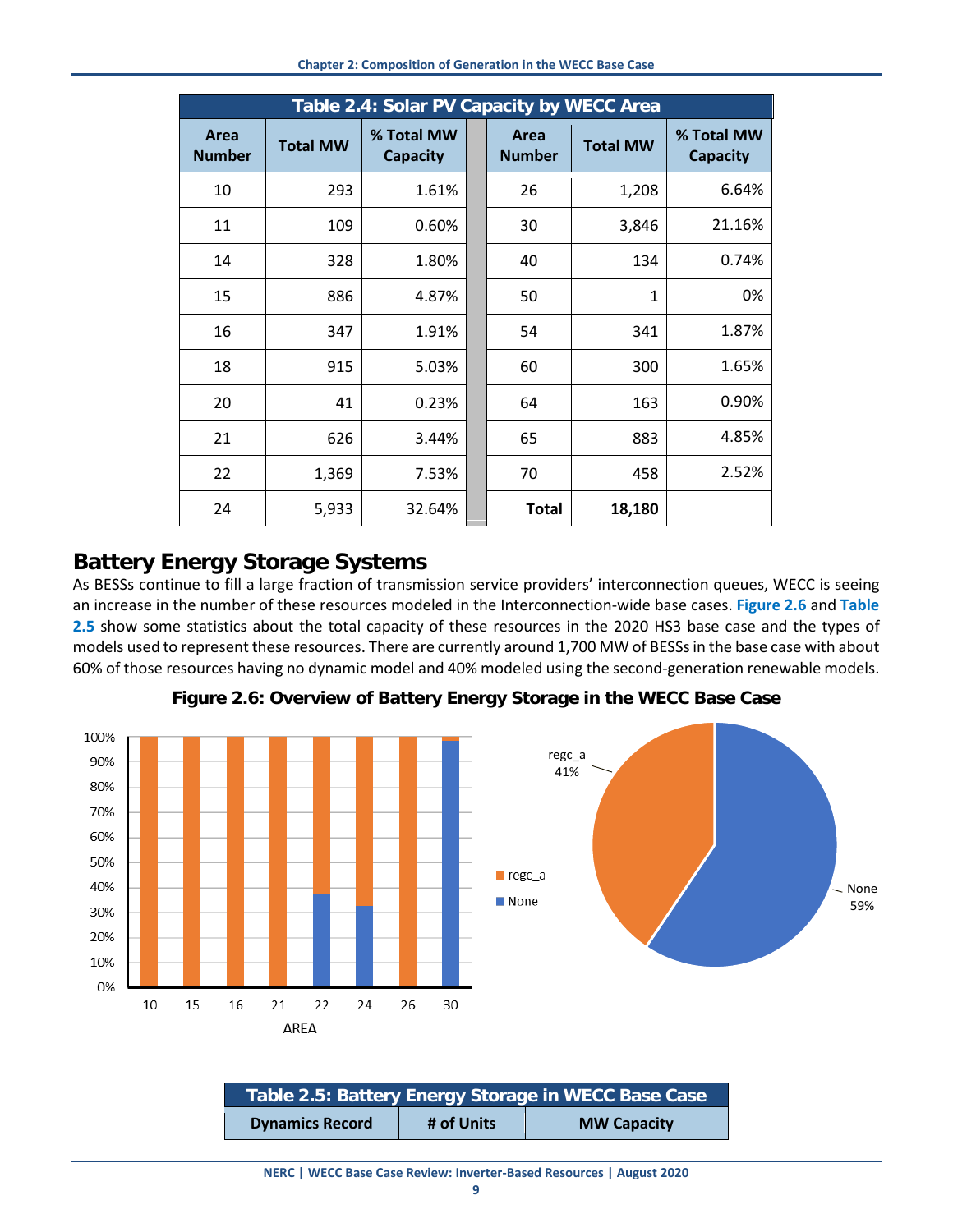| None   | 11 | 1,031 |
|--------|----|-------|
| regc_a | 18 | 704   |
| Total  | 29 | 1,735 |

#### <span id="page-15-0"></span>**Observations and Recommendations**

The Western Interconnection includes about 273,000 MW of installed capacity in the 2020 HS3 base case. Of that total capacity, about 10% (28,000 MW) is wind generation and 7% (18,000 MW) is solar generation. About half of the installed wind capacity in the Western Interconnection consists of Type 3 doubly-fed induction generators, about one quarter consists of Type 4 full-converter generators, and the remaining one quarter is legacy Type 1 and Type 2 turbines with a small fraction of types unknown. Most areas in the Western Interconnection are also beginning to integrate solar PV resources to the BPS; however, some areas are already experiencing a notable penetration level. Of the installed BPS-connected solar PV generation the Western Interconnection, California has over 50% with neighboring desert southwest states also experiencing increasing solar PV penetrations.

While only constituting 17% of the installed capacity today, the instantaneous penetration of BPS-connected wind and solar PV in some Balancing Authority areas is already exceeding 50% or greater (i.e., California Independent System Operator (CAISO)). Areas within the CAISO footprint are experiencing an increasing installed capacity of wind and solar PV, presenting rapid changes to the power flow and dynamics models as well as presenting new challenges for TPs and PCs to ensure these models are reasonable and accurate.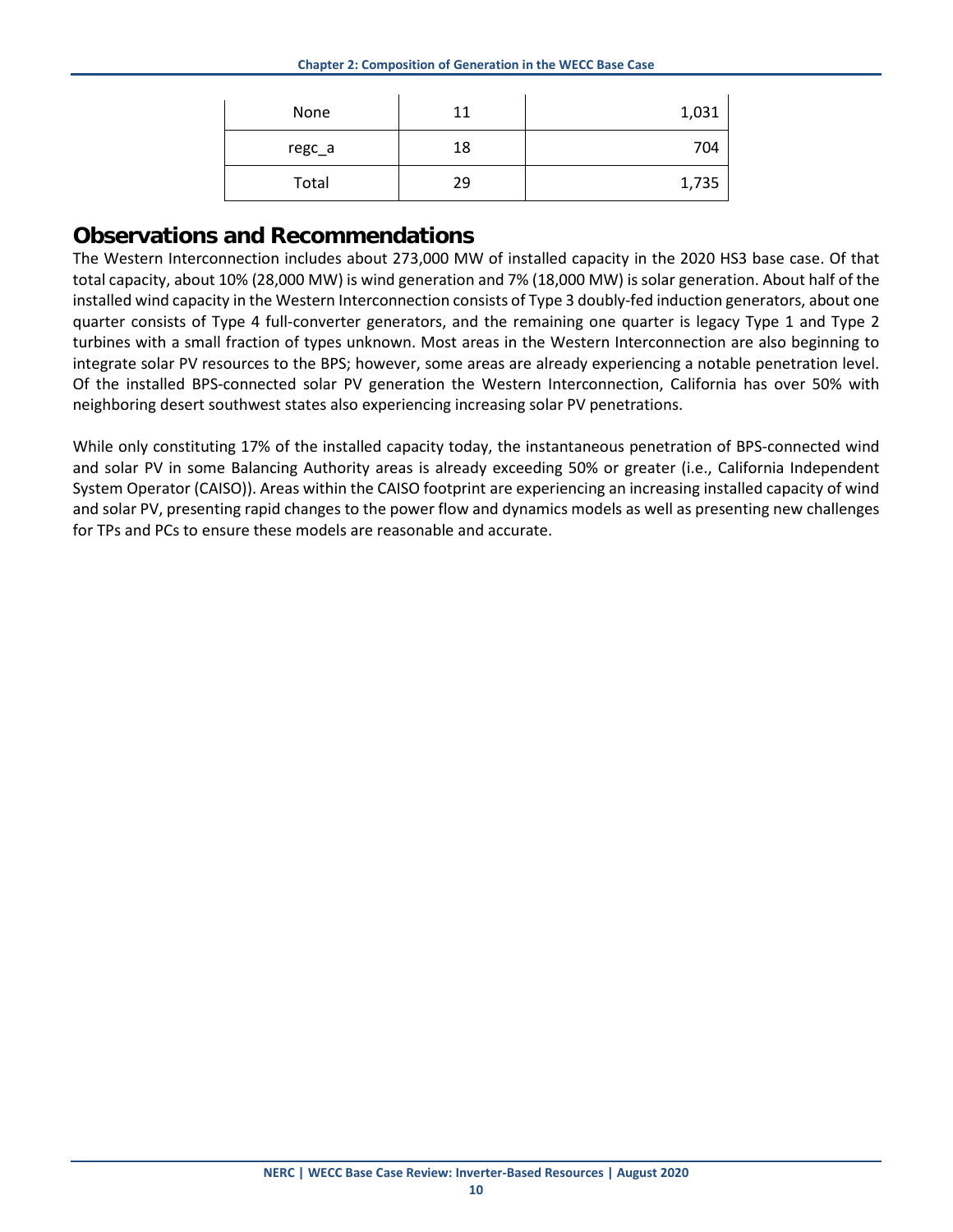<span id="page-16-0"></span>This chapter gives a cursory review of wind models and some modeling parameterization issues shown in the WECC 2020 HS3 base case. The goal is to highlight identified issues needing attention by industry through the WECC case creation process.

**Figure 3.1** and **Table 3.1** provide an overview of the wind resources in the 2020 HS3 base case and the dynamic models associated with those resources. The following salient points are observations made during the analysis (percentage based on model rated power):

- About 37% of wind plants are modeled using the latest second-generation renewable models (i.e., *regc\_a*).
- About 35% of wind plants are modeled using the first-generation renewable models (i.e., *wtXg*).
- About 12% of wind plants are modeled using synchronous generator models (e.g., *genrou*).
- About 10% of wind plants do not have a dynamic model.
- The remaining 6% of wind plants are modeled using other dynamic models.



**Figure 3.1: Overview of Dynamic Models for Wind Power Plants**

| <b>Table 3.1: Overview of Dynamic Models for Wind Power Plants</b> |         |                          |               |  |  |
|--------------------------------------------------------------------|---------|--------------------------|---------------|--|--|
| <b>Dynamic Model</b>                                               | # Units | <b>Total MW Capacity</b> | % MW Capacity |  |  |
| genrou                                                             | 72      | 3,108                    | 11.10%        |  |  |
| gentpj                                                             | 1       | 76                       | 0.27%         |  |  |
| genwri                                                             | 2       | 191                      | 0.68%         |  |  |
| gewtg                                                              | 16      | 1,604                    | 5.73%         |  |  |
| motor1                                                             | 12      | 243                      | 0.87%         |  |  |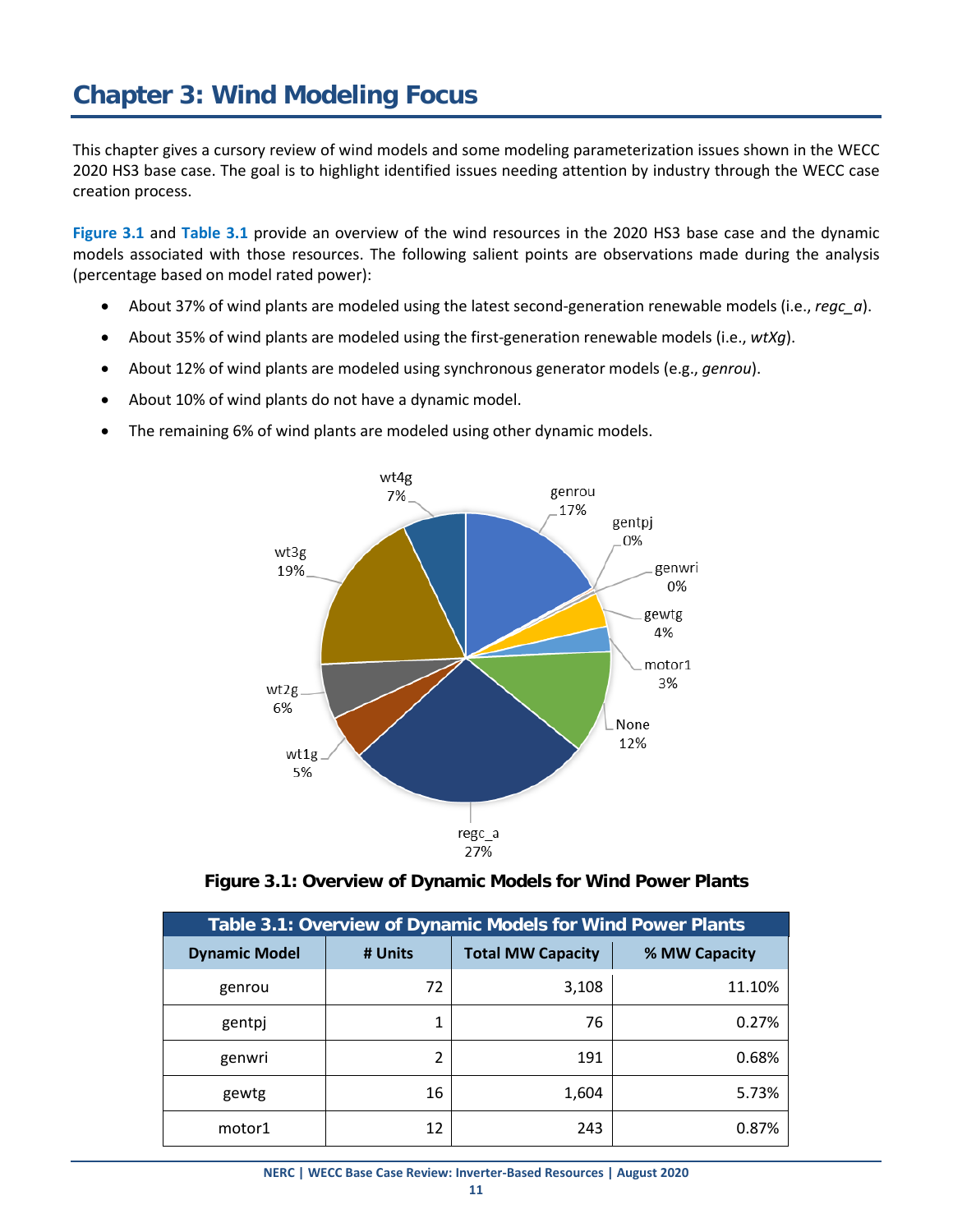| Table 3.1: Overview of Dynamic Models for Wind Power Plants |         |                          |               |  |  |
|-------------------------------------------------------------|---------|--------------------------|---------------|--|--|
| <b>Dynamic Model</b>                                        | # Units | <b>Total MW Capacity</b> | % MW Capacity |  |  |
| No Dynamic Model                                            | 49      | 2,700                    | 9.65%         |  |  |
| regc_a                                                      | 116     | 10,283                   | 36.73%        |  |  |
| wt1g                                                        | 21      | 1,141                    | 4.08%         |  |  |
| wt2g                                                        | 26      | 1,907                    | 6.81%         |  |  |
| wt3g                                                        | 79      | 4,385                    | 15.67%        |  |  |
| wt4g                                                        | 30      | 2,355                    | 8.41%         |  |  |
| <b>Total</b>                                                | 424     | 27,995                   |               |  |  |

#### <span id="page-17-0"></span>**Units with No Dynamic Model Included**

About 2,700 MW of wind plant capacity (49 wind power plants) are modeled with no dynamic model and are therefore "load netted" out in the dynamic simulations (see **Figure 3.2** and **Table 3.2**). Load netting refers to converting the generating resource to a negative load and ignoring any dynamic response from the resource in dynamic simulations, an unacceptable dynamic modeling practice. The WECC *Data Preparation Manual* states that individual generating units greater than 10 MVA connected at 60 kV or higher and aggregated generating units greater than 20 MVA connected at 60 kV or higher should have an accurate dynamic model associated with their facility.



| Table 3.2: Wind Plants with No Dynamic<br><b>Model</b> |                               |         |                              |
|--------------------------------------------------------|-------------------------------|---------|------------------------------|
| <b>Plant Turbine</b><br><b>Types</b>                   | <b>Turbine</b><br><b>Type</b> | # Units | <b>MW</b><br><b>Capacity</b> |
| Unknown                                                | 20                            | 1       | 150                          |
| Type 1                                                 | 21                            | 8       | 135                          |
| Type 2                                                 | 22                            | 0       | O                            |
| Type 3                                                 | 23                            | 13      | 322                          |
| Type 4                                                 | 24                            | 27      | 2,093                        |
|                                                        | <b>Total</b>                  | 49      | 2,700                        |

#### **Figure 3.2: Wind Plants with No Dynamic Model**

**Figure 3.3** shows a histogram of the size of the resources with no dynamic model. As the plot shows, the units with no dynamic model are a mixture of smaller units subject to the Small Generator Interconnection Process and larger units subject to the Large Generator Interconnection Process. Furthermore, about 15 units are likely BES generators and still have no dynamic model in the Interconnection-wide base case.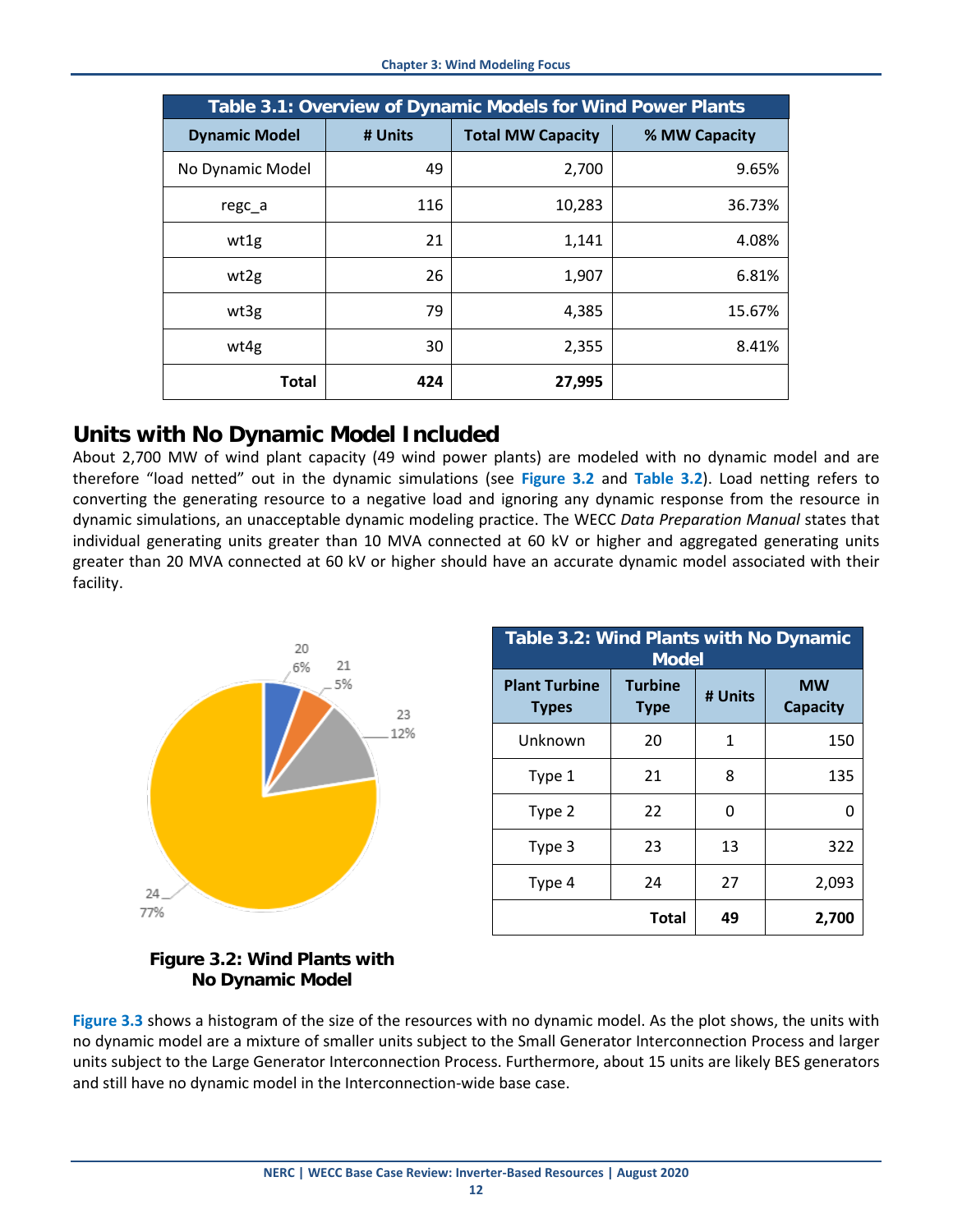

**Figure 3.3: Histogram of Wind Plants with No Dynamic Model**

#### <span id="page-18-0"></span>**Units with Round Rotor Synchronous Machine Model**

Over 3,100 MW (~11%) of wind plant capacity (72 wind power plants) are modeled using the *genrou* dynamic model, which is used to represent round rotor synchronous machines (see **Figure 3.4** and **Table 3.3**). This is not the proper model for a wind power plant and should not be used in Interconnection-wide base cases. The majority of these are Type 3 doubly-fed induction generator facilities, which are inverter-based resources.





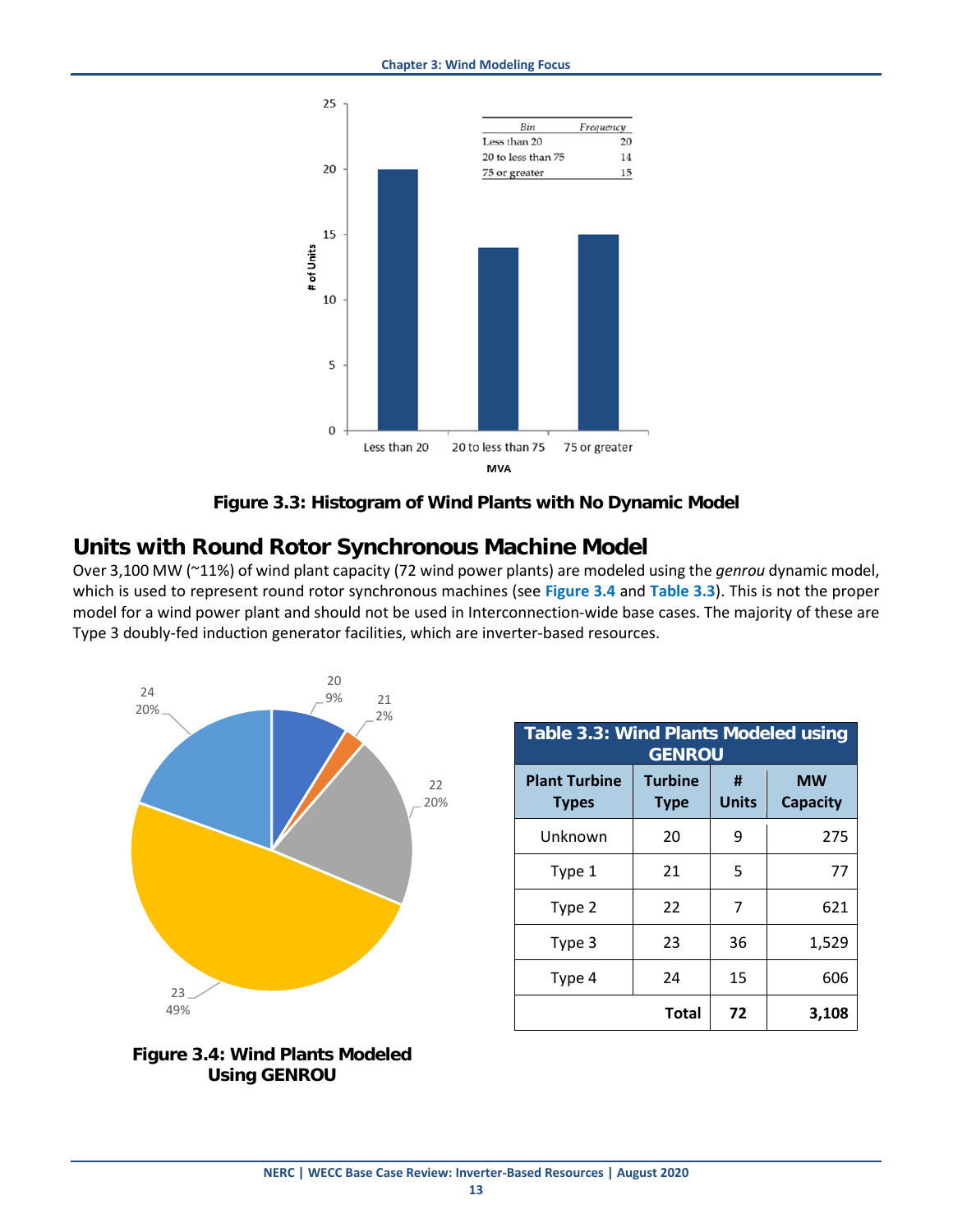#### <span id="page-19-0"></span>**Units with MOTOR1 Induction Machine Model**

About 240 MW of wind plant capacity (12 wind power plants) are modeled using the *motor1* dynamic model to represent induction machines. This may have been a modeling practice for legacy Type 1 or Type 2 wind plants before the release of the first-generation wind models; however, using this model now is not an acceptable modeling practice. **Figure 3.5** and **Table 3.4** show that two of the facilities are Type 1, and 10 of the remaining facilities are Type 3 inverter-based resources.



| Table 3.4: Wind Plants Modeled using<br><b>MOTOR1</b> |                               |                   |                              |
|-------------------------------------------------------|-------------------------------|-------------------|------------------------------|
| <b>Plant Turbine</b><br><b>Types</b>                  | <b>Turbine</b><br><b>Type</b> | #<br><b>Units</b> | <b>MW</b><br><b>Capacity</b> |
| Unknown                                               | 20                            | 0                 | O                            |
| Type 1                                                | 21                            | $\mathcal{P}$     | 51                           |
| Type 2                                                | 22                            | ŋ                 | ი                            |
| Type 3                                                | 23                            | 10                | 192                          |
| Type 4                                                | 24                            | O                 | O                            |
|                                                       | <b>Total</b>                  | 12                | 243                          |

#### **Figure 3.5: Wind Plants Modeled Using MOTOR1**

#### <span id="page-19-1"></span>**Use of First-Generation Generic Wind Plant Models**

As shown in **Table 3.1**, over one-third of the wind plants modeled in the WECC base case use the first-generation renewable energy models (i.e., wt1g, wt2g, wt3g, wt4g). **Figures 3.6–3.9** and **Tables 3.5–3.8** show the breakdown of the number of plants and the installed capacity for each type of dynamic models. Use of wt1g and wt2g is the correct modeling approach for Type 1 and Type 2 wind power plants, respectively. However, Type 3 and Type 4 wind plants should be modeled with second-generation renewable models now. Notable observations of wind plants and their respective models include the following:

- One 30 MW Type 3 wind power plant is modeled incorrectly with the wt1g model.
- Two Type 1 wind power plants totaling around 150 MW are modeled incorrectly with the wt2g model.
- Four Type 1 wind power plants totaling around 420 MW are modeled incorrectly with the wt3g model.
- Two Type 1 wind power plants totaling around 400 MW are modeled incorrectly with the wt4g model.

This cursory review of dynamic models compared to the turbine types that are verified by the respective TPs and PCs shows that around 1,000 MW of wind generation in the WECC case is modeled incorrectly. Furthermore, the secondgeneration renewable models (e.g., *regc\_a*, *reec\_a*, and *repc\_a*) are the recommended dynamic models for inverterbased Type 3 and Type 4 wind plants currently; over 100 units totaling 6,700 MW (~24%) of installed capacity are modeled with obsolete models.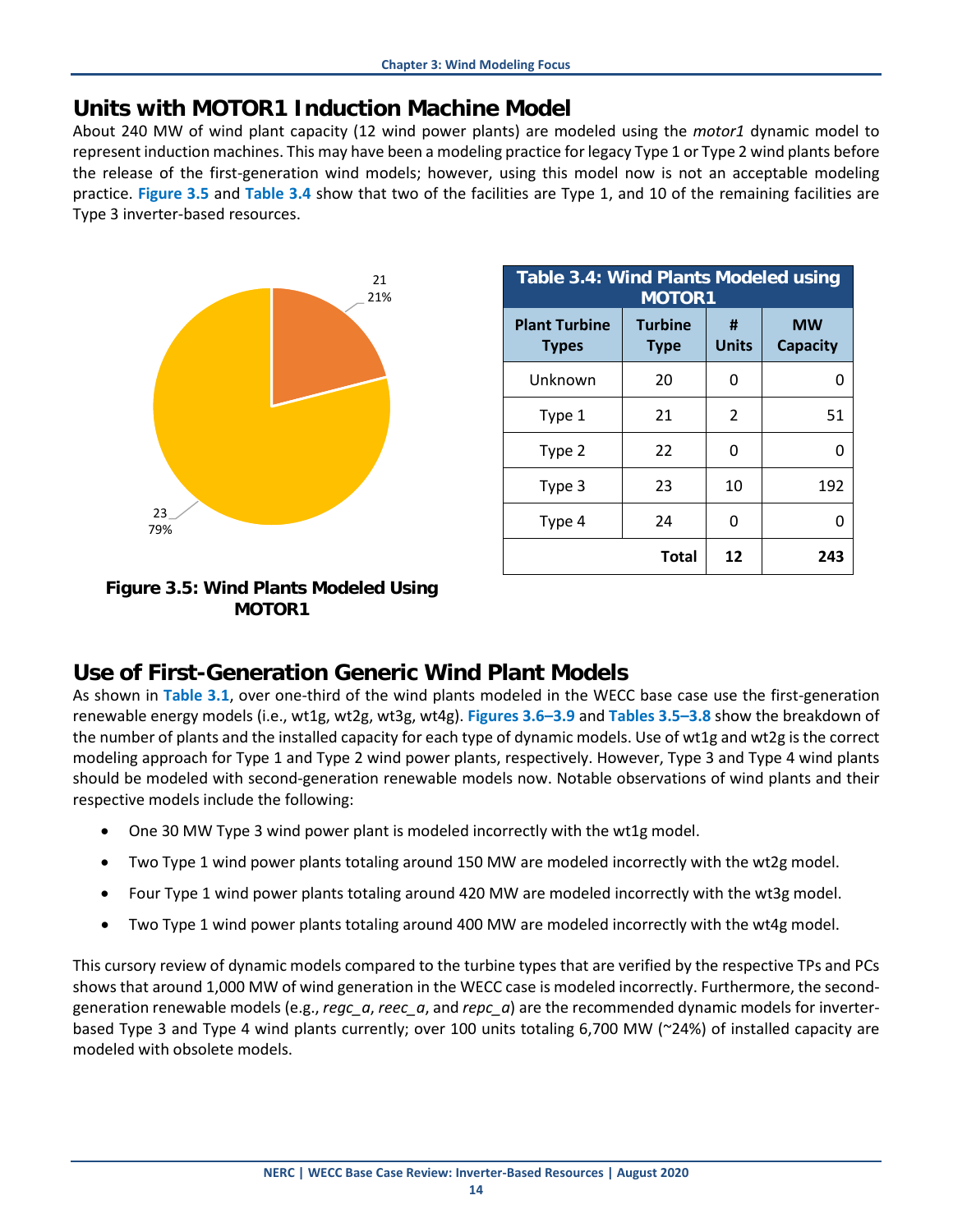

**Figure 3.6: Wind Plants Modeled Using WT1G**



**Figure 3.7: Wind Plants Modeled Using WT2G**

| <b>Table 3.5: Wind Plants Modeled using</b><br>WT1G |                               |                   |                              |
|-----------------------------------------------------|-------------------------------|-------------------|------------------------------|
| <b>Plant Turbine</b><br><b>Types</b>                | <b>Turbine</b><br><b>Type</b> | #<br><b>Units</b> | <b>MW</b><br><b>Capacity</b> |
| Unknown                                             | 20                            | O                 | O                            |
| Type 1                                              | 21                            | 20                | 1,111                        |
| Type 2                                              | 22                            | O                 |                              |
| Type 3                                              | 23                            | 1                 | 30                           |
| Type 4                                              | 24                            | ŋ                 |                              |
|                                                     | <b>Total</b>                  | 21                | 1,141                        |

| <b>Table 3.6: Wind Plants Modeled using</b><br>WT2G |                               |                   |                              |
|-----------------------------------------------------|-------------------------------|-------------------|------------------------------|
| <b>Plant Turbine</b><br><b>Types</b>                | <b>Turbine</b><br><b>Type</b> | #<br><b>Units</b> | <b>MW</b><br><b>Capacity</b> |
| Unknown                                             | 20                            | 0                 | 0                            |
| Type 1                                              | 21                            | 2                 | 156                          |
| Type 2                                              | 22                            | 24                | 1,751                        |
| Type 3                                              | 23                            | 0                 | O                            |
| Type 4                                              | 24                            | 0                 | O                            |
|                                                     | Total                         | 26                | 1,907                        |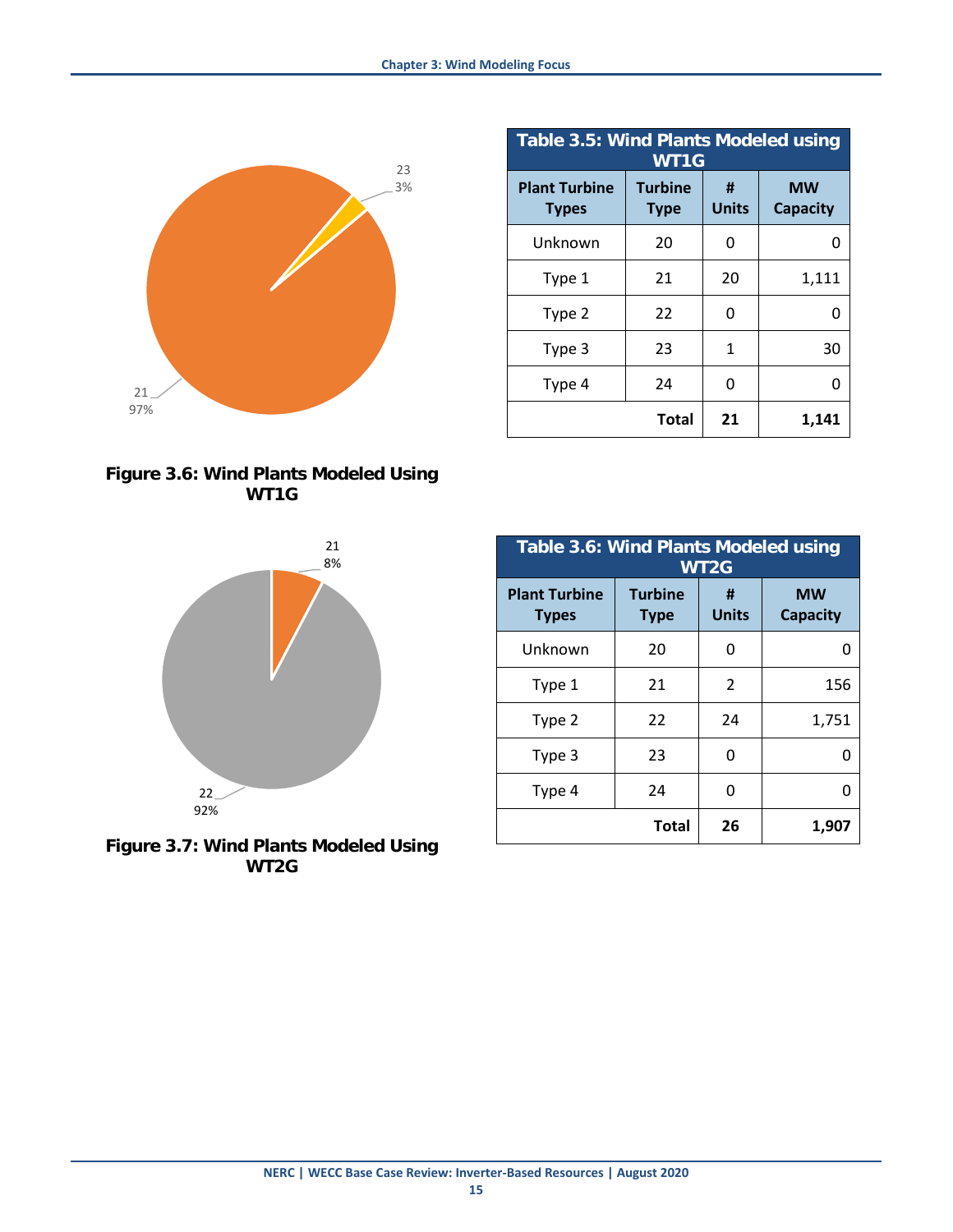

**Figure 3.8: Wind Plants Modeled Using WT3G**

| <b>Table 3.7: Wind Plants Modeled using</b><br>WT3G |                               |                   |                              |
|-----------------------------------------------------|-------------------------------|-------------------|------------------------------|
| <b>Plant Turbine</b><br><b>Types</b>                | <b>Turbine</b><br><b>Type</b> | Ħ<br><b>Units</b> | <b>MW</b><br><b>Capacity</b> |
| Unknown                                             | 20                            | 1                 | 101                          |
| Type 1                                              | 21                            | 4                 | 426                          |
| Type 2                                              | 22                            | O                 |                              |
| Type 3                                              | 23                            | 74                | 3,859                        |
| Type 4                                              | 24                            | 0                 | n                            |
|                                                     | <b>Total</b>                  | 79                | 4,386                        |

| <b>Table 3.8: Wind Plants Modeled using</b><br>WT4G |                               |                   |                              |
|-----------------------------------------------------|-------------------------------|-------------------|------------------------------|
| <b>Plant Turbine</b><br><b>Types</b>                | <b>Turbine</b><br><b>Type</b> | #<br><b>Units</b> | <b>MW</b><br><b>Capacity</b> |
| Unknown                                             | 20                            | 0                 | O                            |
| Type 1                                              | 21                            | 2                 | 401                          |
| Type 2                                              | 22                            | 0                 | O                            |
| Type 3                                              | 23                            | 0                 | O                            |
| Type 4                                              | 24                            | 28                | 1,954                        |
|                                                     | <b>Total</b>                  | 30                | 2,355                        |



**Figure 3.9: Wind Plants Modeled Using WT4G**

Upon review of the Type 3 first-generation wind models, it was noted that every wt3e dynamic model has matching parameter values that are nearly identical to the software user manual default values; there are two sets of wt3g dynamic model parameters. Both points highlight the fact that there is likely little to no variation for capturing sitespecific settings or controls for any of these plants. The values are most likely defaults provided by the equipment manufacturers and likely not tuned upon commissioning.

Upon review of the Type 4 first-generation wind models, it was noted that the vast majority of *wt4g* dynamic models are using software manual default parameter values. There are only two sets of parameter values for the *wt4e* dynamic models (14 of 63 models use default values from the software manual; the remaining 49 of 63 models have matching parameters yet not the default parameters from the software manual). This further supports the fact that these models are likely not parameterized for each specific installation and likely represent a generic set of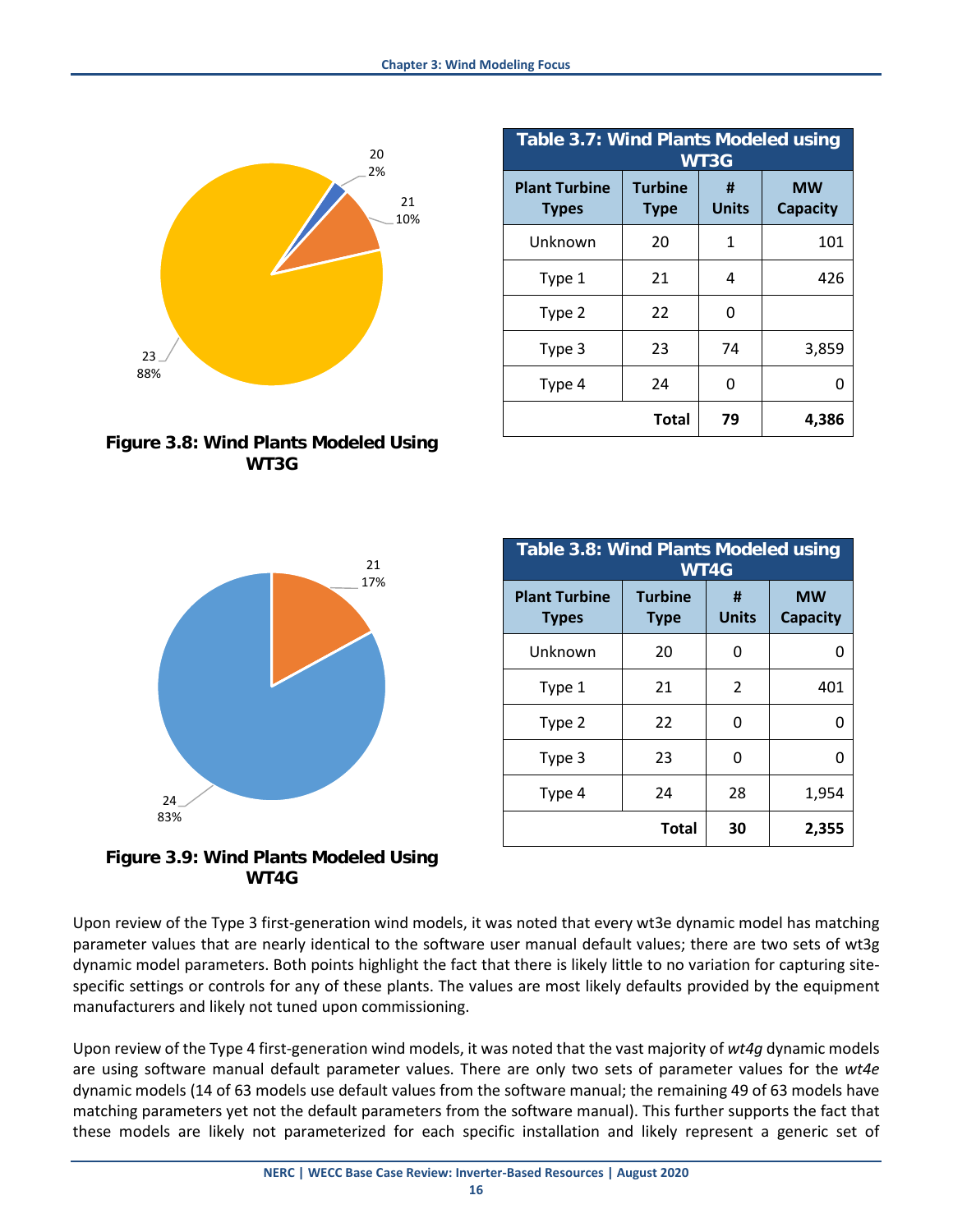parameters. Lastly, there were three plants with only a wt4g generator dynamic model with no *wt4e* electrical controls model.

#### <span id="page-22-0"></span>**Second-Generation Model Parameterization**

As shown in **Figure 3.1** and **Table 3.1**, about 37% of the wind plants modeled in the 2020 HS3 base case are using the second-generation renewable models, namely *regc\_a*. **Table 3.9** shows some interesting statistics about the wind plant modeling using the second-generation models. Wind plants that use the second-generation renewable models are represented in three ways:

- *regc\_a* generator model, *reec\_a* electrical controls model, and no plant-level controller model
- *regc\_a* generator model, *reec\_a* electrical controls model, *repc\_a* plant-level controller model
- *regc\_a* generator model, *reec\_a* electrical controls model, *repc\_b* plant-level controller model

| <b>Table 3.8: Wind Plant Modeling Practices</b> |         |                     |
|-------------------------------------------------|---------|---------------------|
| <b>Plant Type</b>                               | # Units | <b>MVA Capacity</b> |
| regc_a, reec_a, no plant model                  | 33      | 2166                |
| rego a, reeo a, repo a                          | 88      | 8242                |
| rego a, reeo a, repo b                          | 5       | 640                 |
| Total                                           | 126     | 11,048              |

Upon reviewing the second-generation renewable models for wind plants, a few potential modeling issues were identified as listed here:

- **Frequency Controls:** There are 16 wind units with the frequency control flag enabled; of those 16 units, 12 have settings that override the flag settings (e.g., droop gains set to 0, very large deadbands, very large droop settings). Four units have frequency response enabled in both directions and will provide primary frequency response if not dispatched at maximum turbine capability. WECC and its stakeholders should check these units to ensure an appropriate modeling practice based on local grid requirements and operational characteristics; these parameter values seem suspect based on current market and interconnection rules.
- **REGC\_A Parameterization:** A few units have the low-voltage power logic switch (*lvplsw*) and the breakpoint (*brkpt*) value not aligned with one another; two units have a large voltage measurement time constant at 1 second. Both appear suspect and should be reviewed for accuracy.
- **REEC\_A Parameterization:** Some units have default settings for the voltage-dependent current logic (i.e., the VDL tables) that match the software user manuals. This may or may not be incorrect but should be investigated more closely by WECC and its stakeholders.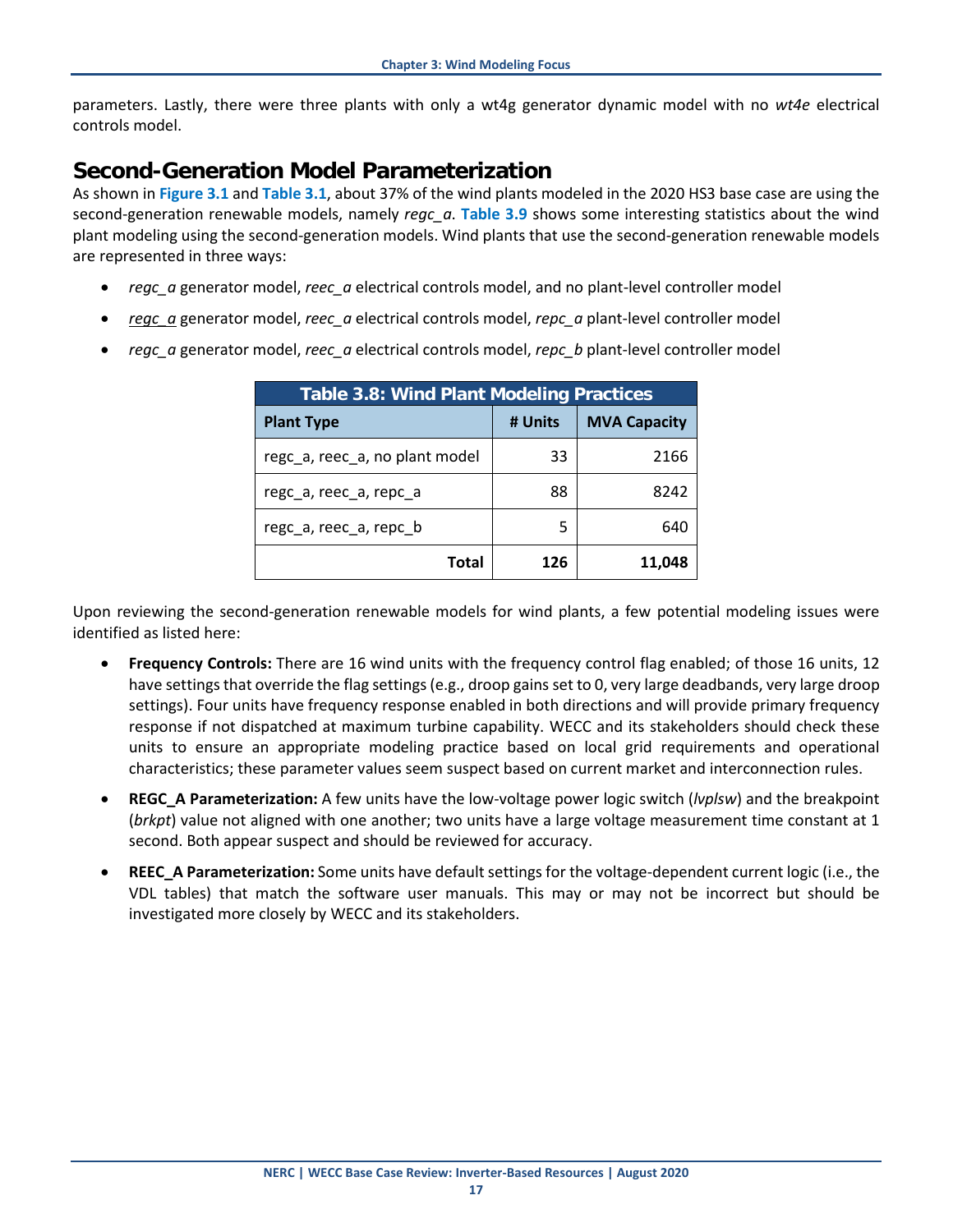#### <span id="page-23-0"></span>**Key Findings and Recommendations for Wind Power Plant Review**

**Table 3.9** provides the key findings and recommendations from review of the wind power plant dynamic models in the 2020 HS3 base case. Each of the recommendations set forth should be acted upon by the respective entities; WECC should help facilitate improvements to these models while working closely with its stakeholders.

|              | Table 3.9: Key Findings and Recommendations from Wind Plant Model Review                                                                                                                       |                                                                                                                                                                                                                                                                                                                                                                                                        |  |  |
|--------------|------------------------------------------------------------------------------------------------------------------------------------------------------------------------------------------------|--------------------------------------------------------------------------------------------------------------------------------------------------------------------------------------------------------------------------------------------------------------------------------------------------------------------------------------------------------------------------------------------------------|--|--|
| #            | <b>Modeling Issue</b>                                                                                                                                                                          | <b>Recommendations</b>                                                                                                                                                                                                                                                                                                                                                                                 |  |  |
| $\mathbf{1}$ | Type 3 and Type 4 wind plants are<br>represented using the first-generation<br>dynamic models (i.e., wt3g and wt4g).                                                                           | GOs should update their first-generation generic wind models to<br>the second-generation models at the earliest possible time due to<br>modeling limitations and simplifications within the first-generation<br>models.                                                                                                                                                                                |  |  |
| 2            | Wind plants above the modeling<br>threshold established in the WECC Data<br>Preparation Manual are represented<br>with either no dynamic model or a<br>synchronous generator model             | GOs should develop proper dynamic models for their wind facilities<br>meeting the specifications set in the WECC Data Preparation<br>Manual and should use the latest recommended dynamic models<br>(i.e., the second-generation renewable energy models). These<br>models should be given to the respective TP and PC at the earliest<br>possible time.                                               |  |  |
| $\mathbf{R}$ | Wind<br>plant<br>models<br>likely<br>are<br>parameterized using generic values that<br>do not reflect as-built settings of<br>equipment installed in the field.                                | GOs should ensure that the dynamic models for their respective<br>facilities are parameterized to reflect the actual installed<br>equipment at each specific site and should not include generic<br>parameter values. GOs should coordinate with their TPs and PCs if<br>they have any questions about how to parameterize their dynamic<br>models.                                                    |  |  |
| 4            | Based on the breadth of modeling issues<br>and parameterization concerns, TPs and<br>PCs performing verification of the<br>dynamic models for wind plants are not<br>capturing modeling errors | TPs and PCs should verify $18$ the dynamic model parameters<br>provided by GOs to ensure they match the as-built controls,<br>settings, and configuration of the equipment installed in the field.<br>This verification should occur for all generator models provided<br>and should occur prior to TPs and PCs providing these models to<br>WECC for inclusion in the Interconnection-wide base case. |  |  |

<span id="page-23-1"></span><sup>&</sup>lt;sup>18</sup> This should include reviewing appropriate documentation provided by the GO, such as factory test reports, specification sheets, inverter control settings, plant controller settings, etc.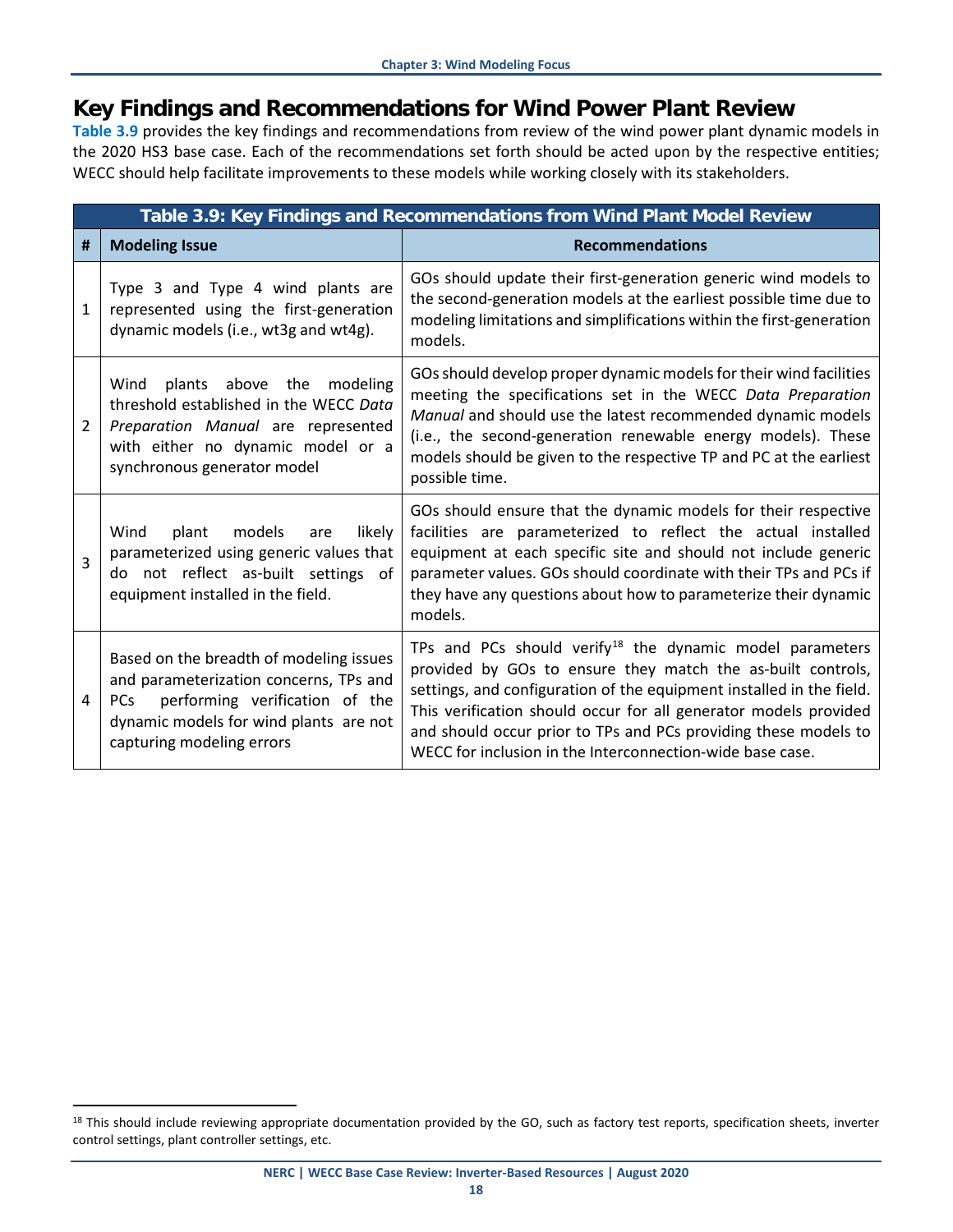<span id="page-24-0"></span>The overview provided in Chapter 2 highlights the rapid increase in solar PV across the Western Interconnection. This chapter will explore some of the solar PV modeling practices employed by industry with the latest dynamics data submitted to WECC and the 2020 HS3 base case. **Figure 4.1** and **Table 4.1** show the types of dynamic models used for solar PV resources, including the total capacity, number of units in the case, and a breakdown by area. Important observations from this data include the following:

- About 82% of the capacity of solar PV resources are modeled with second-generation renewable models, notably the *regc\_a* generator model. This aligns with the latest guidance provided by the WECC REMTF in terms of the vintage of dynamic models used by industry. However, 90% of the facilities using the *regc\_a* model are not using the recommended electrical controls model and are instead using a model that is not recommended for use (i.e., *reec\_b*).
- About 12% of the capacity of solar PV resources have no dynamic model associated with them and are loadnetted in dynamic simulations.
- About 4% of the capacity of solar PV resources are using the *wt4g* dynamic model, which is first-generation renewable model applied for solar PV prior to the release of the second-generation renewable models. These units are either equipment installed prior to the release of the second-generation renewable models that have not updated their models to the latest available or are newer units that use obsolete modeling practices.
- Similarly, about 2% of the capacity of solar PV units are using the *gewtg* dynamic model, which is a legacy wind plant model used to specifically represent GE wind power plants. This is an obsolete model and not the proper representation of a solar PV plant.
- Less than 1% of the capacity of solar PV units are modeled with synchronous generator models *genrou*, *gentpf*, and *gentpj*. This is an obsolete model and not the proper representation of a solar PV plant.



**Figure 4.1: Breakdown of Dynamic Models for Solar PV Plants in the WECC Base Case**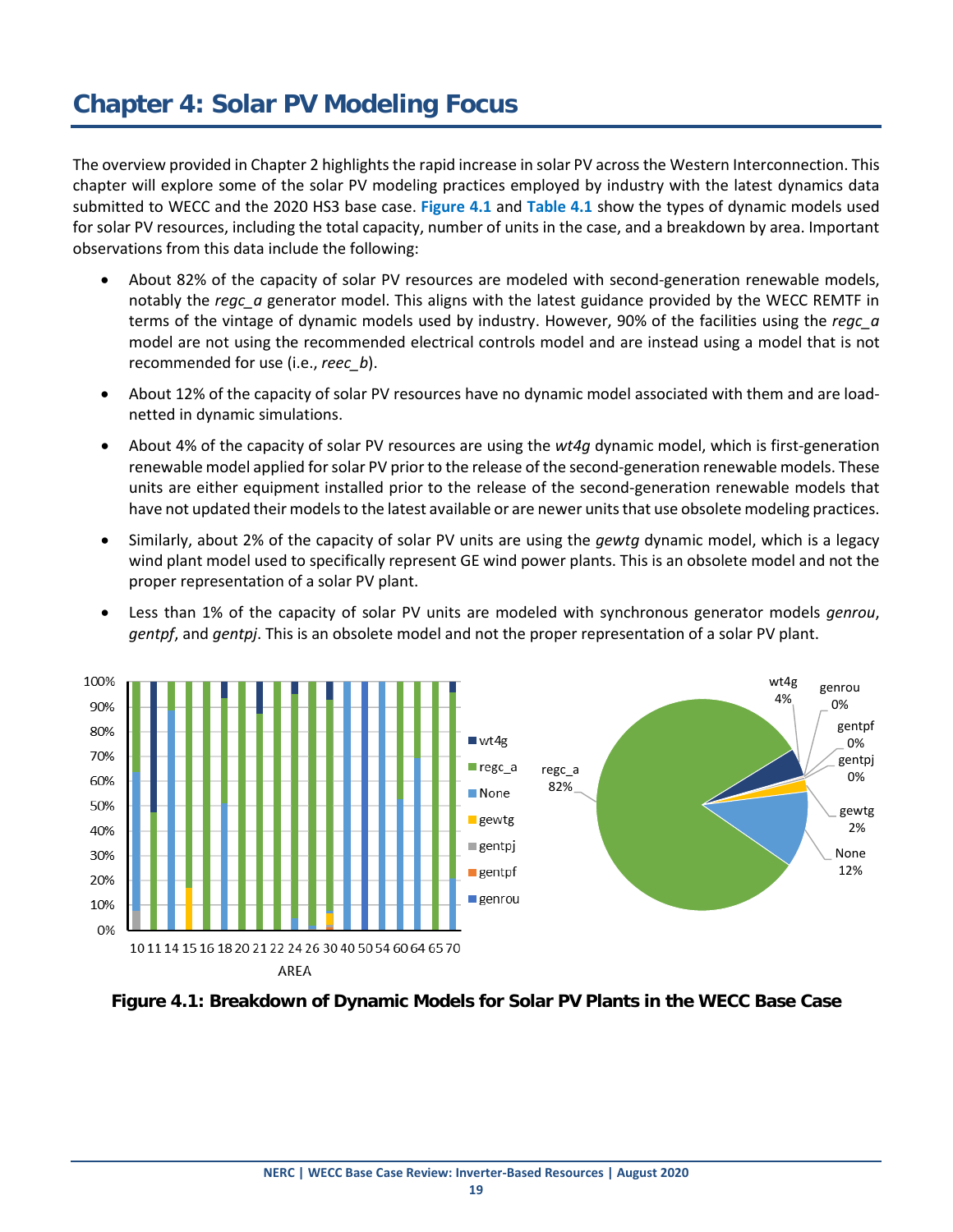| Table 4.1: Overview of Dynamic Models for Solar PV |            |                    |                        |
|----------------------------------------------------|------------|--------------------|------------------------|
| <b>Generator DYD Record</b>                        | # of Units | <b>MW Capacity</b> | % of Total MW Capacity |
| genrou                                             | 3          | 10                 | 0.05%                  |
| gentpf                                             | 3          | 35                 | 0.19%                  |
| gentpj                                             | 6          | 66                 | 0.36%                  |
| gewtg                                              | 11         | 333                | 1.83%                  |
| None                                               | 83         | 2,119              | 11.66%                 |
| regc a                                             | 274        | 14,833             | 81.59%                 |
| wt4g                                               | 34         | 785                | 4.32%                  |
| Total                                              | 414        | 18,180             |                        |

Over 80% of the solar PV resources are using the second-generation renewable models (i.e., *regc\_a*). However, recent work by the NERC IRPTF has highlighted that using the appropriate electrical controls models in conjunction with the *regc\_a* model is critical for accurately modeling solar PV resources. All major inverter manufacturers contributing to IRPTF activities have stated that they do not recommend the use of the reec b dynamic model originally created by the WECC REMTF as a simplified representation of solar PV resources. Unfortunately, this model was the de facto model used for solar PV resources and recommended by WECC for several years. In June 2019, the WECC REMTF published a white paper that described steps and clear recommendations to convert *reec\_b* dynamic models to *reec\_a*. [19](#page-25-0)

**Table 4.2** and **Figure 4.2** show the different electrical control models used by solar PV resources with the secondgeneration *regc\_a* dynamic model. A total of 11 (820 MW) of the 274 solar PV resources that use the *regc\_a* model are using the *reec\_a* electrical controls dynamic model (i.e., the appropriate modeling practice), 260 (13,778 MW) resources are using the *reec* b model, and the remaining are incorrectly modeled. Very few dynamic models have been updated following the published guidance released in June 2019. Outreach to the GOs of solar PV facilities is needed by TPs, PCs, and the ERO Enterprise to ensure they make these changes and that they accurately capture the large disturbance dynamic behavior of solar PV resources for planning assessments.

<span id="page-25-0"></span> <sup>19</sup> [https://www.wecc.org/Reliability/Converting%20REEC\\_B%20to%20REEC\\_A%20for%20Solar%20PV%20Generators.pdf](https://www.wecc.org/Reliability/Converting%20REEC_B%20to%20REEC_A%20for%20Solar%20PV%20Generators.pdf)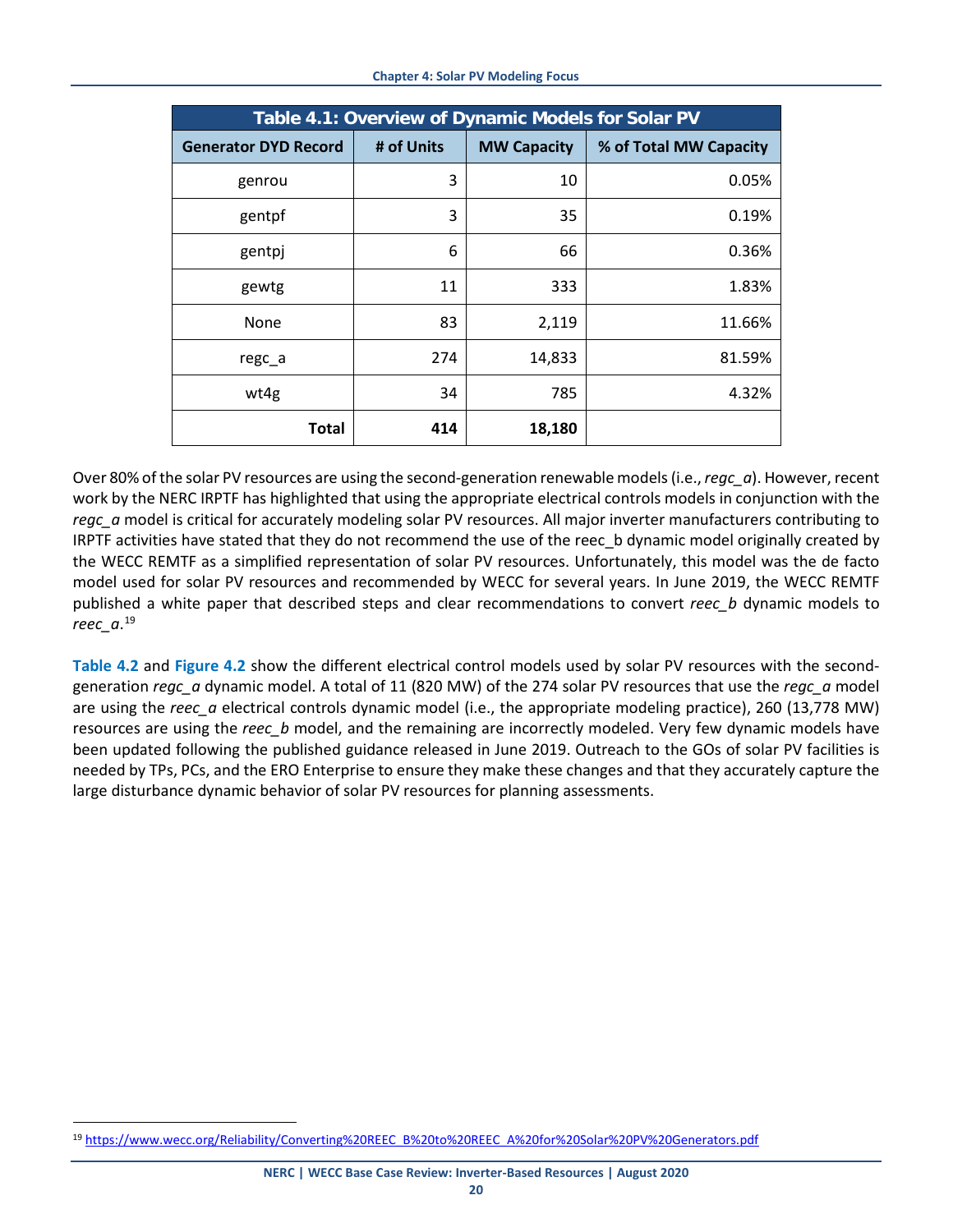

**Figure 4.2: Breakdown of Dynamic Models for Solar PV Plants in the WECC Base Case**

| <b>Table 4.2: Electrical Controls Models for Solar PV</b><br><b>Modeled with REGC_A</b> |            |                    |                                  |
|-----------------------------------------------------------------------------------------|------------|--------------------|----------------------------------|
| <b>Generator DYD</b><br><b>Record</b>                                                   | # of Units | <b>MW Capacity</b> | % of Total<br><b>MW Capacity</b> |
| None                                                                                    | 2          | 130                | 0.88%                            |
| reec a                                                                                  | 11         | 820                | 5.53%                            |
| reec b                                                                                  | 260        | 13,778             | 92.89%                           |
| reec c                                                                                  | 1          | 105                | 0.71%                            |
| Total                                                                                   | 274        | 14,833             |                                  |

#### <span id="page-26-0"></span>**Review of Large Solar PV Resource Dynamic Models**

Resources with turbine type 31 (i.e., solar PV) and maximum active power rating of 75 MW or higher were reviewed against the [20](#page-26-1)18 NERC alert data provided following the Canyon 2 Fire disturbance.<sup>20</sup> The goal of this comparison was to determine the quality of the dynamic models provided by these resource owners. **[Appendix A](#page-34-0)** contains the detailed review of models. In general, the models fall into these categories:

• **Correct Modeling and Parameterization of Select Solar PV Resources:** A small handful of solar PV plants are represented with the correct dynamic models and appear to be correctly parameterized. An example of this is a 550 MW plant that has matching EIA-860 capacity with the maximum capacity modeled in the steadystate power flow. Furthermore, the plant uses one type of inverter that uses MC during large voltage deviations, and the settings are correctly parameterized with the *regc\_a* and *reec\_a* dynamic models. As

<span id="page-26-1"></span><sup>&</sup>lt;sup>20</sup> The 75 MW threshold was used as a general proxy for BES solar PV resources; however, it is understood that this may not match identically to NERC Registration. This approach was deemed sufficient for the purposes of this review.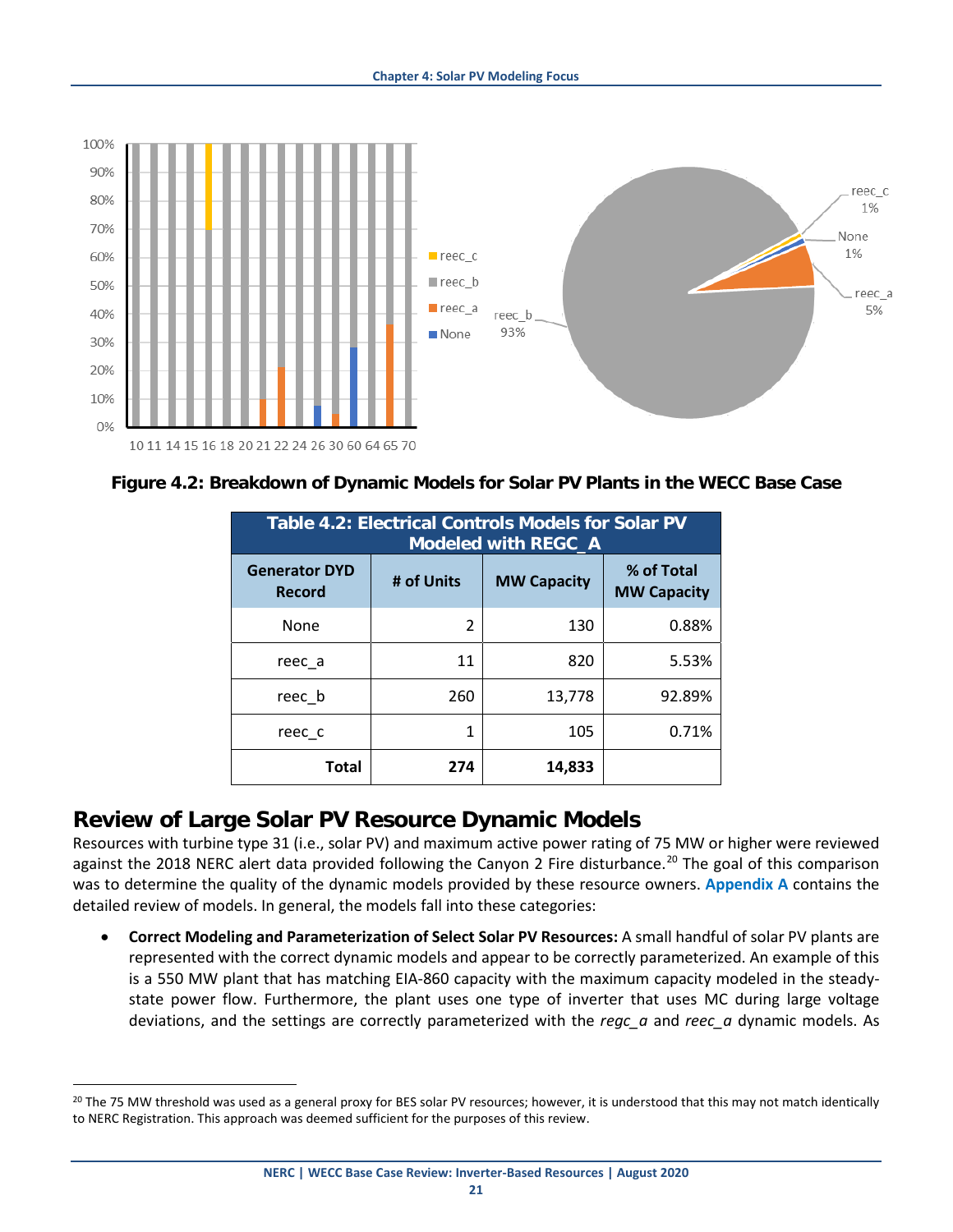stated, only a small handful of plants are modeled appropriately; only one of the top five largest solar PV plants are modeled correctly.

• **Incorrect Solar PV Models and Parameters:** The majority of solar PV resources are not modeled using practices that conform to the requirements set forth in the WECC *Data Preparation Manual* or the WECC acceptable model list.<sup>[21](#page-27-3)</sup> Four of the top five largest solar PV resources fall into this category. An example of this is one of the largest plants in the Western Interconnection that is modeled with no dynamic models, so it is netted in dynamic simulations. This is either attributed to the GO not providing a model to the TP and PC or the model getting lost in the process between the GO, TP, PC, and WECC.

The following sub-sections highlight some of the identified issues.

#### <span id="page-27-0"></span>**Incorrect Parameterization of Momentary Cessation**

A handful of units that use the reec b dynamic model were compared to the NERC alert data on MC settings used by those facilities. This included reviewing the dynamic model voltage-dependent current logic table (i.e., voltagedependent current logic tables) and other associated model parameter values with the NERC alert data provided by the entities. While the data is a bit outdated, NERC and WECC analysis teams were looking for similarities or differences that may be considered systemic issues. Upon inspection, it was clear that most dynamic models did not match the NERC alert data provided. In most cases, the NERC alert data showed the use of MC while the dynamic model did not account for MC or used MC settings that were different from those reported. While updates may have occurred since the release of the NERC alert, it is clear WECC and its stakeholders should conduct follow-up activities to ensure all solar PV resources above the dynamic modeling thresholds are appropriately modeled in the WECC base cases.

#### <span id="page-27-1"></span>**Mismatch between Energy Information Agency (EIA) Capacity and Modeled Capacity**

Several solar PV resources modeled in the WECC base case had discrepancies between the EIA summer capacity and the modeled maximum capacity in the steady-state power flow case. In almost all cases, the modeled capacity in the base case is less than the EIA summer capacity. This is a concern because the plant can produce a greater capacity of energy than modeled in the case. Correct modeling approach will depend on TP and PC modeling practices as well as any contractual requirements between the GO and the transmission service provider. It is critical that the maximum capacity be correctly modeled to ensure that any transmission overloads are identified for normal and emergency operating conditions. Some plants are modeled with multiple generator records, and some EIA records are split. This makes it more difficult to match up capacities; however, the capacities should be relatively close. WECC and its stakeholders should follow up with GOs to ensure that their EIA-860 and contractual obligations are correctly modeled in the power flow base case.

#### <span id="page-27-2"></span>**Application of the REEC\_B Electrical Controls Model**

The WECC REMTF initially developed the *reec\_b* model as a simplified version of the *reec\_a* model to represent solar PV facilities. However, the NERC IRPTF highlighted limitations with the *reec\_b* model to represent MC. Furthermore, inverter manufacturers stated that the *reec\_b* model is not suitable to represent the dynamic response of solar PV facilities even if MC is not used. Therefore, the current recommendation is for solar PV resources to be represented with the *reec* a dynamic model or other more recently dynamic models that are on the WECC list of acceptable models.

Many of the solar PV resources in the WECC base case use *reec\_b* for their electrical controls model. Due to the limitations of the *reec\_b* model to accurately reflect MC and its inability to capture the voltage-dependent current

 $21$ 

<span id="page-27-3"></span>[https://www.wecc.org/\\_layouts/15/WopiFrame.aspx?sourcedoc=/Reliability/Approved%20Dynamic%20Models%20January%202020.pdf&ac](https://www.wecc.org/_layouts/15/WopiFrame.aspx?sourcedoc=/Reliability/Approved%20Dynamic%20Models%20January%202020.pdf&action=default&DefaultItemOpen=1) [tion=default&DefaultItemOpen=1](https://www.wecc.org/_layouts/15/WopiFrame.aspx?sourcedoc=/Reliability/Approved%20Dynamic%20Models%20January%202020.pdf&action=default&DefaultItemOpen=1)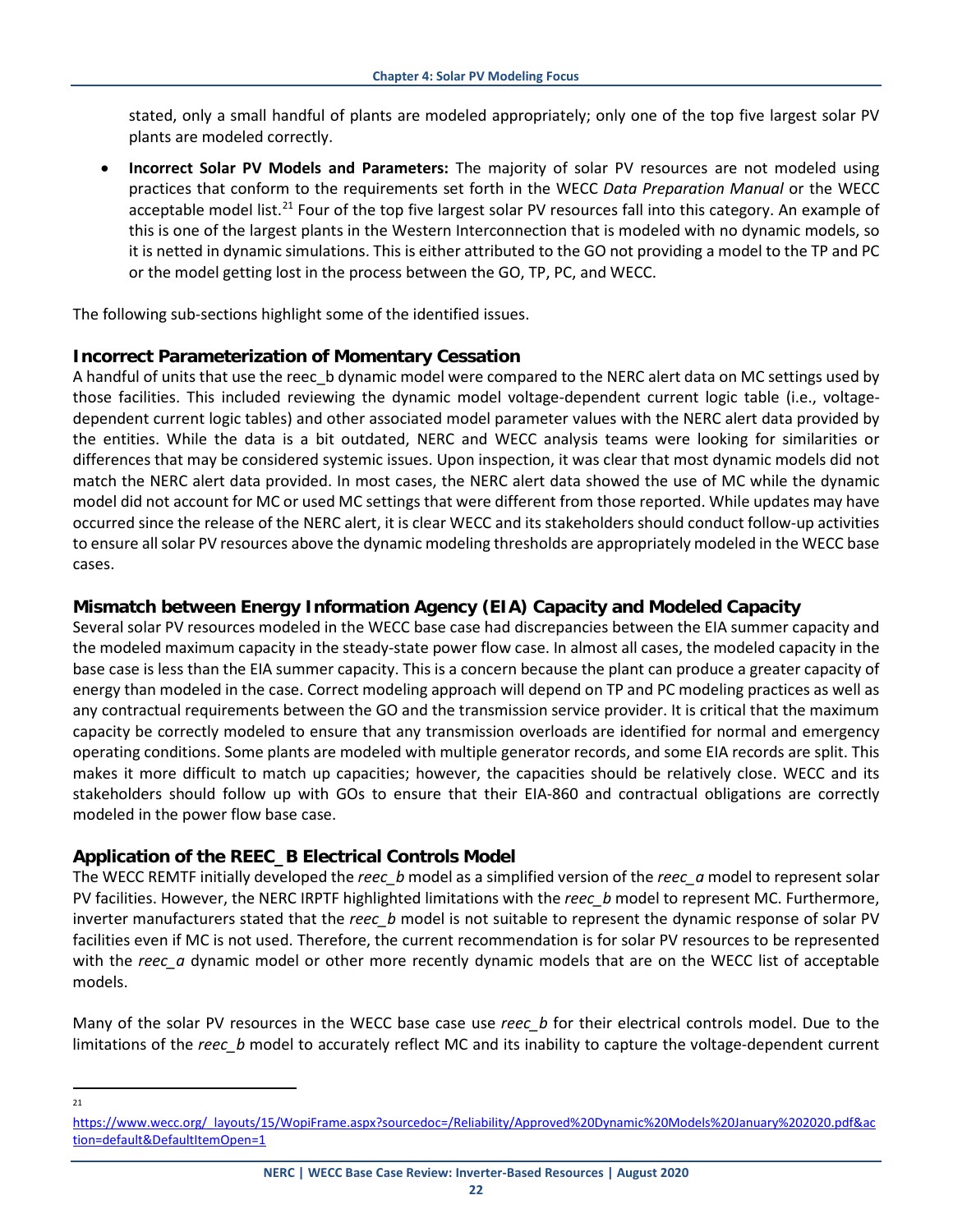logic during large disturbance current injection, the *reec\_a* model is recommended. These models need to be updated to the *reec\_a* model and correctly parameterized for their specific installed settings and capabilities.

#### <span id="page-28-0"></span>**Modeling Solar with First-Generation Models**

Solar PV resources modeled with the first-generation models are likely to be updated gradually with secondgeneration dynamic models; however, two modeling issues raised concern for prompt replacement as listed here:

- **GEWTG Model:** The *gewtg* dynamic model is a legacy GE dynamic model that was used to represent Type 3 or Type 4 wind power plants. This model can be used to represent a simplistic control structure for solar PV resources if a supplemental electrical controller model is included. Of the 11 solar PV facilities using the *gewtg* model, only 6 include the supplemental model. Of the remaining 5, only 3 use a Type 3 wind electrical controls model and 2 do not include any electrical controls model. Both methods are an incorrect use of the *gewtg* model, which is an obsolete model for solar PV. While all units modeled with *gewtg* models should be converted to the second-generation models, these facilities stood out as significant modeling errors that should not be accepted by the TP and PC in their review or by WECC in its case quality metrics.
- **WT4G Model:** The *wt4g* model has been used in the past to represent solar PV resources, since Type 4 wind turbines and solar PV inverters are full-converter resources. However, this model is a legacy model and should be converted to the second-generation generic models. Regardless, there are 34 instances of this model for solar PV resources in the base case. Furthermore, this model cannot accurately represent MC, and upon inspection of the models, the reviewers found many instances of generic model parameters with default values found in the software manuals for controller settings. Use of generic parameters is strongly discouraged. These models need to be updated to the latest generic models and parameterized according to each specific installation's settings and controls. **Figure 4.3** shows a histogram of the number of units less than 20 MVA, between 20 MVA and 75 MVA, and greater than 75 MVA. Most of the units are greater than 20 MVA but less than 75 MVA (i.e., subject to the Large Generator Interconnection Process but not Bulk Electric System resources).



#### **Figure 4.3: Number of Solar PV Plants Modeled using WT4G First-Generation Model**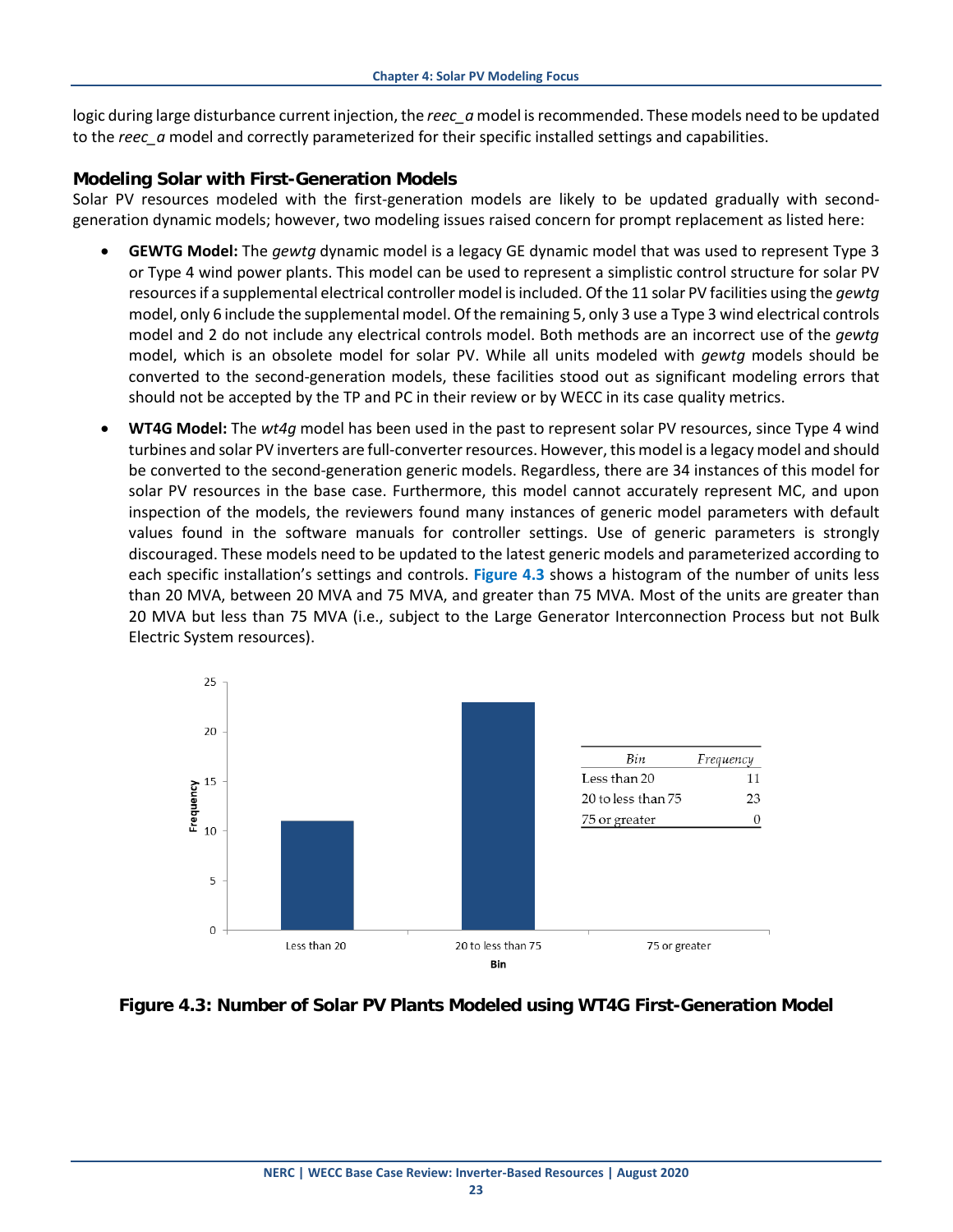#### <span id="page-29-0"></span>**Units with No Dynamic Model or Synchronous Model**

According to the WECC *Data Preparation Manual*, aggregated generating resources greater than 20 MVA should have a dynamic model associated with the facility in the Interconnection-wide base case. There are 83 (2,119 MW) solar PV resources that do not have a dynamic model associated to them. **Figure 4.4** shows a histogram of the number of units less than 20 MVA, between 20 MVA and 75 MVA, and greater than 75 MVA. A total of 51 units are less than 20 MVA (following the specification in the WECC *Data Preparation Manual*), 27 units are between 20 MVA and 75 MVA (subject to the Large Generator Interconnection Process but not BES resources), and 5 units are greater than 75 MVA (likely BES resources). One of the units greater than 75 MVA has a capacity exceeding 300 MW and is one of the top five largest solar PV plants in the Western Interconnection. As stated, this plant has no dynamic model in the 2020 HS3 base case and is load netted (i.e., exhibits no dynamic response in simulations). This a significant modeling error that should be addressed immediately.

There are also 12 (111 MW) units that use a synchronous generator model, which is an incorrect representation of a full-electronic inverter-based resource. Both modeling issues should be addressed for units above the size thresholds specified in the WECC *Data Preparation Manual*.



**Figure 4.4: Number of Solar PV Plants with No Dynamic Model**

#### <span id="page-29-1"></span>**Key Findings and Recommendations for Solar PV Power Plant Review**

**Table 4.3** provides the findings and recommendations from review of BPS-connected solar PV plant dynamic models in the 2020 HS3 base case. Each of the recommendations set forth should be acted upon by the respective entities; WECC should help encourage improvements to these models while working closely with its stakeholders.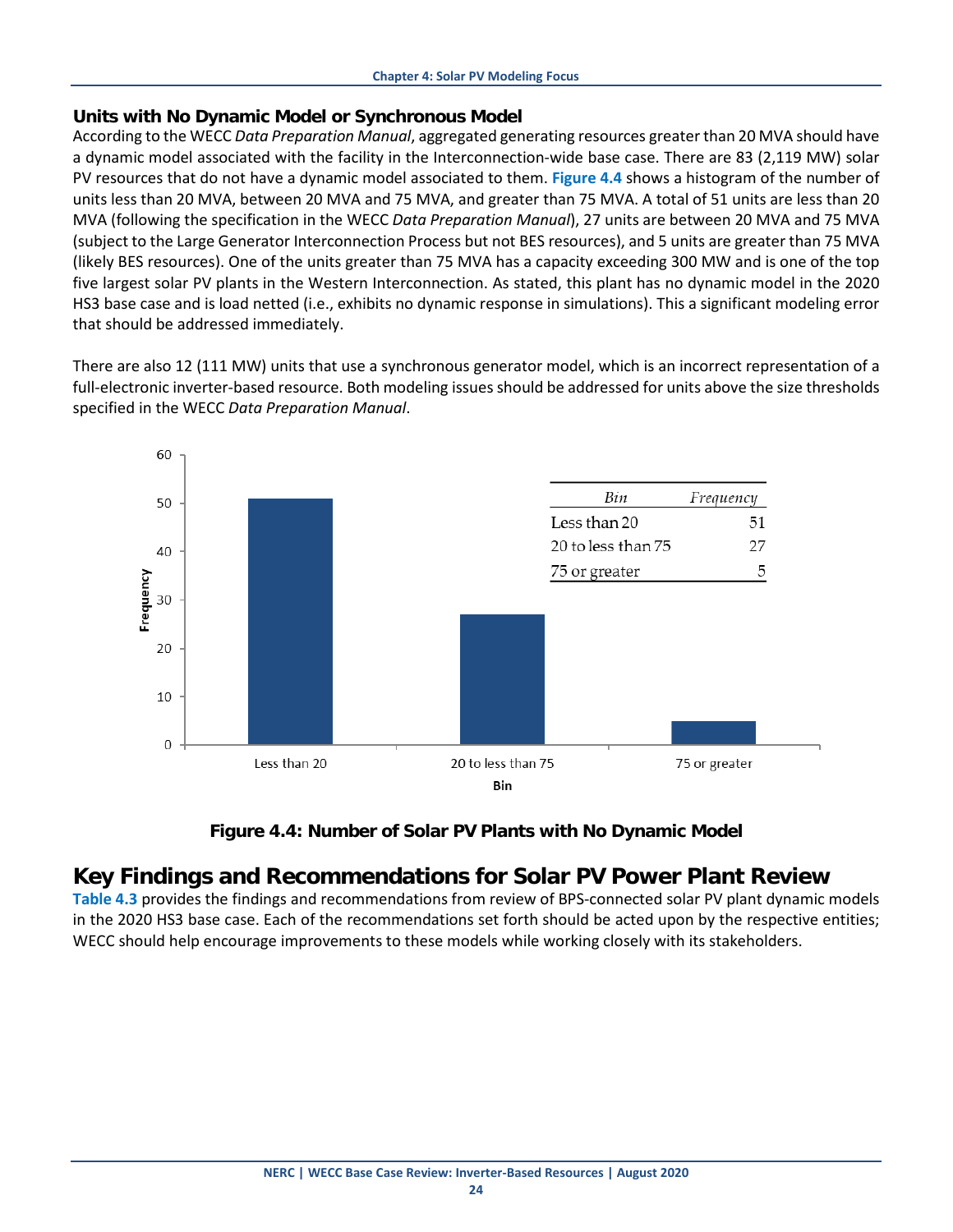|                          | Table 4.3: Key Findings and Recommendations from Solar PV Plant Model Review                                                                                                                                  |                                                                                                                                                                                                                                                                                                                                                                                                                                   |  |  |
|--------------------------|---------------------------------------------------------------------------------------------------------------------------------------------------------------------------------------------------------------|-----------------------------------------------------------------------------------------------------------------------------------------------------------------------------------------------------------------------------------------------------------------------------------------------------------------------------------------------------------------------------------------------------------------------------------|--|--|
| #                        | <b>Modeling Issue</b>                                                                                                                                                                                         | <b>Recommendations</b>                                                                                                                                                                                                                                                                                                                                                                                                            |  |  |
| 1                        | Some solar PV facilities are represented<br>with the first-generation renewable<br>models, with no dynamic model, or with<br>other dynamic models not appropriate<br>for solar PV facilities.                 | GOs for facilities meeting the size criteria in the WECC Data<br>Preparation Manual (i.e., 20 MVA) should update their dynamic<br>models to the latest recommended models set forth by WECC (i.e.,<br>the second-generation renewable energy models). These models<br>should be provided to the respective TP and PC at the earliest<br>possible time.                                                                            |  |  |
| $\overline{\mathcal{L}}$ | Most solar PV models are represented<br>using the reec b electrical controls<br>models, which has been deemed an<br>unacceptable model by WECC and all<br>major solar PV inverter equipment<br>manufacturers. | GOs should convert the reec_b dynamic model to the reec a<br>dynamic model following the guidance provided by WECC. <sup>22</sup> These<br>models should be provided to the respective TP and PC at the<br>earliest possible time. GOs should consult with their equipment<br>manufacturers and with their TPs and PCs to ensure the correct<br>dynamic models and parameters are used.                                           |  |  |
| 3                        | plant models are<br>likely<br>Solar<br><b>PV</b><br>parameterized with generic values that<br>do not reflect as-built settings of<br>equipment installed in the field.                                        | GOs should ensure that the dynamic models for their respective<br>facilities are parameterized to reflect the actual installed<br>equipment at each specific site (i.e., considering MC or other large<br>disturbance behavior of the facility) and should not include generic<br>parameter values. GOs should coordinate with their TPs and PCs if<br>they have any questions about how to parameterize their dynamic<br>models. |  |  |
| 4                        | Based on the breadth of modeling issues<br>and parameterization concerns, TPs and<br>verification of the<br>PCs performing<br>dynamic models for solar plants are not<br>capturing modeling errors            | TPs and PCs should verify $23$ the dynamic model parameters<br>provided by GOs to ensure they match the as-built controls,<br>settings and configuration of the equipment installed in the field.<br>This verification should occur for all generator models provided<br>and should occur prior to TPs and PCs providing these models to<br>WECC for inclusion in the Interconnection-wide base case.                             |  |  |

 <sup>22</sup> [https://www.wecc.org/Reliability/Converting%20REEC\\_B%20to%20REEC\\_A%20for%20Solar%20PV%20Generators.pdf](https://www.wecc.org/Reliability/Converting%20REEC_B%20to%20REEC_A%20for%20Solar%20PV%20Generators.pdf)

<span id="page-30-1"></span><span id="page-30-0"></span><sup>&</sup>lt;sup>23</sup> This should include reviewing appropriate documentation provided by the GO, such as factory test reports, specification sheets, inverter control settings, plant controller settings, etc.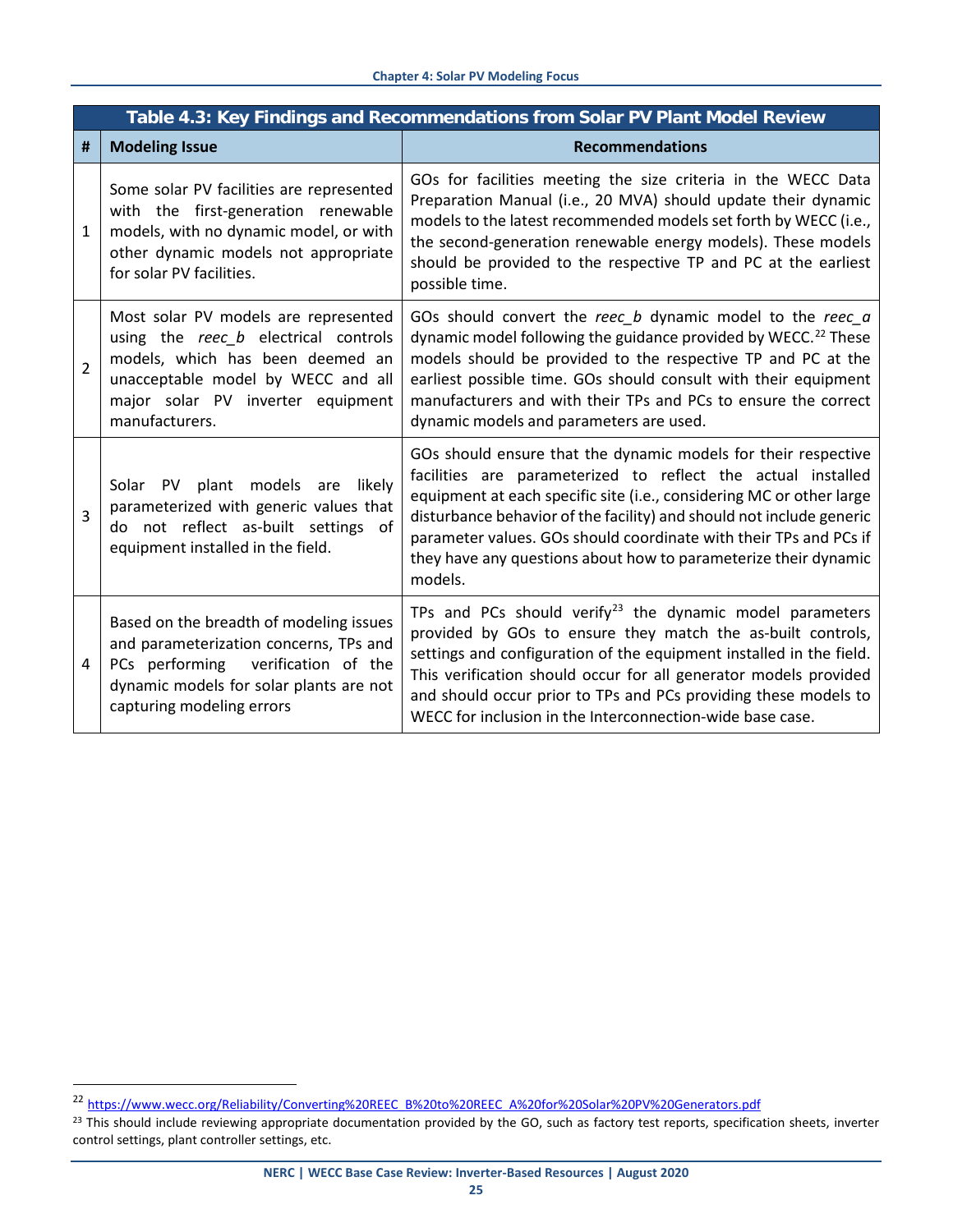<span id="page-31-0"></span>This chapter documents some of the current industry efforts and feedback received from TPs and PCs in the Western Interconnection on model review and modeling discussions.

#### <span id="page-31-1"></span>**Current Industry Efforts**

There are activities underway at WECC that address some of the issues identified in the previous chapters. The following list provides a brief update on each of these groups and their key activities in this area:

- **WECC Modeling and Validation Subcommittee (MVS):** The MVS is composed of industry, consultants, national labs, and other experts in the creation of dynamic models. This group develops model structures and maintains the list of acceptable models for use in the Western Interconnection. To help industry move toward the latest and most accurate versions of models developed, the MVS has developed guidelines and performed workshops to provide information to industry. Currently MVS is reviewing the data in the WECC base cases and reaching out to entities still using the phase one models to help them in getting the models moved to the more current phase 2 models. This group has also developed some typical data that can be used for future units where the specifics are not known.
- **WECC Renewable Energy Modeling Work Group (REMWG):** The REMWG is a work group under the MVS that focuses on renewable energy models. The REMWG has been the group behind development of the generic models for both wind and solar. These models have been developed in phases; as more renewable energy has been deployed and technology evolves, this group has worked with the product vendors to ensure the that generic models can adequately represent the equipment for Interconnection-wide studies. The group continues to review and refine the models and produce white papers and other instructional materials for converting between new and old models.
- **WECC System Review Subcommittee (SRS):** In the Western Interconnection, the group that oversees the schedule and data requirements for the power flow and dynamic base cases is the SRS. As part of their duties, the SRS develops data checks and reviews the results of these data checks. SRS holds monthly webinars to focus on a specific data check to aid the data submitters in correcting the identified issues. The SRS has collaborated on how to roll out new models and set timelines for the retirement of models that have been superseded by newer models. One current initiative is trending the amount of inertia represented in the base cases; this effort is being implemented to track how quickly the change is occurring. This effort relies on accurate models specifically for renewable energy.
- **WECC Energy Storage Task Force**: WECC has established a task force to look at the operation, modeling, and commercial issues associated with energy storage. This effort is currently underway and will address issues associated with energy storage.

There are also some industry efforts that focus on modeling improvements of BPS-connected inverter-based resources. For example, the CAISO has been on the forefront of the shift to renewable energy. CAISO, as the market operator, is committed to using forward-looking approaches to ensure its planning models are accurate and to encourage the sharing of accurate model information. Commensurate with this commitment, the CAISO recently revised its *Business Practice Manual for the Transmission Planning Process*[24](#page-31-2) to address CAISO's requirement that accurate and up-to-date generator modeling data is provided through its generator interconnection process. Specifically, in Section 10 of version 21 of the manual, there is a discussion of the CAISO Tariff Section 24.8.2, which documents the specific requirements of the data being requested along with a schedule by which the data must be provided. Commensurate with its authority, the CAISO instituted a sanction of \$500/day for late submission of any

 $24$ 

<span id="page-31-2"></span>[https://bpmcm.caiso.com/BPM%20Document%20Library/Transmission%20Planning%20Process/Transmission\\_Planning\\_Process\\_BPM\\_Versi](https://bpmcm.caiso.com/BPM%20Document%20Library/Transmission%20Planning%20Process/Transmission_Planning_Process_BPM_Version_21.docx) on 21.docx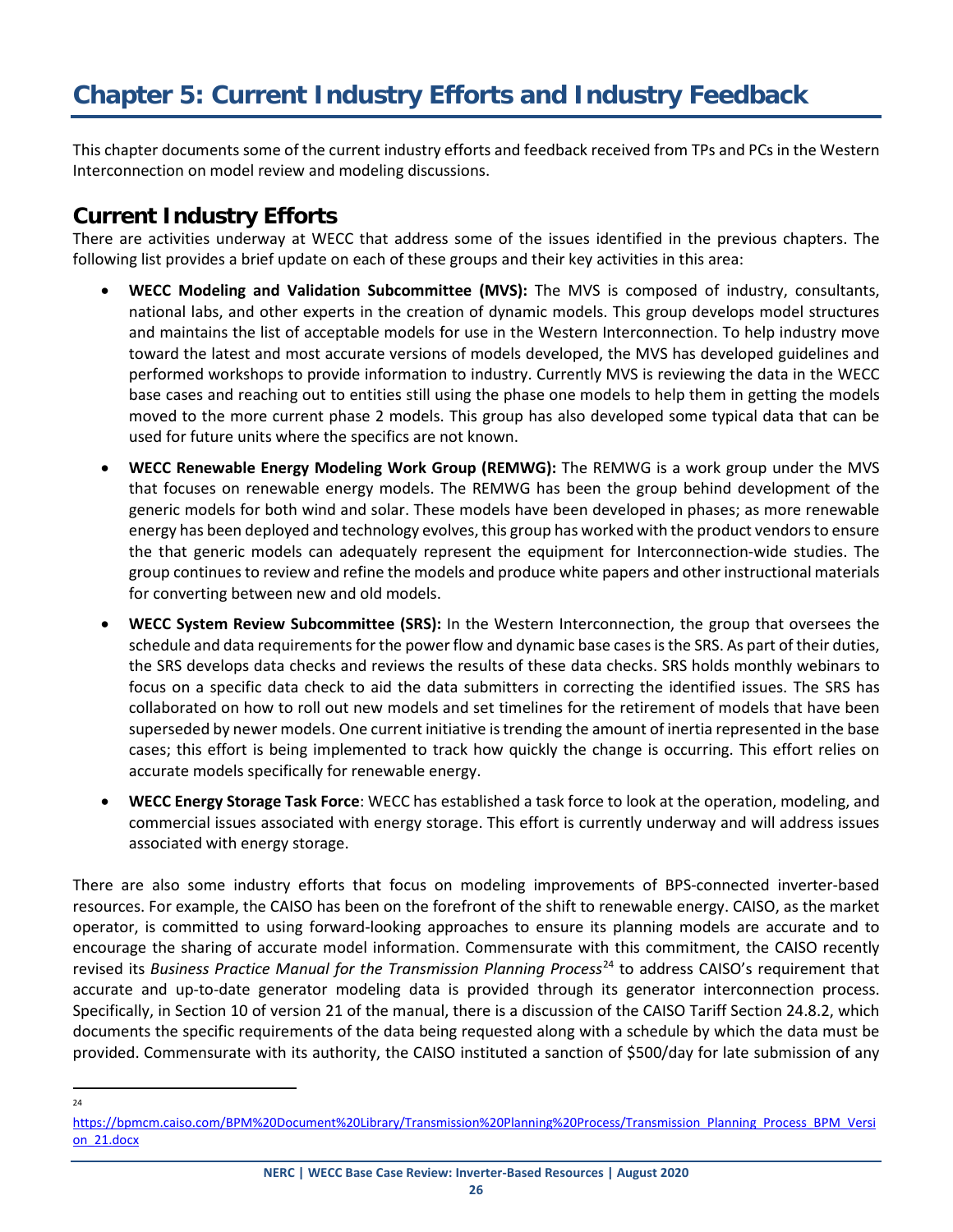required information or data. Finally, as described in the business practice manual, the schedule requires full compliance by October 1, 2023, at which time accurate models of all participating generator equipment in service as of January 1, 2018 will be provided. New units are required to meet the data submission requirements during the interconnection process.

#### <span id="page-32-0"></span>**Feedback from SMAG Members**

During WECC SMAG discussions, industry members were asked several questions about the challenges that TPs and PCs are facing with respect to collecting accurate and verified modeling data to be used in planning assessments. Most members did not respond to questions posed by NERC staff; however, a small handful of individuals provided responses. Some of the key takeaways include the following:

- GOs commonly ignore email requests from TPs and PCs about follow-up on modeling-related issues. Multiple follow-up emails are needed to get a response from the GO, and the process for any modeling revision requires many months to complete.
- GOs are not providing requested reporting information that should accompany the model/data to verify that the information provided is correct. In many cases, GOs are using generic data provided by the inverter or equipment manufacturers.
- The feedback loops developed in MOD-032-1 are not being used by TPs and PCs to correct modeling issues, nor are TPs and PCs being proactive to address identified issues on a widespread basis. TPs and PCs blame the fact that modeling-related issues are a "check the box" type of task for GOs and that GOs provide little attention to these matters.
- TPs and PCs receiving this generic modeling data use it at face value so long as it initializes, shows positive damping, and does not cause any numerical issues during simulations. This information is then passed to WECC for incorporation into the MDF.
- TPs and PCs have provided updated models to WECC once received by GOs but are not sure that the models have correctly been incorporated into the MDF as they receive little or no confirmation that these have been incorporated. Confirmation of successful integration into the MDF should be a critical step in the data submittal or update process. WECC provides confirmation to GOs, TPs, and PCs on data submitted via generator test report submission process. However, for all other data, WECC expects that individual entities review the base cases to ensure the submitted data have been incorporated.
- Entities have said that they are adhering to the WECC *Data Preparation Manual* to the best of their knowledge and that they do not receive feedback from WECC of any issues. WECC creates a steady-state and dynamics data dashboard on the WECC System Review Subcommittee (SRS) webpage for each base case that is published, which includes model data quality metrics. WECC expects the entities to review the dashboard results and fix issues.
- Interactions between the Phase 2 composite load model (including motor stalling) and inverter-based resource dynamic models has resulted in some unexpected simulation results, such as resource tripping that has not been verified in real-world events. The behavior of the composite load model is not widely trusted regarding delayed voltage recovery, and near-term effort is needed to address steps that should be taken when simulations present potential tripping issues; however, these types of concerns have not been observed in actual grid events or other types of testing.
- TPs and PCs stated that for units larger than 75 MVA they rely solely on the MOD-026-1 and MOD-027-1 test reports for receiving "verified" data.[25](#page-32-1) For smaller units, TPs have stated that they have little authority or

<span id="page-32-1"></span><sup>&</sup>lt;sup>25</sup> The NERC IRPTF has identified that these test reports often do not consider the large disturbance behavior of inverter-based resources and therefore do not verify the dynamic model parameters for large disturbance events.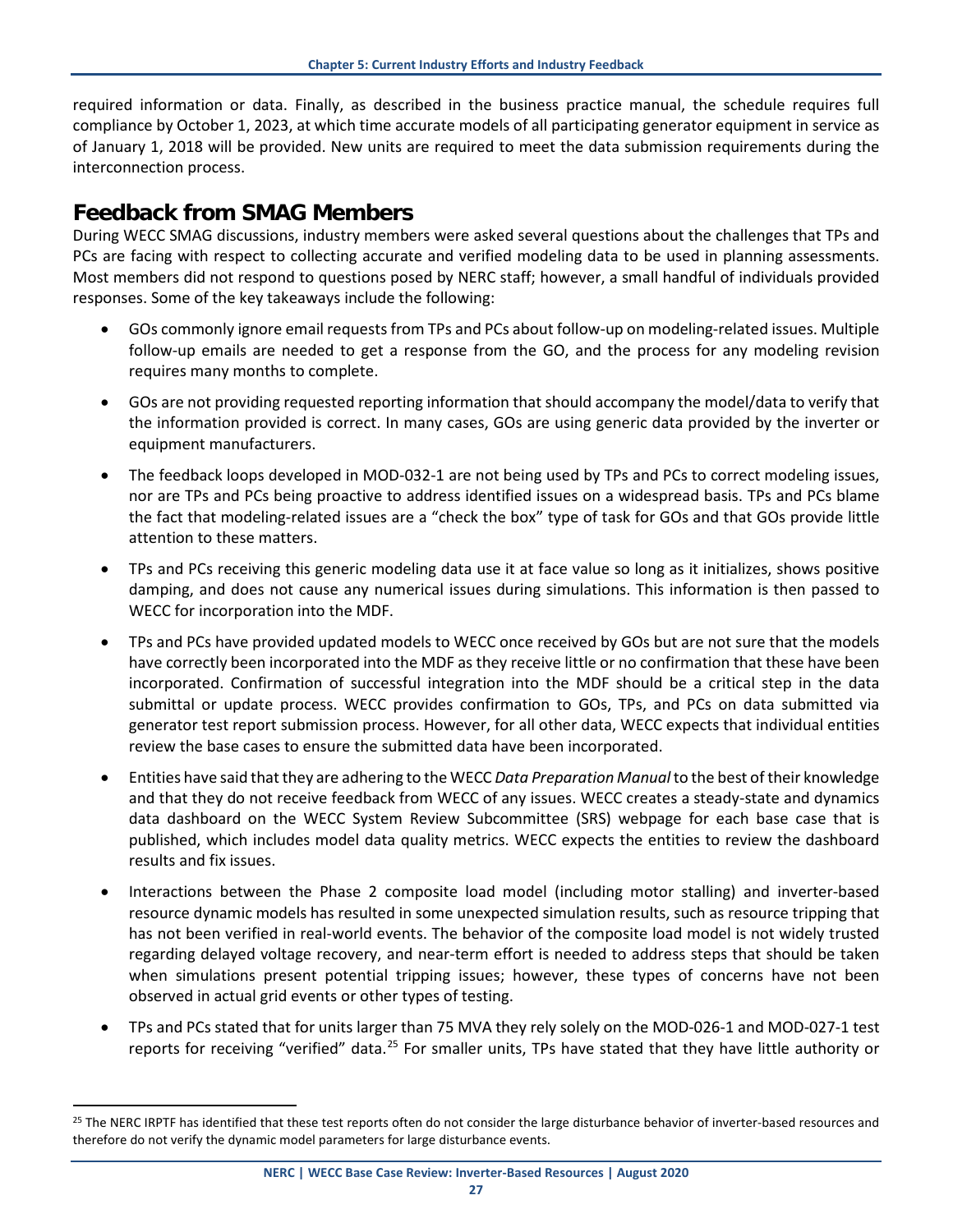capability to request accurate data. TPs are seeking PMU installations to have better monitoring; however, this is unrelated to the modeling issues in this report.

- TPs have said that the lack of expertise and experience working with dynamic models for inverter-based resources has likely been a significant contributing factor to bad models in base cases. As engineering staff change, new engineers unfamiliar with these topics become responsible for data submittals. Furthermore, there are limited data quality checks applied to the Interconnection-wide case creation process, and the data checks that are applied are not enforced in a meaningful way.
- WECC identifies data issues in the case creation process and informs the TPs and PCs of those errors. The TPs and PCs have limited ability and success getting those issues corrected and are not fully using MOD-032-1 Requirement R3 to its fullest extent due to concerns related to compliance. TPs and PCs often point at WECC as the responsible entity; however, MOD-032-1 does not enable the RE (i.e., the MOD-032 designee) to enforce data quality issues as a single point of contact. This issues needs to be addressed in the near-term.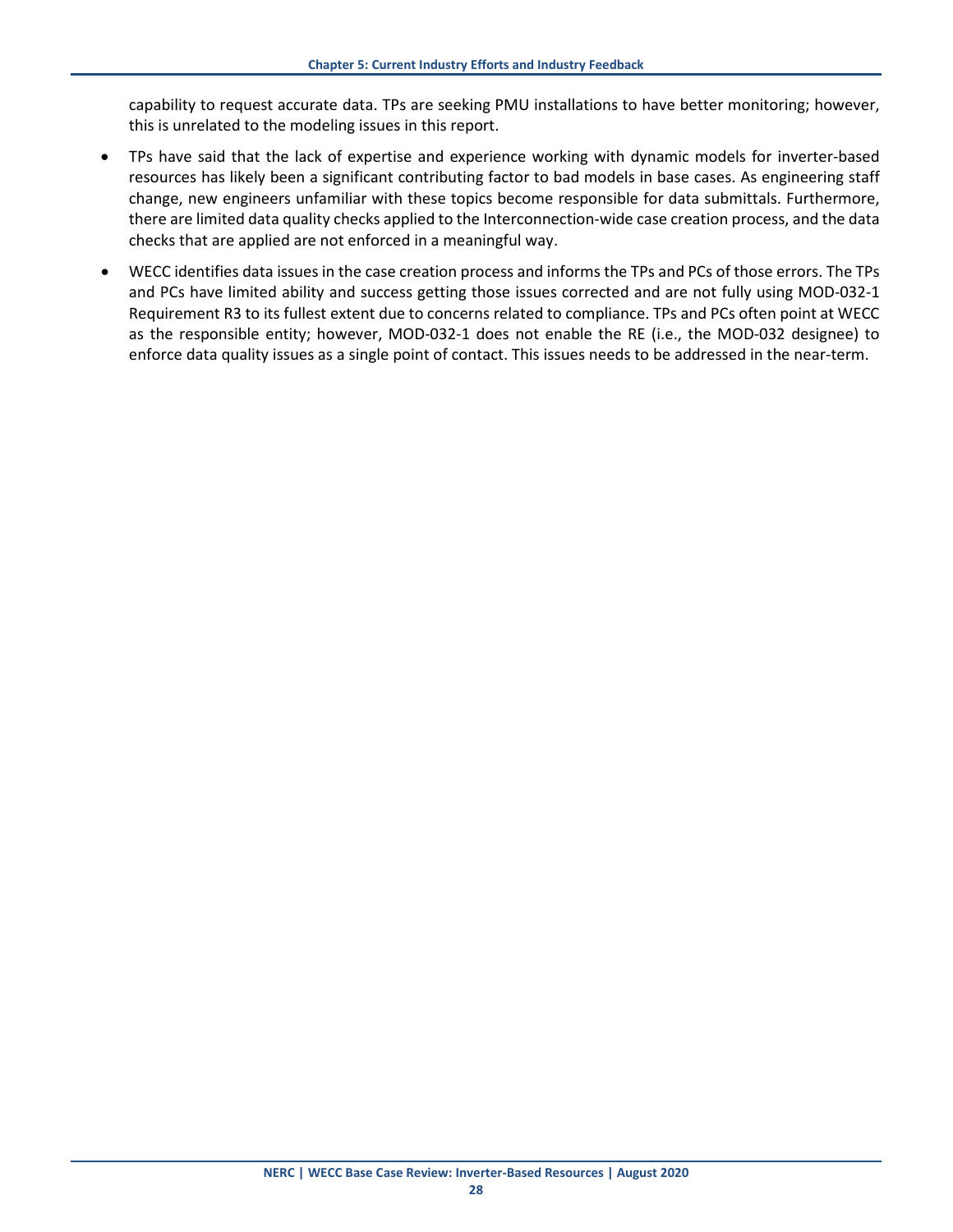# **Appendix A: Large Solar PV Resource Dynamic Model Review**

This appendix includes a scorecard for model quality of solar PV plants 75 MW and above modeled in the WECC 2020 HS3 base case. **Table A.1** shows a coloration legend, which is applied to each model review shown in **Table A.2**.

|                                                                                                                                | <b>Table A.1: Coloration Legend</b>                                                                                           |  |  |
|--------------------------------------------------------------------------------------------------------------------------------|-------------------------------------------------------------------------------------------------------------------------------|--|--|
| <b>Color</b>                                                                                                                   | <b>Meaning</b>                                                                                                                |  |  |
|                                                                                                                                | The model is consistent with NERC alert data, WECC modeling practices, and recommendations made by NERC/WECC.                 |  |  |
|                                                                                                                                | The model is consistent with most data but may require a few corrections such as a wrong bus number in dynamics data, turbine |  |  |
|                                                                                                                                | type correction, or other non-impactful data error.                                                                           |  |  |
|                                                                                                                                | The correct model used but is not consistent with NERC alert data or the model matches NERC alert but wrong model used.       |  |  |
| The model has dramatic differences between NERC alert data, is netted in the base case, or does not have a complete model set. |                                                                                                                               |  |  |
|                                                                                                                                | The model does not conform to WECC Data Preparation Manual, uses incorrect dynamics model, has significant quality issues, or |  |  |
|                                                                                                                                | has no model associated with the unit.                                                                                        |  |  |
|                                                                                                                                | A link to NERC alert data cannot be determined.                                                                               |  |  |

<span id="page-34-0"></span>

|       | <b>Table A.2: Model Review Table</b> |                  |      |             |                   |               |                         |                                                                       |  |
|-------|--------------------------------------|------------------|------|-------------|-------------------|---------------|-------------------------|-----------------------------------------------------------------------|--|
| Bus # | <b>PSLF Gen Name</b>                 | <b>Gen</b><br>ID | Area | <b>Pmax</b> | Gen<br><b>DYD</b> | <b>EC DYD</b> | <b>Model</b><br>Quality | <b>Model Review Notes</b>                                             |  |
|       |                                      |                  |      |             |                   |               |                         | GO indicated study can be done to eliminate MC. WECC should follow    |  |
|       |                                      |                  | 24   | 300         | regc_a            | reec a        |                         | up with respective TP on study results if done.                       |  |
|       |                                      |                  | 14   | 290         | None              | None          |                         | No dynamics model found for large generator.                          |  |
|       |                                      |                  |      |             |                   |               |                         | EIA capacity of 50 MW; needs review of capacity. Provided new model   |  |
|       |                                      |                  |      |             |                   |               |                         | to TP to eliminate MC. Should ensure correct capacity does not use    |  |
|       |                                      |                  | 30   | 254         | regc_a            | reec b        |                         | MC.                                                                   |  |
|       |                                      |                  |      |             |                   |               |                         | GO indicated study can be done to eliminate MC. WECC should follow    |  |
|       |                                      |                  | 24   | 250         | regc_a            | reec_a        |                         | up with respective TP on study results if done.                       |  |
|       |                                      |                  |      |             |                   |               |                         | Incorrect modeling of electrical controls. Uses MC, but does not have |  |
|       |                                      |                  |      |             |                   |               |                         | reec_a. No new models provided with altered MC settings. Generator    |  |
|       |                                      |                  | 30   | 245         | regc_a            | reec_b        |                         | name does not match dyd file.                                         |  |
|       |                                      |                  | 24   | 235         | None              | None          |                         | No dynamics model found for large generator.                          |  |
|       |                                      |                  |      |             |                   |               |                         | EIA capacity of 20 MW, needs review of capacity. Plant uses MC but    |  |
|       |                                      |                  | 24   | 235         | regc_a            | reec b        |                         | has reec b model that cannot model MC properly.                       |  |
|       |                                      |                  |      |             |                   |               |                         | Model incorrectly models electrical controls. Uses MC but can         |  |
|       |                                      |                  | 30   | 233         | regc_a            | reec_b        |                         | eliminate based on NERC alert data. No new models were provided       |  |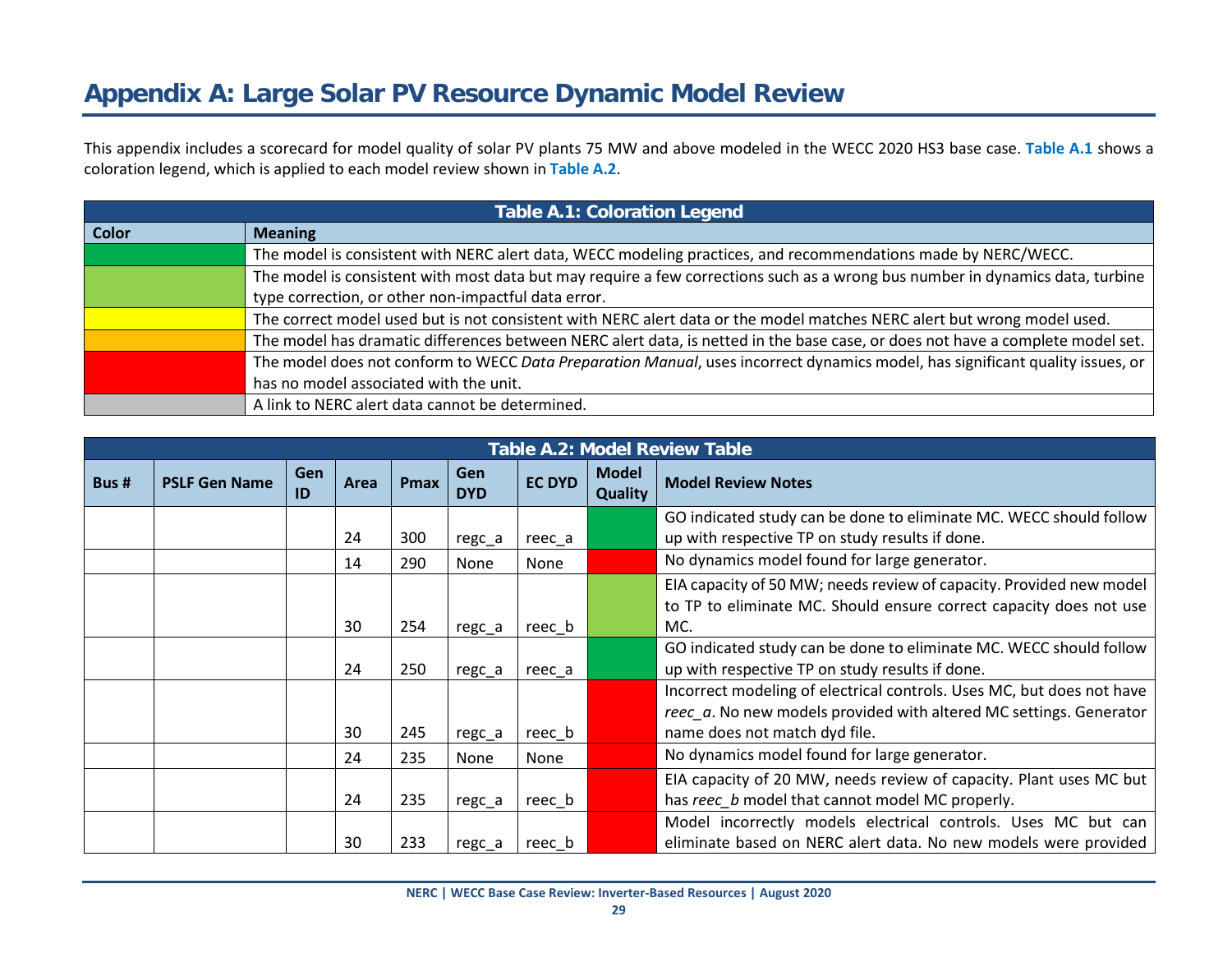|       | <b>Table A.2: Model Review Table</b> |           |      |             |                   |               |                                |                                                                                                                                       |  |
|-------|--------------------------------------|-----------|------|-------------|-------------------|---------------|--------------------------------|---------------------------------------------------------------------------------------------------------------------------------------|--|
| Bus # | <b>PSLF Gen Name</b>                 | Gen<br>ID | Area | <b>Pmax</b> | Gen<br><b>DYD</b> | <b>EC DYD</b> | <b>Model</b><br><b>Quality</b> | <b>Model Review Notes</b>                                                                                                             |  |
|       |                                      |           |      |             |                   |               |                                | with altered MC settings, so MC settings cannot be verified. Generator<br>name does not match dyd file.                               |  |
|       |                                      |           |      |             |                   |               |                                | Dynamics file indicates model received updates in 2018. Cannot                                                                        |  |
|       |                                      |           | 22   | 207         | regc_a            | reec_b        |                                | determine link to NERC alert data.                                                                                                    |  |
|       |                                      |           | 30   | 202         | regc_a            | reec_b        |                                | Cannot determine link to NERC alert data.                                                                                             |  |
|       |                                      |           | 18   | 200         | None              | 0             |                                | Model is netted at request of data submitter; however, this model<br>should have information based on WECC Data Preparation Manual.   |  |
|       |                                      |           | 30   | 200         |                   | reec_b        |                                | Cannot determine link to NERC alert data.                                                                                             |  |
|       |                                      |           | 24   | 174         | regc_a            | reec b        |                                | Cannot determine link to NERC alert data.                                                                                             |  |
|       |                                      |           |      |             | regc_a            |               |                                | Plant can eliminate MC, but current equipment uses MC. Incorrect                                                                      |  |
|       |                                      |           | 26   | 165         | regc_a            | reec_b        |                                | model used.                                                                                                                           |  |
|       |                                      |           |      |             |                   |               |                                | MW does not match between dynamics and power flow. Cannot                                                                             |  |
|       |                                      |           | 30   | 165         | regc_a            | reec_a        |                                | determine link to NERC alert data.                                                                                                    |  |
|       |                                      |           | 65   | 160         | regc_a            | reec_a        |                                | All capacity modeled. MC settings do not match reported NERC alert<br>data.                                                           |  |
|       |                                      |           |      | 155         |                   |               |                                | EIA capacity and power flow do not match. Can eliminate MC but<br>model is of existing equipment using MC. Incorrect model used.      |  |
|       |                                      |           | 24   |             | regc_a            | reec_b        |                                | Cannot eliminate MC and uses MC. Incorrect model used.                                                                                |  |
|       |                                      |           | 30   | 155         | regc_a            | reec_b        |                                | Model newer than NERC alert data (2019) confirm usage of MC.                                                                          |  |
|       |                                      |           | 15   | 154         | regc_a            | reec_b        |                                | Cannot determine link to NERC alert data.                                                                                             |  |
|       |                                      |           | 24   | 152         | regc_a            | reec_b        |                                | Cannot determine link to NERC alert data.                                                                                             |  |
|       |                                      |           | 22   | 150         | regc_a            | reec_b        |                                |                                                                                                                                       |  |
|       |                                      |           |      |             |                   |               |                                | EIA capacity and power flow capacity different. Cannot eliminate MC<br>and uses MC, no electrical model provided. GEWTG model in DFIG |  |
|       |                                      |           | 15   | 150         | gewtg             | None          |                                | mode. Major model errors.                                                                                                             |  |
|       |                                      |           | 24   | 148         | regc_a            | reec_b        |                                | Cannot determine link to NERC alert data.                                                                                             |  |
|       |                                      |           | 22   | 147         | regc_a            | reec b        |                                | Cannot determine link to NERC alert data.                                                                                             |  |
|       |                                      |           |      |             |                   |               |                                | Can eliminate MC, but model represents current equipment that does                                                                    |  |
|       |                                      |           |      |             |                   |               |                                | use MC. Certain capacities cannot eliminate MC. Incorrect model                                                                       |  |
|       |                                      |           | 24   | 144         | regc_a            | reec b        |                                | used.                                                                                                                                 |  |
|       |                                      |           |      |             |                   |               |                                | Can eliminate MC, but model represents current equipment that does                                                                    |  |
|       |                                      |           |      |             |                   |               |                                | use MC. Certain capacities cannot eliminate MC. Incorrect model                                                                       |  |
|       |                                      |           | 24   | 144         | regc_a            | reec b        |                                | used.                                                                                                                                 |  |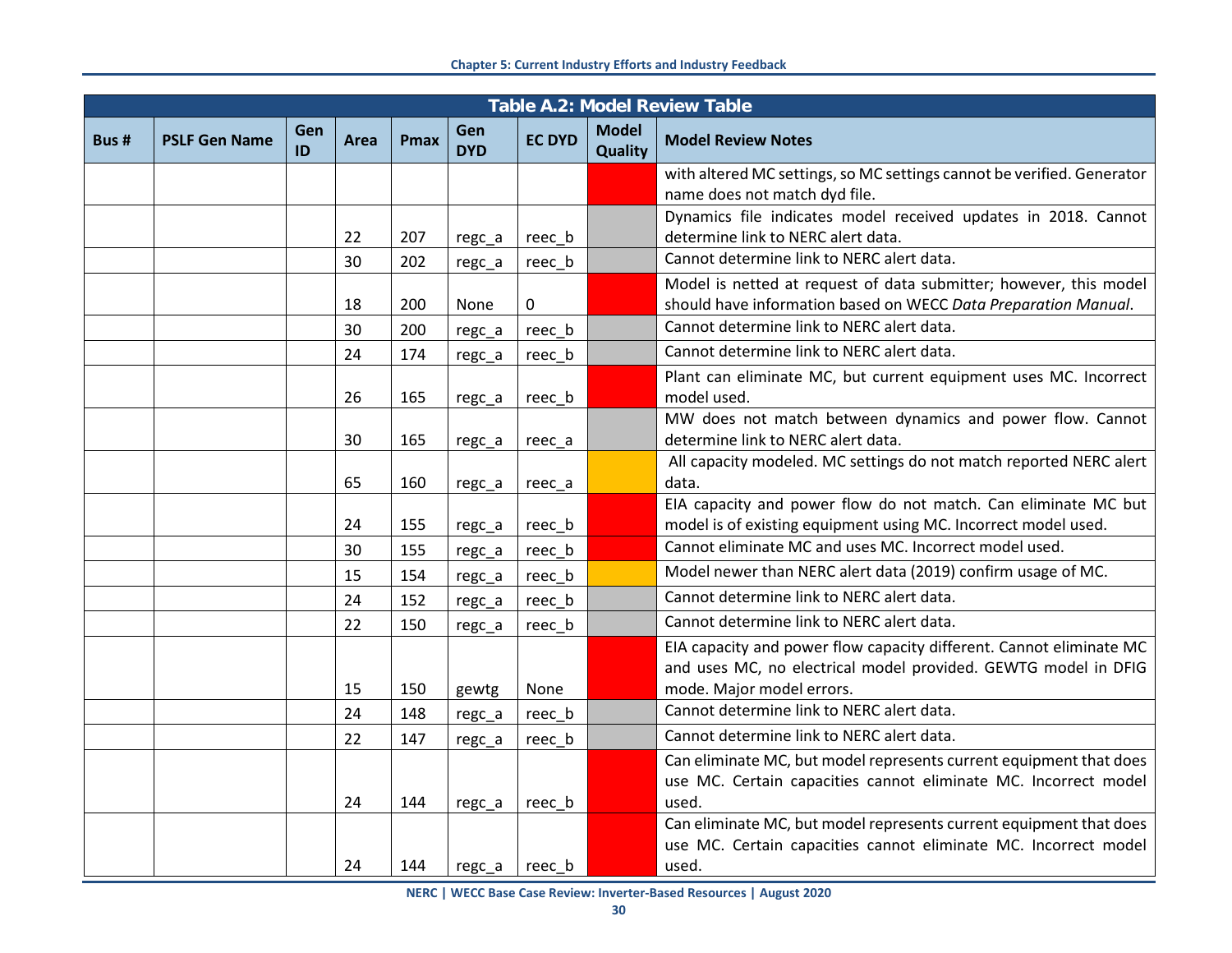|      | <b>Table A.2: Model Review Table</b> |           |      |             |                   |               |                                |                                                                                                                                    |  |
|------|--------------------------------------|-----------|------|-------------|-------------------|---------------|--------------------------------|------------------------------------------------------------------------------------------------------------------------------------|--|
| Bus# | <b>PSLF Gen Name</b>                 | Gen<br>ID | Area | <b>Pmax</b> | Gen<br><b>DYD</b> | <b>EC DYD</b> | <b>Model</b><br><b>Quality</b> | <b>Model Review Notes</b>                                                                                                          |  |
|      |                                      |           |      |             |                   |               |                                | Combined with Redacted. EIA capacity and power flow capacity                                                                       |  |
|      |                                      |           |      |             |                   |               |                                | slightly different. Can eliminate MC, but model represents current                                                                 |  |
|      |                                      |           | 24   | 136         | regc_a            | reec_b        |                                | equipment that does use MC. Incorrect model used.                                                                                  |  |
|      |                                      |           |      |             |                   |               |                                | MC setting differences between NERC alert reported data and base.                                                                  |  |
|      |                                      |           | 30   | 134         | regc_a            | reec_a        |                                | case data. Plant indicated no changes can be made to MC settings.                                                                  |  |
|      |                                      |           | 26   |             |                   |               |                                | Unit combined with Redacted. Plant uses MC and indicated no                                                                        |  |
|      |                                      |           |      | 134         | regc_a            | reec b        |                                | changes can be made to MC settings. Incorrect model used.<br>EIA capacity and power flow capacity different. Can eliminate MC, but |  |
|      |                                      |           |      |             |                   |               |                                | model represents current equipment that does use MC. Certain                                                                       |  |
|      |                                      |           | 24   | 131         | regc_a            | reec b        |                                | capacities cannot eliminate MC. Incorrect model used.                                                                              |  |
|      |                                      |           |      |             |                   |               |                                | EIA capacity and power flow capacity different. Cannot eliminate MC                                                                |  |
|      |                                      |           | 22   | 129         | regc_a            | reec b        |                                | and uses MC. Incorrect model used.                                                                                                 |  |
|      |                                      |           | 24   | 125         | regc_a            | reec_b        |                                | Cannot determine link to NERC alert data.                                                                                          |  |
|      |                                      |           |      |             |                   |               |                                | Unit combined with Redacted. EIA capacity and power flow capacity                                                                  |  |
|      |                                      |           |      |             |                   |               |                                | different. Can eliminate MC, but model represents current equipment                                                                |  |
|      |                                      |           | 24   | 124         | regc_a            | reec_b        |                                | that does use MC. Incorrect model used.                                                                                            |  |
|      |                                      |           |      |             |                   |               |                                | Unit combined with Redacted. Plant uses MC and indicated no                                                                        |  |
|      |                                      |           | 26   | 124         | regc_a            | reec_b        |                                | changes can be made to MC settings. Incorrect model used.                                                                          |  |
|      |                                      |           |      |             |                   |               |                                | Combined with Redacted. EIA capacity and power flow capacity                                                                       |  |
|      |                                      |           |      |             |                   |               |                                | slightly different. Can eliminate MC, but model represents current                                                                 |  |
|      |                                      |           | 24   | 123         | regc_a            | reec b        |                                | equipment that does use MC. Incorrect model used.                                                                                  |  |
|      |                                      |           |      |             |                   |               |                                | Combined with Redacted. Does not use MC and model parameters fit                                                                   |  |
|      |                                      |           | 26   | 122         | regc_a            | reec_a        |                                | with no MC.                                                                                                                        |  |
|      |                                      |           | 70   | 120         | regc_a            | reec_b        |                                | Cannot eliminate MC and uses MC. Incorrect model used.                                                                             |  |
|      |                                      |           |      |             |                   |               |                                | EIA capacity and power flow capacity different. Can eliminate MC, but                                                              |  |
|      |                                      |           |      |             |                   |               |                                | model represents current equipment that does use MC. Certain                                                                       |  |
|      |                                      |           | 24   | 116         | regc_a            | reec_b        |                                | capacities cannot eliminate MC. Incorrect model used.                                                                              |  |
|      |                                      |           |      |             |                   |               |                                | EIA capacity and power flow capacity different. Can update MC                                                                      |  |
|      |                                      |           | 24   | 115         | regc_a            | reec_b        |                                | cannot eliminate MC. Incorrect model used.                                                                                         |  |
|      |                                      |           |      |             |                   |               |                                | Cannot determine link to NERC alert data. Electrically close to                                                                    |  |
|      |                                      |           | 24   | 109         | regc_a            | reec a        |                                | Redacted.                                                                                                                          |  |
|      |                                      |           |      |             |                   |               |                                | Plant can eliminate MC, but current equipment uses MC. Incorrect                                                                   |  |
|      |                                      |           | 26   | 108         | regc_a            | reec_b        |                                | model used.                                                                                                                        |  |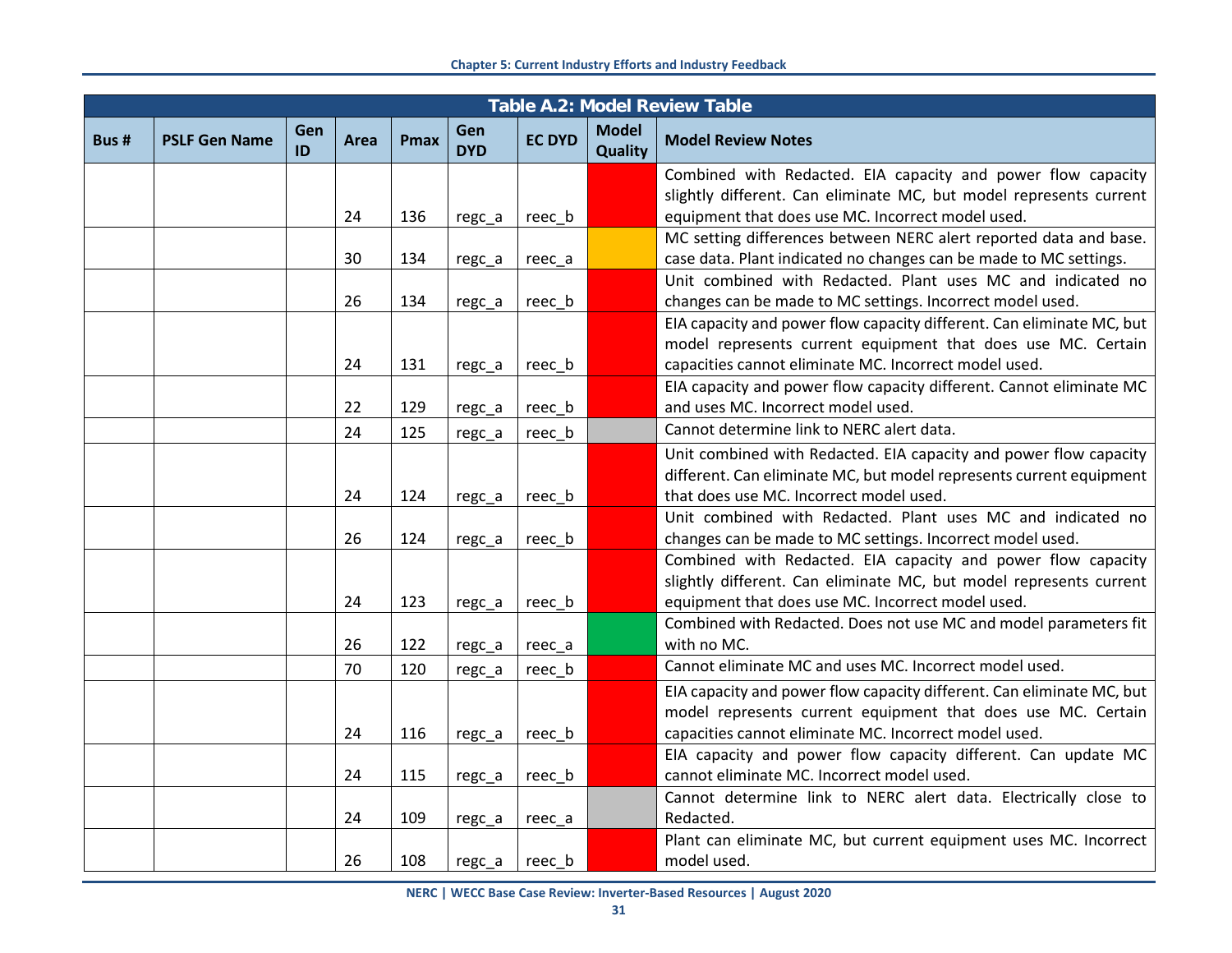|       | <b>Table A.2: Model Review Table</b> |           |      |             |                   |               |                                |                                                                     |  |
|-------|--------------------------------------|-----------|------|-------------|-------------------|---------------|--------------------------------|---------------------------------------------------------------------|--|
| Bus # | <b>PSLF Gen Name</b>                 | Gen<br>ID | Area | <b>Pmax</b> | Gen<br><b>DYD</b> | <b>EC DYD</b> | <b>Model</b><br><b>Quality</b> | <b>Model Review Notes</b>                                           |  |
|       |                                      |           | 30   | 108         | regc_a            | reec b        |                                | Plant does not use MC and uses correct model.                       |  |
|       |                                      |           |      |             |                   |               |                                | Unit combined with Redacted. EIA capacity and power flow capacity   |  |
|       |                                      |           |      |             |                   |               |                                | different. Can eliminate MC, but model represents current equipment |  |
|       |                                      |           | 24   | 106         | regc_a            | reec b        |                                | that uses MC. Incorrect model used.                                 |  |
|       |                                      |           | 22   | 105         | regc_a            | reec_b        |                                | Cannot determine link to NERC alert data.                           |  |
|       |                                      |           | 18   | 105         | regc_a            | reec_a        |                                | Cannot determine link to NERC alert data.                           |  |
|       |                                      |           | 16   | 105         | regc_a            | reec_c        |                                | Cannot determine link to NERC alert data.                           |  |
|       |                                      |           | 24   | 104         | regc_a            | reec_b        |                                | Cannot determine link to NERC alert data.                           |  |
|       |                                      |           |      |             |                   |               |                                | EIA capacity and power flow capacity different. Unit uses MC and is |  |
|       |                                      |           | 24   | 104         | regc_a            | reec a        |                                | consistent with settings.                                           |  |
|       |                                      |           |      |             |                   |               |                                | EIA capacity and power flow capacity different. Unit uses MC and is |  |
|       |                                      |           | 24   | 104         | regc_a            | reec_a        |                                | consistent with settings.                                           |  |
|       |                                      |           | 30   | 103         | regc_a            | reec_b        |                                | Plant does not use MC, but uses reec_b. Needs updating.             |  |
|       |                                      |           |      |             |                   |               |                                | Can eliminate MC, but model represents current equipment that uses  |  |
|       |                                      |           | 30   | 102         | regc_a            | reec b        |                                | MC. Incorrect model used.                                           |  |
|       |                                      |           |      |             |                   |               |                                | Combined with Redacted. Uses MC and model parameters fit with       |  |
|       |                                      |           | 26   | 102         | regc_a            | reec_a        |                                | NERC Alert Data.                                                    |  |
|       |                                      |           | 24   | 101         | regc_a            | reec_b        |                                | Cannot determine link to NERC alert data.                           |  |
|       |                                      |           | 18   | 100         | regc_a            | reec_b        |                                | Cannot determine link to NERC alert data.                           |  |
|       |                                      |           | 18   | 100         | regc_a            | reec_a        |                                | Cannot determine link to NERC alert data.                           |  |
|       |                                      |           |      |             |                   |               |                                | Unit netted in power flow and dynamics and does not conform to      |  |
|       |                                      |           | 18   | 100         | None              | 0             |                                | <b>WECC Data Preparation Manual.</b>                                |  |
|       |                                      |           | 22   | 100         | regc_a            | reec_a        |                                | Cannot determine link to NERC alert data.                           |  |
|       |                                      |           |      |             |                   |               |                                | Can eliminate MC, but model is of current equipment that does use   |  |
|       |                                      |           |      |             |                   |               |                                | MC. Model was not updated as proposed in NERC alert data. Incorrect |  |
|       |                                      |           | 18   | 99          | regc_a            | reec b        |                                | model used.                                                         |  |
|       |                                      |           | 24   | 94          | regc_a            | reec_b        |                                | Plant uses MC and cannot eliminate MC. Incorrect model used.        |  |
|       |                                      |           |      |             |                   |               |                                | Can eliminate MC, but model is of current equipment that does use   |  |
|       |                                      |           | 24   | 94          | regc_a            | reec b        |                                | MC. Incorrect model used.                                           |  |
|       |                                      |           |      |             |                   |               |                                | EIA capacity and power flow capacity different. Plant uses MC and   |  |
|       |                                      |           | 24   | 92          | regc_a            | reec b        |                                | cannot eliminate MC. Incorrect model used.                          |  |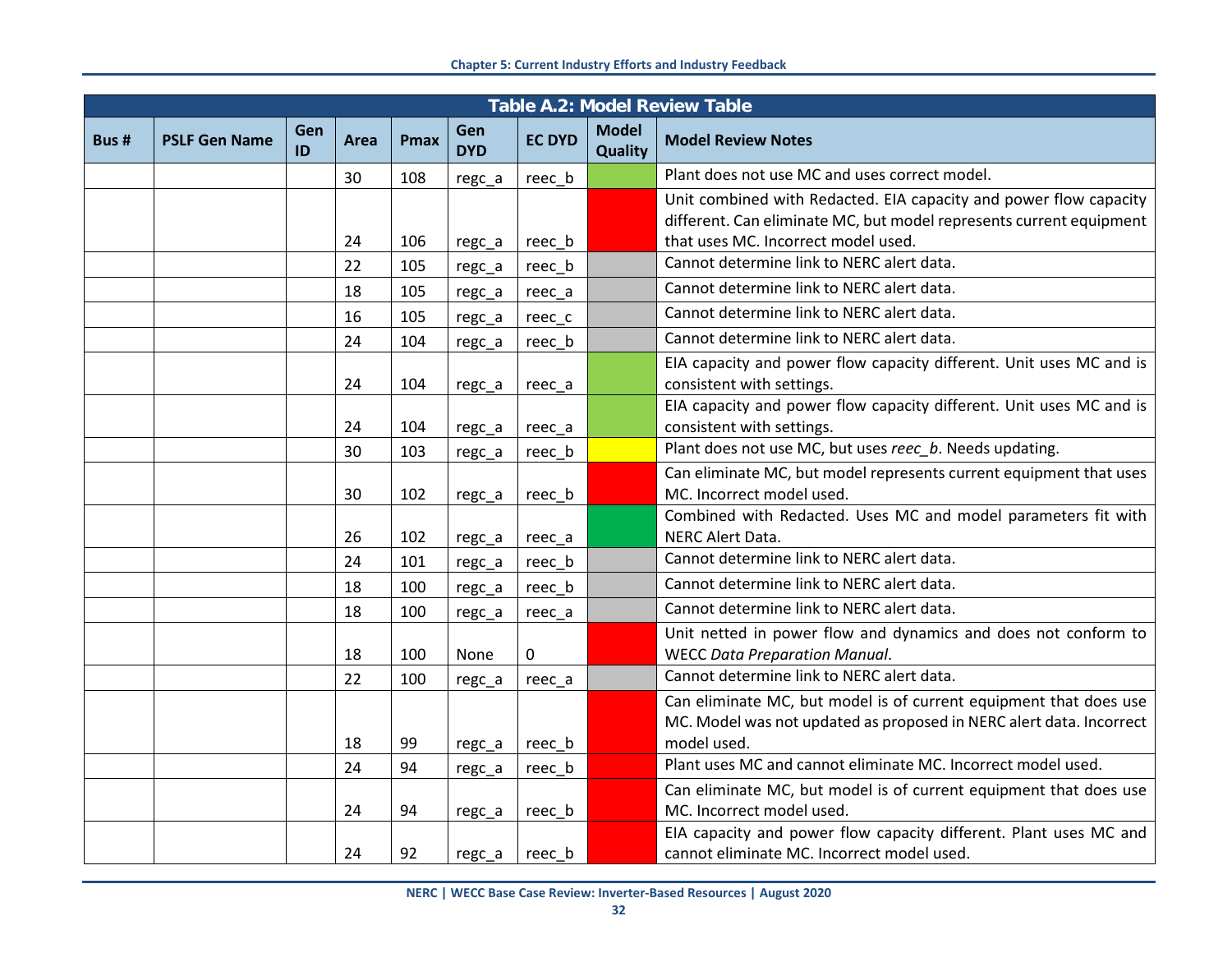|      | <b>Table A.2: Model Review Table</b> |           |      |             |                   |               |                                |                                                                                    |  |  |
|------|--------------------------------------|-----------|------|-------------|-------------------|---------------|--------------------------------|------------------------------------------------------------------------------------|--|--|
| Bus# | <b>PSLF Gen Name</b>                 | Gen<br>ID | Area | <b>Pmax</b> | Gen<br><b>DYD</b> | <b>EC DYD</b> | <b>Model</b><br><b>Quality</b> | <b>Model Review Notes</b>                                                          |  |  |
|      |                                      |           |      |             |                   |               |                                | Similar plant to Redacted; however, no unit data reported for PV3 in               |  |  |
|      |                                      |           |      |             |                   |               |                                | NERC alert data. Electrical controller causes errors in initialization, so         |  |  |
|      |                                      |           | 26   | 90          | regc_a            | None          |                                | commented out. Does not conform to WECC Data Preparation<br>Manual.                |  |  |
|      |                                      |           |      |             |                   |               |                                | Plant combined with Redacted. Cannot determine link to NERC alert                  |  |  |
|      |                                      |           | 24   | 88          | regc_a            | reec_b        |                                | data.                                                                              |  |  |
|      |                                      |           |      |             |                   |               |                                | Plant combined with Redacted. Cannot determine link to NERC alert                  |  |  |
|      |                                      |           | 24   | 88          | regc_a            | reec b        |                                | data.                                                                              |  |  |
|      |                                      |           |      |             |                   |               |                                | Plant combined with Redacted. EIA capacity and power flow capacity                 |  |  |
|      |                                      |           | 24   | 83          | regc_a            | reec_a        |                                | different. Plant does not use MC and settings are consistent.                      |  |  |
|      |                                      |           |      |             |                   |               |                                | Plant combined with Redacted. EIA capacity and power flow capacity                 |  |  |
|      |                                      |           | 24   | 83          | regc_a            | reec_a        |                                | different. Plant does not use MC and settings are consistent.                      |  |  |
|      |                                      |           | 22   | 83          | regc_a            | reec_a        |                                | Cannot determine link to NERC alert data.                                          |  |  |
|      |                                      |           | 65   | 82          | regc_a            | reec b        |                                | Cannot determine link to NERC alert data.                                          |  |  |
|      |                                      |           | 22   | 81          | regc_a            | reec_b        |                                | Cannot determine link to NERC alert data.                                          |  |  |
|      |                                      |           |      |             |                   |               |                                | Plant uses MC, but can eliminate MC. Plant indicated model of                      |  |  |
|      |                                      |           |      |             |                   |               |                                | proposed changes to be sent; however, WECC MDF does not contain                    |  |  |
|      |                                      |           | 24   | 80          | regc_a            | reec b        |                                | proposed model updates.                                                            |  |  |
|      |                                      |           |      |             |                   |               |                                | Plant uses MC and cannot eliminate MC. Settings effectively eliminate              |  |  |
|      |                                      |           | 65   | 80          | regc_a            | reec_a        |                                | MC in model.<br>All capacity modeled. MC settings do not match reported NERC alert |  |  |
|      |                                      |           | 65   | 80          | regc_a            | reec_a        |                                | data.                                                                              |  |  |
|      |                                      |           |      |             |                   |               |                                | Plant uses MC and cannot eliminate MC. Settings effectively eliminate              |  |  |
|      |                                      |           | 65   | 80          | regc_a            | reec_a        |                                | MC in model.                                                                       |  |  |
|      |                                      |           |      |             |                   |               |                                | Plant uses MC and cannot eliminate MC. Settings effectively eliminate              |  |  |
|      |                                      |           | 65   | 80          | regc_a            | reec_a        |                                | MC in model.                                                                       |  |  |
|      |                                      |           | 65   | 80          | regc_a            | reec_b        |                                | Plant uses MC and cannot eliminate MC. Incorrect model used.                       |  |  |
|      |                                      |           | 65   | 80          | regc_a            | reec_a        |                                | Cannot determine link to alert data.                                               |  |  |
|      |                                      |           | 21   | 77          | regc_a            | reec b        |                                | Cannot determine link to alert data.                                               |  |  |
|      |                                      |           |      |             |                   |               |                                | Plant combined with Redacted. EIA capacity and power flow capacity                 |  |  |
|      |                                      |           |      |             |                   |               |                                | different. Parts of plant use MC; settings not consistent with alert               |  |  |
|      |                                      |           | 24   | 76          | regc a            | reec a        |                                | data.                                                                              |  |  |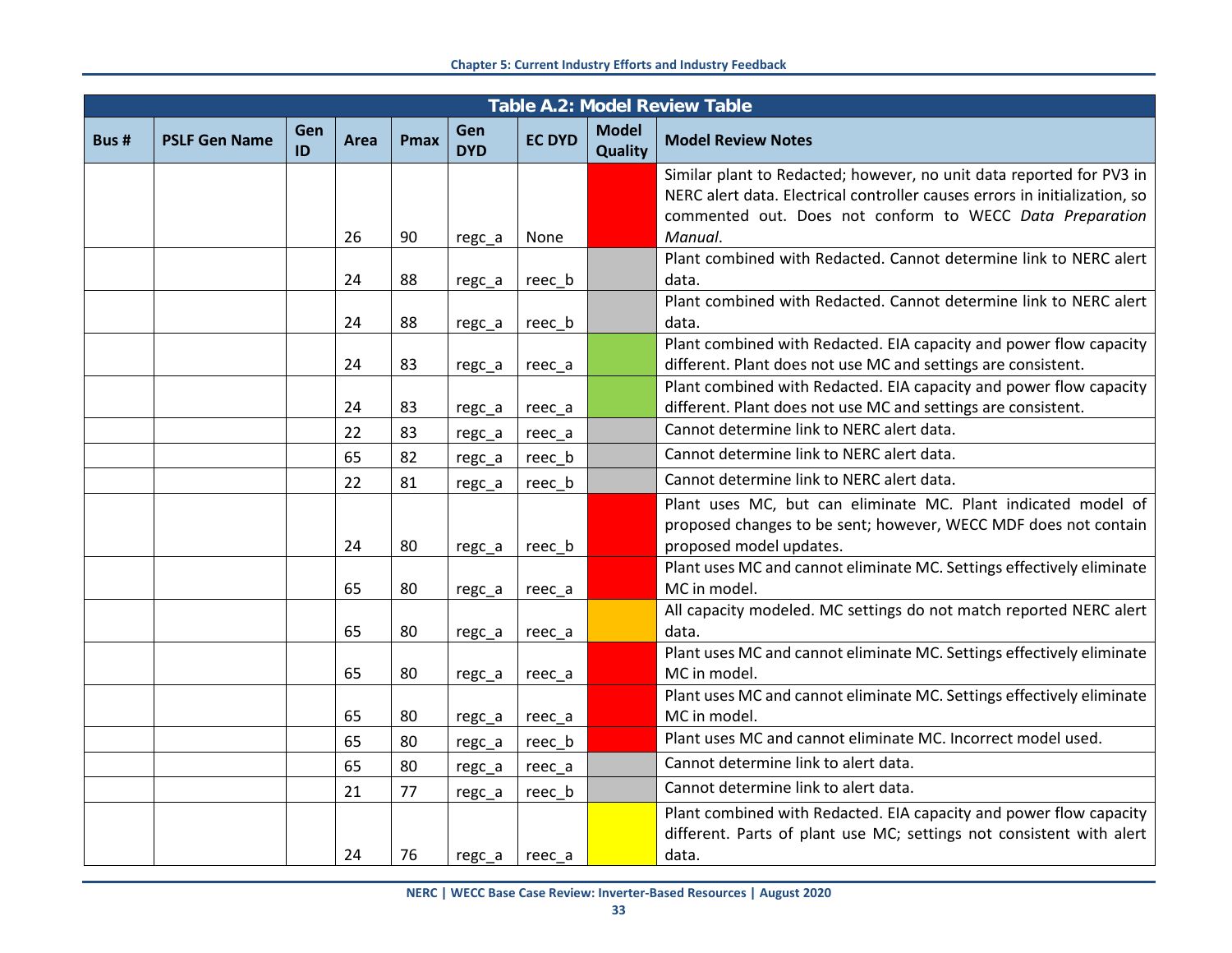|      | <b>Table A.2: Model Review Table</b> |                  |      |      |                   |               |                                |                                                                      |  |  |
|------|--------------------------------------|------------------|------|------|-------------------|---------------|--------------------------------|----------------------------------------------------------------------|--|--|
| Bus# | <b>PSLF Gen Name</b>                 | <b>Gen</b><br>ID | Area | Pmax | Gen<br><b>DYD</b> | <b>EC DYD</b> | <b>Model</b><br><b>Quality</b> | <b>Model Review Notes</b>                                            |  |  |
|      |                                      |                  |      |      |                   |               |                                | Plant combined with Redacted. EIA capacity and power flow capacity   |  |  |
|      |                                      |                  |      |      |                   |               |                                | different. Parts of plant use MC; settings not consistent with alert |  |  |
|      |                                      |                  | 24   | 76   | regc a            | reec a        |                                | data.                                                                |  |  |
|      |                                      |                  | 30   | 75   | regc a            | reec a        |                                | Plant combined with Redacted. Cannot determine link to alert data.   |  |  |
|      |                                      |                  | 30   | 75   | regc a            | reec a        |                                | Plant combined with Redacted. Cannot determine link to alert data.   |  |  |